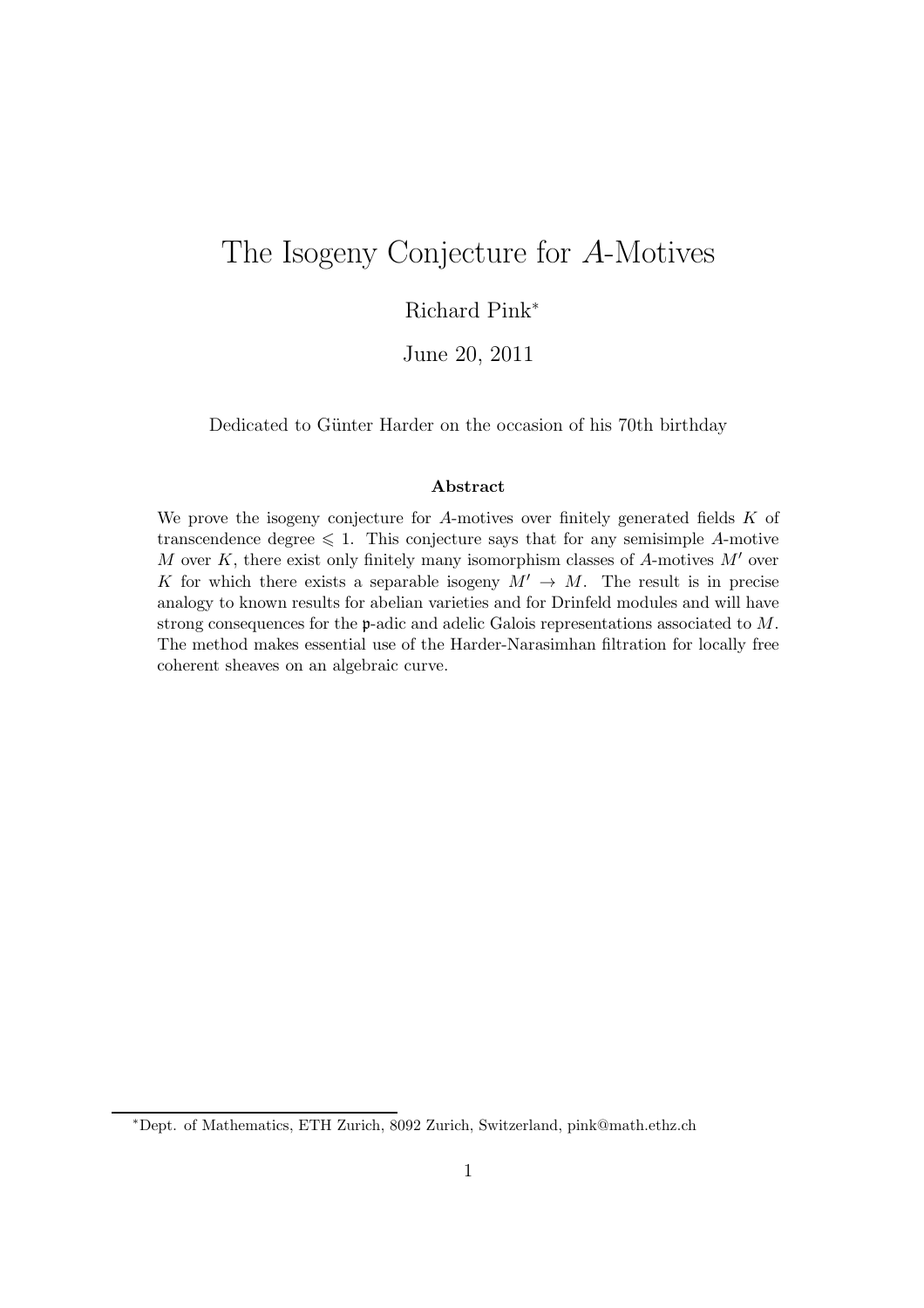### 1 Introduction

The aim of this article is to prove the following result, called the isogeny conjecture for A-motives (in the case of transcendence degree  $\leq 1$ ):

**Theorem 1.1** Let K be a field which is finitely generated of transcendence degree  $\leq 1$  over a finite field  $\mathbb{F}_q$ . Let M be a semisimple A-motive over K. Then there exist only finitely many isomorphism classes of A-motives  $M'$  over  $K$  for which there exists a separable isogeny  $M' \to M$ .

For the meaning of A and the other concepts involved see below. Caution: The direction of the isogeny  $M' \to M$  must not be reversed: see Counterexample 1.6 below.

The concept of A-motives were invented by Anderson [1] in the case  $A = \mathbb{F}_q[t]$  and under the name of t-motives. They can be viewed as analogues of abelian varieties or more general Grothendieck motives, with the essential difference that both the field of definition and the ring of coefficients of an A-motive have positive characteristic. Many related concepts, theorems, and conjectures for abelian varieties possess natural analogues for A-motives, and vice versa. The isogeny conjecture is an analogue of a result for abelian varieties proved by Faltings [3] resp. Zarhin [25].

A special class of A-motives arises from Drinfeld modules. The isogeny conjecture for these translates directly into the isogeny conjecture for Drinfeld modules, which was proved by Taguchi in [17], [21]. The isogeny conjecture for direct sums thereof was proved by the present author with Traulsen in  $[12]$ , resp. with Rütsche in  $[13]$ .

As in the case of abelian varieties, the isogeny conjecture can be used to deduce the Tate conjecture for endomorphisms and the semisimplicity conjecture, proved previously by Taguchi [17], [18], [19], [20], Tamagawa [22], [23], [24], resp. Stalder [16]. The isogeny conjecture also has consequences for the p-adic and adelic Galois representations associated to A-motives beyond the results in  $[4]$ ,  $[8]$ ,  $[9]$ ,  $[10]$ ,  $[11]$ ,  $[12]$ ,  $[13]$ ,  $[14]$ . We plan to discuss these, and possibly the generalization to finitely generated fields  $K$  of arbitrary transcendence degree, in a later article.

In the rest of the introduction we define the concepts involved in the isogeny conjecture, explain why the assumptions in the conjecture are necessary, and describe the strategy of proof. For more of the theory of A-motives see Anderson [1], Goss [5].

Let  $\mathbb{F}_q$  be a finite field with q elements. Throughout the article, tensor products of rings and modules and fiber products of schemes over  $\mathbb{F}_q$  are taken over  $\mathbb{F}_q$  except where indicated otherwise. Let C be an irreducible smooth projective curve over  $\mathbb{F}_q$ . Fix a closed point  $\infty \in C$  and set  $C^{\circ} := C \setminus {\infty}$ . Let  $A := \Gamma(C^{\circ}, \mathcal{O}_{C^{\circ}})$  denote the ring of regular functions on  $C^{\circ}$ . Consider a field K together with a ring homomorphism  $\gamma : A \to K$ . Then  $\mathfrak{p}_0 := \ker(\gamma)$  is either zero or a maximal ideal of A; we allow both possibilities.

Let  $\sigma$  denote the Frobenius endomorphism  $s \mapsto s^q$  of K. As  $\sigma$  is the identity on  $\mathbb{F}_q$ , it induces an endomorphism id⊗σ of the ring  $A \otimes K := A \otimes_{\mathbb{F}_q} K$ . For any  $A \otimes K$ -module M, an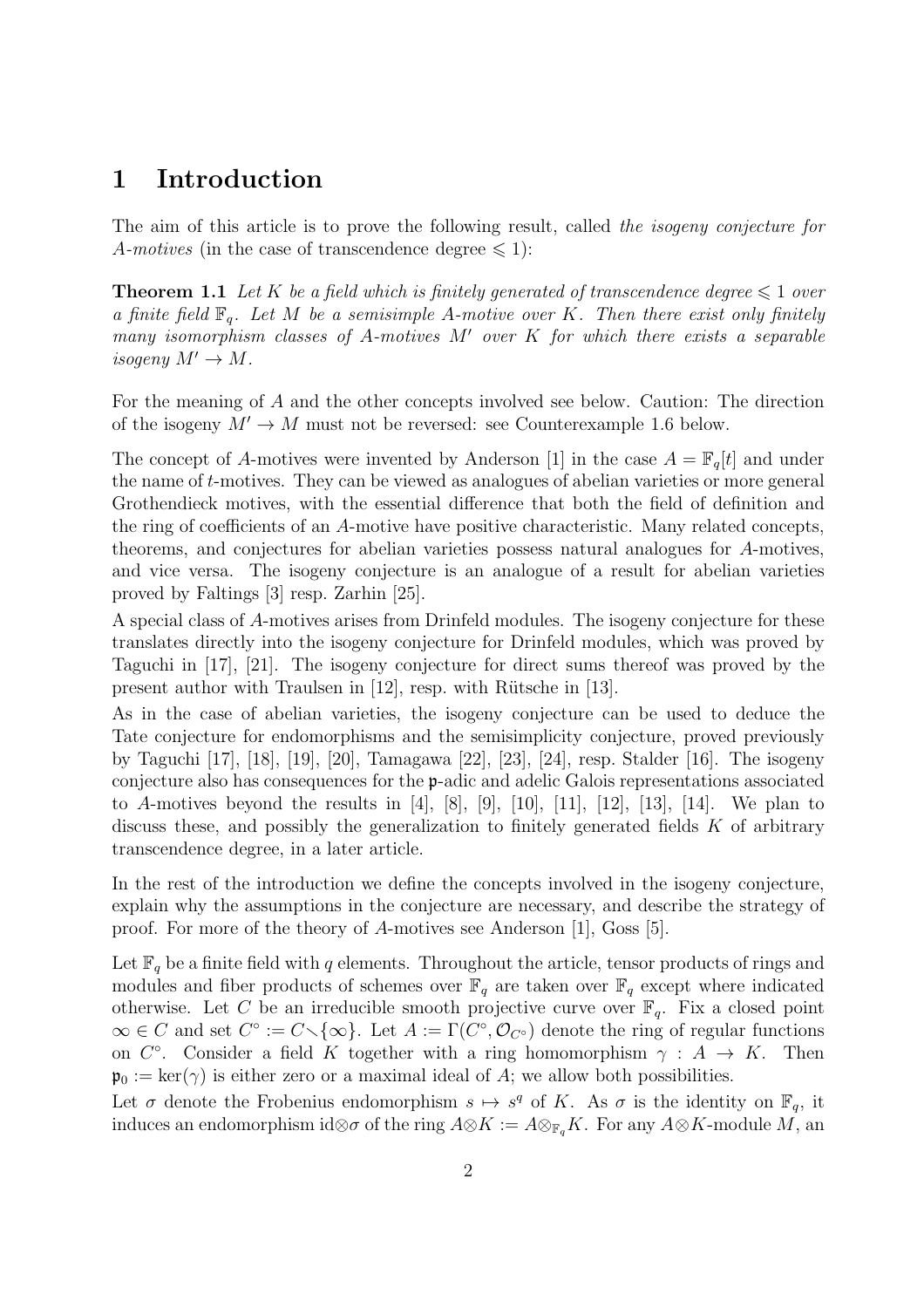id⊗σ-linear map  $\tau : M \to M$  is an additive map which satisfies  $\tau((a\otimes u)\cdot m) = (a\otimes u^q)\cdot \tau(m)$ for all  $(a, u, m) \in A \times K \times M$ . Setting  $(id \otimes \sigma)_*M := M \otimes_{K,\sigma} K$ , giving an  $id \otimes \sigma$ -linear map  $\tau : M \to M$  is equivalent to giving an  $A \otimes K$ -linear map  $\tau^{\text{lin}}$  :  $(\text{id} \otimes \sigma)_* M \to M$ , called the *linearization of*  $\tau$ . Note that  $\tau^{\text{lin}}$  is injective if and only if its cokernel is  $A \otimes K$ -torsion.

**Definition 1.2** An A-motive of characteristic  $\gamma$  over K is a finitely generated projective  $A\otimes K$ -module M together with an id⊗σ-linear map  $\tau : M \to M$ , such that  $a\otimes 1-1\otimes \gamma(a)$ is nilpotent on  $\operatorname{coker}(\tau^{\text{lin}})$  for every  $a \in A$ .

**Definition 1.3** Let M and N be A-motives of characteristic  $\gamma$  over K. An  $A \otimes K$ -linear map  $f : M \to N$  that commutes with  $\tau$  is called a homomorphism. An injective homomorphism whose cokernel is  $A \otimes K$ -torsion is called an isogeny. If an isogeny  $M \to N$ exists, then M and N are called isogenous. An isogeny f is called separable if  $\tau^{\text{lin}}$  induces an isomorphism  $(id \times \sigma)_* \text{coker}(f) \to \text{coker}(f)$ .

Basic facts on isogenies (not used in this paper) include the following: Any composite of isogenies is an isogeny. Any element  $a \in A \setminus \{0\}$  defines an isogeny  $a_M : M \to M$ ,  $m \mapsto am$ . A homomorphism  $f : M \to N$  is an isogeny if and only if there exists a homomorphism  $g: N \to M$  such that  $gf = a_M$ , or equivalently  $fg = a_N$ , for some  $a \in A \setminus \{0\}$ . In particular g is then an isogeny, and being isogenous is an equivalence relation.

If  $\mathfrak{p}_0 = 0$ , every isogeny is separable. In general a composite of isogenies is separable if and only if its constituents are separable. If  $\mathfrak{p}_0 \neq 0$  and  $M \neq 0$ , the isogeny  $a_M : M \to M$ is separable if and only  $a \in A \setminus \mathfrak{p}_0$ . If  $\mathfrak{p}_0 \neq 0$  and  $f : M \to N$  is a separable isogeny, it may or may not be possible to choose the 'dual' isogeny  $q: N \to M$  above separable as well. Thus in general the existence of a separable isogeny  $M \to N$  is not an equivalence relation.

**Definition 1.4** An A-motive M over K is called simple up to isogeny, or just simple, if it is non-zero and every non-zero injective homomorphism of A-motives  $N \hookrightarrow M$  is an isogeny. An A-motive is called semisimple up to isogeny, or just semisimple, if it is isogenous to a direct sum of simple A-motives.

Now we discuss the different assumptions in Theorem 1.1.

The assumption that  $K$  is finitely generated appears for the same reason as in the Tate conjecture for endomorphisms. Indeed—as for abelian varieties—the isogeny conjecture for M over K implies the Tate conjecture for M over K, i.e., the isomorphy

(1.5) 
$$
\text{End}_K(M) \otimes_A A_{\mathfrak{p}} \xrightarrow{\sim} \text{End}_{A_{\mathfrak{p}}[\text{Gal}(K^{\text{sep}}/K)]}(T_{\mathfrak{p}}(M)),
$$

where  $T_{\mathfrak{p}}(M)$  is the **p**-adic Tate module of M for any prime  $\mathfrak{p} \neq \mathfrak{p}_0$  of A. This statement gives a lower bound on the image of Galois in terms of  $\text{End}_K(M)$ . Since this endomorphism ring can be small, even when  $K = K^{\text{sep}}$ , the isomorphy cannot hold without strong restrictions on K.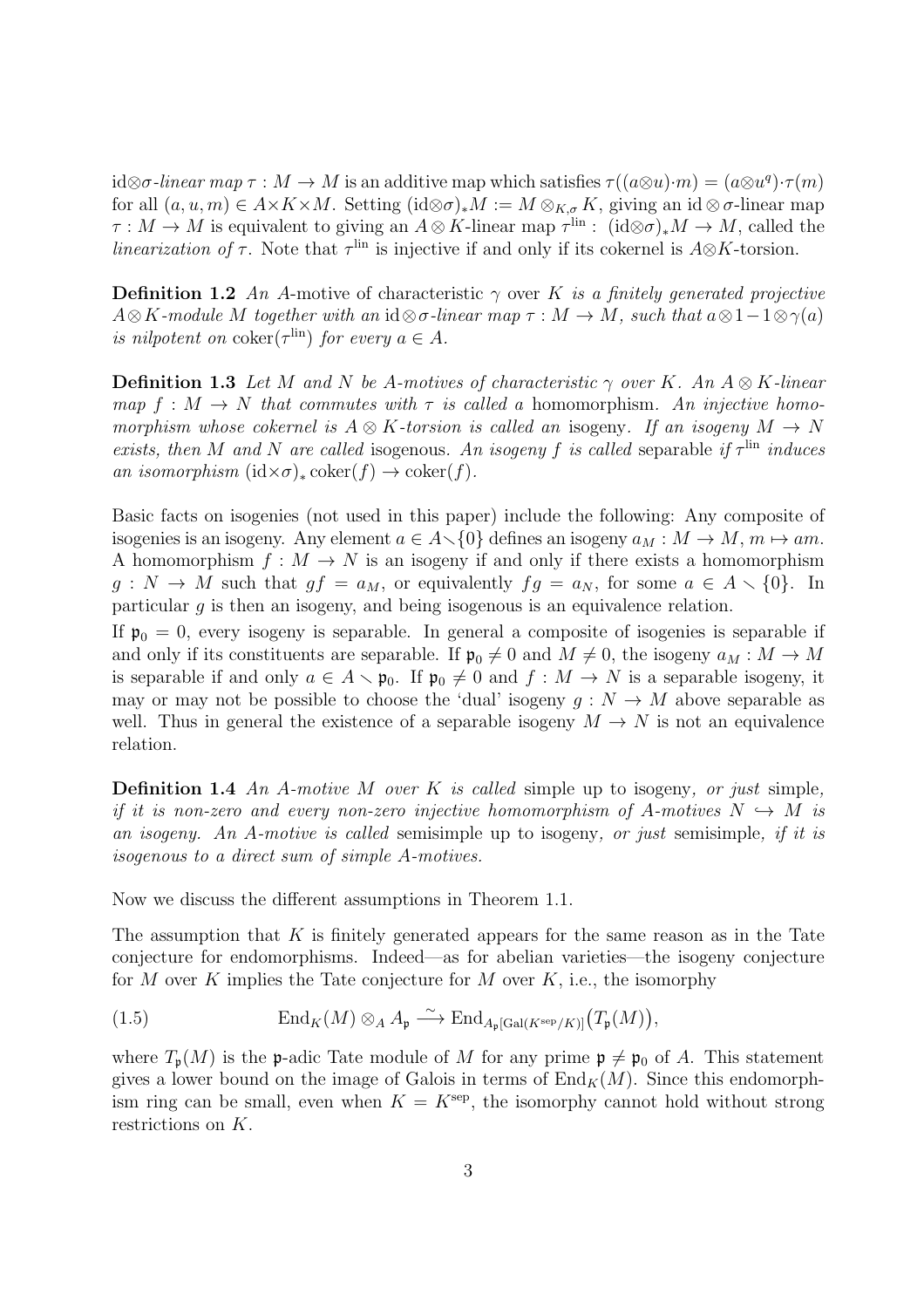Next, the assumption that the isogeny  $M' \to M$  be separable is vacuous if  $\mathfrak{p}_0 = 0$ . But in the case  $\mathfrak{p}_0 \neq 0$  it is really necessary, as the following example shows. The example also shows that Theorem 1.1 becomes false if instead of a separable isogeny  $M' \to M$  one requires a separable isogeny  $M \to M'$ .

**Counterexample 1.6** Take  $A := \mathbb{F}_q[t]$  and  $K := \mathbb{F}_q(x)$  with  $\gamma : A \to K$ ,  $\sum \alpha_i t^i \mapsto \alpha_0$ . Then  $\mathfrak{p}_0 = (t) \neq 0$ . We first do the construction with Drinfeld modules, where everything is dual, and then translate it into A-motives. For any  $n \geq 0$  consider the Drinfeld Amodule  $\varphi_n: A \to K[\tau]$  sending t to  $x^{q^n}\tau + \tau^2$ , which is of rank 2 and characteristic  $\gamma$ . The calculations

$$
\tau \cdot (x^{q^n} \tau + \tau^2) = (x^{q^{n+1}} \tau + \tau^2) \cdot \tau,
$$
  

$$
(x^{q^n} + \tau) \cdot (x^{q^{n+1}} \tau + \tau^2) = (x^{q^n} \tau + \tau^2) \cdot (x^{q^n} + \tau)
$$

show that we have an inseparable isogeny  $\tau : \varphi_n \to \varphi_{n+1}$  and a separable isogeny  $x^{q^n} + \tau$ :  $\varphi_{n+1} \to \varphi_n$ . Taking composites we find an inseparable isogeny  $\varphi_0 \to \varphi_n$  and a separable isogeny  $\varphi_n \to \varphi_0$ . Moreover, we claim that all  $\varphi_n$  are pairwise non-isomorphic. Indeed, an isomorphism  $\varphi_n \to \varphi_{n'}$  is an element  $u \in K^\times$  with

$$
ux^{q^n}\tau + u\tau^2 = u \cdot (x^{q^n}\tau + \tau^2) = (x^{q^{n'}}\tau + \tau^2) \cdot u = x^{q^{n'}}u^q\tau + u^{q^2}\tau^2.
$$

This means that  $u^{q-1} = x^{q^n - q^{n'}}$  and  $u^{q^2 - 1} = 1$ . Since x is transcendental over  $\mathbb{F}_q$ , these equations cannot be simultaneously fulfilled unless  $n = n'$ , proving the claim.

Finally, by Anderson [1] there is a fully faithful contravariant functor  $\varphi \mapsto M_{\varphi}$  from the category of Drinfeld A-modules over  $K$  to the category of A-motives over  $K$ . Moreover  $M_{\varphi}$  is always simple. Thus  $M := M_{\varphi_0}$  is a simple A-motive over K, for which there exist infinitely many pairwise non-isomorphic A-motives  $M_{\varphi_n}$  over K with inseparable isogenies  $M_{\varphi_n} \to M$  and separable isogenies  $M \to M_{\varphi_n}$ .

**Counterexample 1.7** The statement in Theorem 1.1 also becomes false when  $M$  is not semisimple. Suppose for instance that we have a short exact sequence of A-motives  $0 \rightarrow$  $M' \to M \to M'' \to 0$  where M' and M'' are simple, but M not semisimple. Fix a maximal ideal  $\mathfrak{p} \neq \mathfrak{p}_0$  of A, and for every integer  $n \geq 0$  consider the A-submotive  $M_n := M' + \mathfrak{p}^n M$  $\subset M$ . Then the inclusion  $M_n \hookrightarrow M$  is a separable isogeny, because so is the composite isogeny  $a^n : M \to a^n M \subset M_n \subset M$  for any  $a \in \mathfrak{p} \setminus \mathfrak{p}_0$ . We claim that no infinite set of  $M_n$ can be pairwise isomorphic. Therefore the  $M_n$  form infinitely many isomorphism classes.

**Proof.** For any *n* consider the short exact sequence

 $0 \longrightarrow M' \longrightarrow M_n \longrightarrow \mathfrak{p}^n M'' \longrightarrow 0.$ 

Taken modulo  $p<sup>n</sup>$  the construction provides a splitting

$$
0 \longrightarrow M'/\mathfrak{p}^n M' \longrightarrow M_n/\mathfrak{p}^n M_n \longrightarrow \mathfrak{p}^n M''/\mathfrak{p}^{2n} M'' \longrightarrow 0.
$$
  

$$
\mathfrak{p}^n M/\mathfrak{p}^n M_n \longrightarrow
$$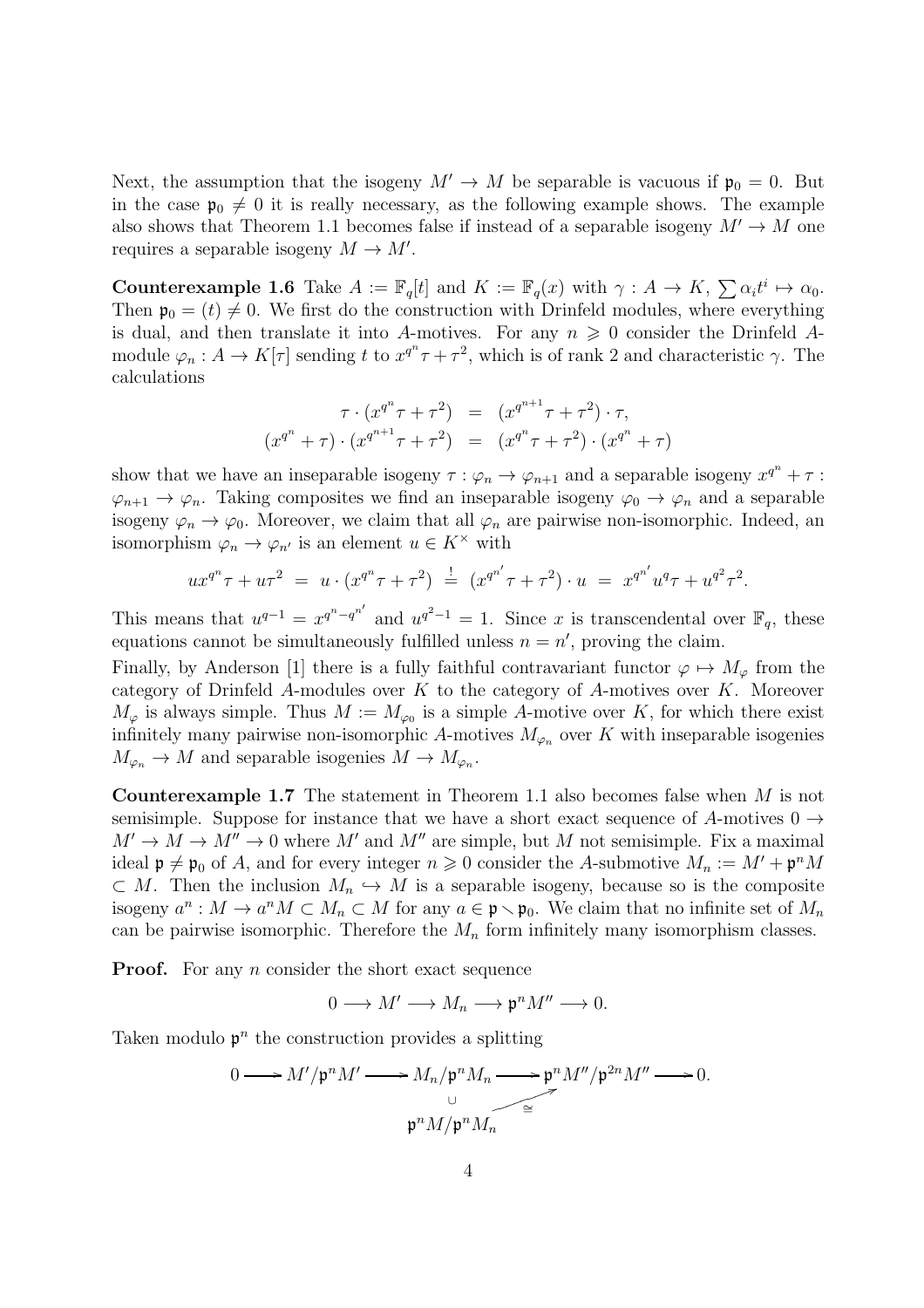It follows that the short exact sequence of Tate modules

$$
(S_n) \qquad \qquad 0 \longrightarrow T_{\mathfrak{p}}(M') \longrightarrow T_{\mathfrak{p}}(M_n) \longrightarrow T_{\mathfrak{p}}(\mathfrak{p}^n M'') \longrightarrow 0
$$

possesses a Gal $(K^{\text{sep}}/K)$ -equivariant splitting modulo  $\mathfrak{p}^n$ .

Suppose now that some  $M_n$  is isomorphic to infinitely many other  $M_{n_i}$ . Then any isomorphism  $f: M_n \to M_{n_i}$  must map  $M' \subset M_n$  to itself, because otherwise it would induce an isogeny  $(id, f|M') : M' \oplus M' \hookrightarrow M_{n_i} \hookrightarrow M$  and show that M is semisimple, contrary to the assumption. In the resulting commutative diagram

$$
0 \longrightarrow M' \longrightarrow M_n \longrightarrow \mathfrak{p}^n M'' \longrightarrow 0
$$
  

$$
\downarrow \qquad f \downarrow \cong \qquad \qquad f \downarrow
$$
  

$$
0 \longrightarrow M' \longrightarrow M_{n_i} \longrightarrow \mathfrak{p}^{n_i} M'' \longrightarrow 0,
$$

the right hand vertical map is surjective, hence an isomorphism, and therefore all vertical maps are isomorphisms. Thus it induces an isomorphism between the exact sequences  $(S_n)$  and  $(S_{n_i})$ , and so the splitting of  $(S_{n_i})$  modulo  $\mathfrak{p}^{n_i}$  yields a Gal $(K^{\text{sep}}/K)$ -equivariant splitting of  $(S_n)$  modulo  $\mathfrak{p}^{n_i}$ . This being the case for infinitely many  $n_i$ , a compactness argument shows that such a splitting exists already for the sequence  $(S_n)$  itself. In other words, there exists a Gal( $K^{\rm sep}/K$ )-equivariant  $A_{\mathfrak{p}}$ -linear map  $T_{\mathfrak{p}}(M_n) \to T_{\mathfrak{p}}(M')$  whose restriction to  $T_{\mathfrak{p}}(M')$  is the identity. By the Tate conjecture for homomorphisms ([19], [20], [22], [23], [24]) this map can be expressed as an  $A_{p}$ -linear combination of homomorphisms of A-motives  $M_n \to M'$ . Then for at least one of these homomorphisms the restriction to M' is non-zero. If N denotes its kernel, we obtain isogenies  $M' \oplus N \to M_n \to M$ , again contradicting the assumption that  $M$  is not semisimple.  $q.e.d.$ 

Now we will sketch the proof of Theorem 1.1, while disregarding several technical difficulties that are addressed in the body of this article. Abbreviate  $C_K := C \times \text{Spec } K$  and  $C_K^{\circ} :=$  $C^{\circ} \times \operatorname{Spec} K = \operatorname{Spec}(A \otimes K)$ , where the fiber product is taken over  $\operatorname{Spec} \mathbb{F}_q$ . Every finitely generated projective  $A \otimes K$ -module M is the group of global sections of a locally free coherent sheaf on  $C_K^{\circ}$ . Let G be the dual sheaf thereof. Then giving an  $A \otimes K$ -linear map  $\tau^{\text{lin}}$  : (id⊗ $\sigma$ )\* $M \to M$  is equivalent to giving a homomorphism of coherent sheaves  $\kappa$ :  $\mathcal{G} \to (\mathrm{id} \times \sigma)^* \mathcal{G}$ . Moreover M is an A-motive of characteristic  $\gamma$  if and only if  $\kappa$  is an isomorphism outside the closed point  $\theta \in C_K^{\circ}$  corresponding to  $\gamma$  (see Proposition 8.3). We call the pair  $(G, \kappa)$  a  $\kappa$ -sheaf of characteristic  $\theta$  on  $C_K^{\circ}$ . In a natural way, isogenies of A-motives  $M' \hookrightarrow M$  correspond to inclusions of  $\kappa$ -sheaves of equal rank  $\mathcal{G} \hookrightarrow \mathcal{G}'$ .

In order to use finiteness results in algebraic geometry, we must compactify the situation. To this end we extend G to a locally free coherent sheaf  $\overline{\mathcal{G}}$  on  $C_K$ . Set  $\infty_K := \infty \times \operatorname{Spec} K$ . Then  $\kappa$  extends to a homomorphism  $\kappa : \overline{\mathcal{G}} \to (\mathrm{id} \times \sigma)^* \overline{\mathcal{G}}(d \infty_K)$  for some integer d. We call the pair  $(\overline{\mathcal{G}}, \kappa)$  a  $\kappa$ -sheaf of pole order  $\leq d$  on  $C_K$ .

This extension plays a role similar to that of a polarization of an abelian variety. In fact, following Faltings's proof for abelian varieties we should define a height for A-motives,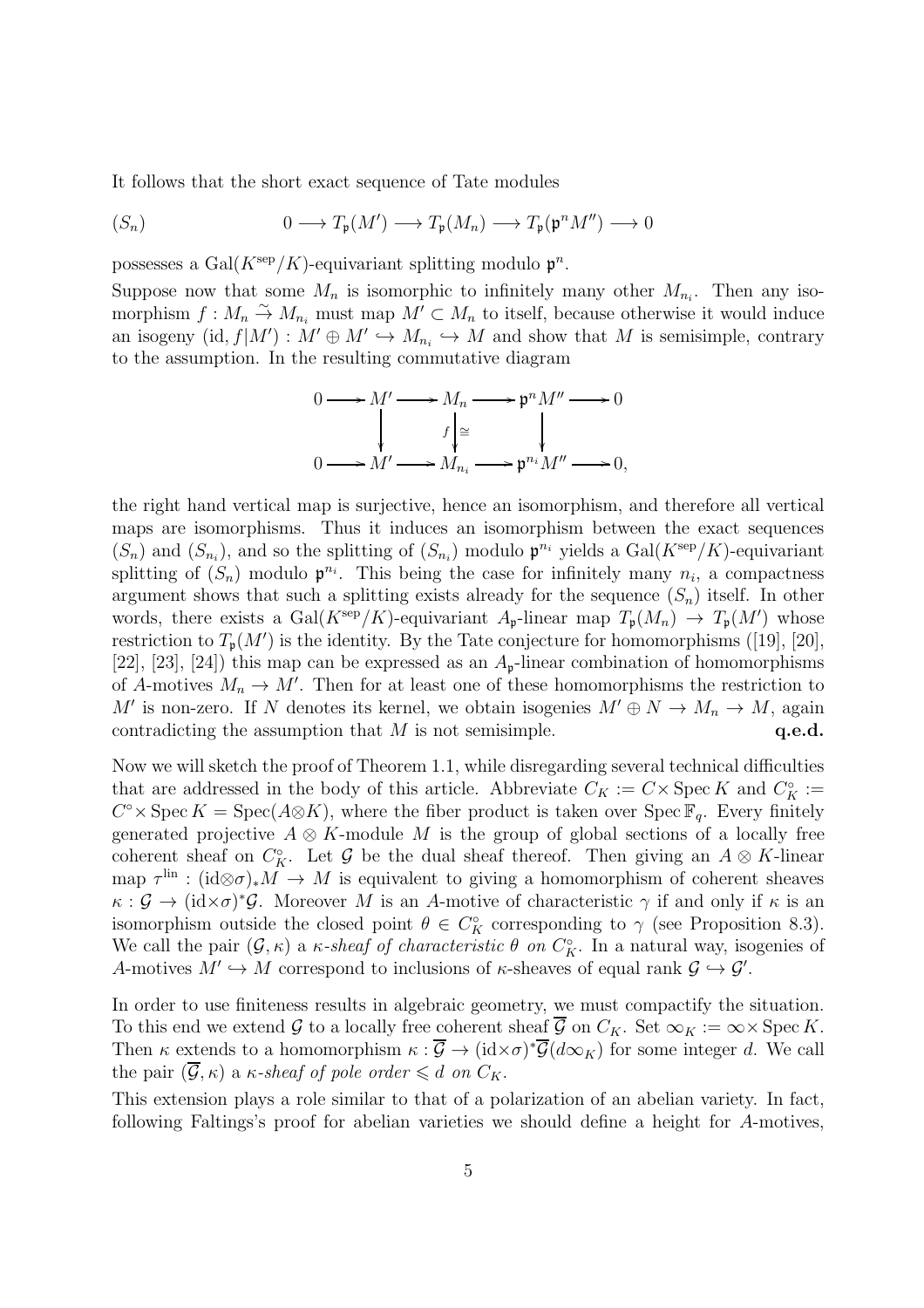prove that this height remains bounded under separable isogenies, and prove that for any r and h there are only finitely many isomorphism classes of A-motives over K of rank r and height  $\leq h$ . But the definition of a height requires the extra structure of a polarization, which is somehow related to the infinite prime. This makes it natural to look for some data at  $\infty$  as an analogue of a polarization. Of course, the analogy is not complete, because our data has nothing to do with a symplectic pairing.

From a different point of view, only the extension to  $\infty$  allows us to define numerical invariants of  $\overline{G}$ . A natural analogue of the degree of a polarization consists of the pole order d together with the slopes in the Harder-Narasimhan filtration of  $\overline{G}$ . Bounding these invariants should be necessary and sufficient for our objects to be parametrized by a moduli stack of finite type. Once these algebro-geometric numerical invariants are bounded, the remaining arithmetic problem can be interpreted as bounding the number of K-rational points of height  $\leq h$  on this moduli stack. Our method is guided by these principles, although we do not formally speak of moduli stacks or heights.

A crucial result in our case is that any  $\kappa$ -sheaf that is isogenous to a given semisimple  $\kappa$ -sheaf G possesses an extension whose numerical invariants are bounded only in terms of G. This is proved in Proposition 8.21 by the following argument. Set  $r := \text{rank}(\mathcal{G})$  and fix an extension  $\overline{G}$  of G of pole order  $\leq d$ . Then for any inclusion of  $\kappa$ -sheaves of equal rank  $\mathcal{G} \hookrightarrow \mathcal{G}'$ , there exists an extension  $\overline{\mathcal{G}}'$  of  $\mathcal{G}'$  that coincides with  $\overline{\mathcal{G}}$  at  $\infty$ , and which therefore also is of pole order  $\leq d$ . If G is simple, in a sense analogous to 1.4, so is  $\mathcal{G}'$ , and in this case we prove that the slopes in the Harder-Narasimhan filtration of  $\overline{\mathcal{G}}'$  lie in an interval of length  $\lt r d\ell_C$ , where  $\ell_C$  denotes the degree of  $\infty$  over  $\mathbb{F}_q$ . Then a suitable twist  $\overline{\mathcal{G}}'(n\infty_K)$ is another extension of G' of pole order  $\leq d$ , all of whose slopes lie in a fixed bounded interval. If G is only semisimple, i.e., isogenous to a direct sum of simple  $\kappa$ -sheaves, we extend this argument by allowing different twists of  $\overline{\mathcal{G}}'$  in the directions corresponding to different simple summands of  $\mathcal{G}$ . The semisimplicity assumption allows us to construct independent twists in all directions, and this freedom suffices to obtain the same bound on the slopes. This is the only place in the argument where the semisimplicity assumption comes in.

The result just sketched already implies Theorem 1.1 when  $K$  is finite, even for all isogenies instead of just separable ones: see Theorem 8.23. Indeed, when  $K$  is finite it is standard knowledge that there are only finitely many isomorphism classes of locally free coherent sheaves  $\overline{\mathcal{G}}'$  on  $C_K$  of given rank and slopes. For any such  $\overline{\mathcal{G}}'$ , the associated homomorphism  $\kappa$  lies in the group  $\text{Hom}\big(\overline{\mathcal{G}}', (\text{id} \times \sigma)^* \overline{\mathcal{G}}'(\text{d}\infty_K)\big)$ , which is a finite dimensional vector space over K. Thus there are at most finitely many possibilities for  $\kappa$ . Forgetting the extension to  $\infty$  it follows that there are only finitely many possibilities for the isomorphism class of the  $\kappa$ -sheaf  $\mathcal{G}'$  and hence for the A-motive  $M'$ , as desired.

Assume now that K has transcendence degree 1 over  $\mathbb{F}_q$ . Let X be the irreducible smooth projective curve over  $\mathbb{F}_q$  with function field K. Over its generic point  $\eta_X$  we do essentially the same as above. Next we define a  $\kappa$ -sheaf of pole order  $\leq d$  on the surface  $C\times X$ as a locally free sheaf F on  $C \times X$  together with an injective homomorphism  $\kappa : \mathcal{F} \hookrightarrow$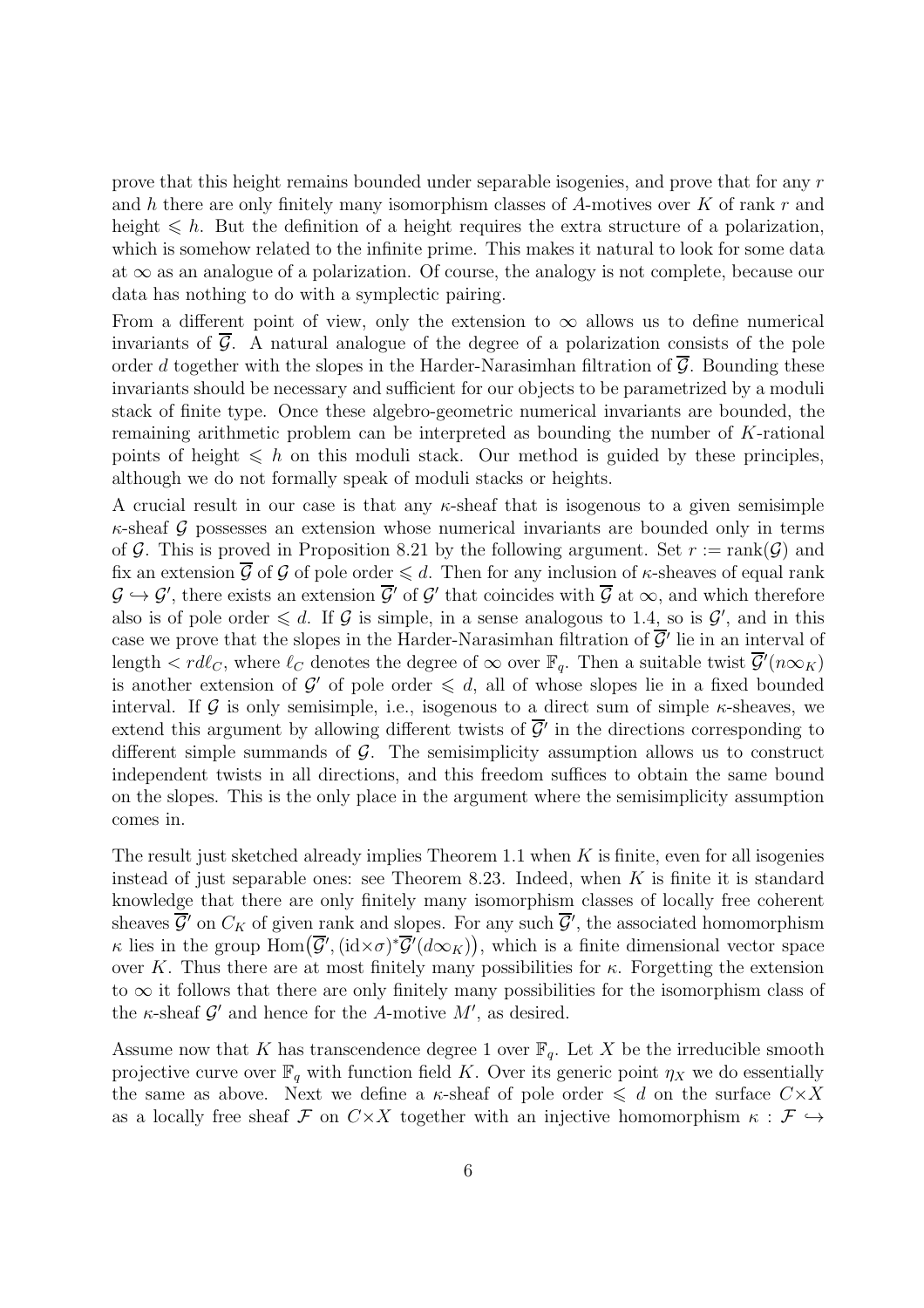$(id \times \sigma)^* \mathcal{F}(d, 0)$ , where  $(d, 0)$  indicates a twist of  $d\infty$  in the direction of C and no twist in the direction of X. We show that every  $\kappa$ -sheaf of pole order  $\leq d$  on  $C\times \eta_X$  possesses a unique minimal extension to  $C \times X$  that is contained in all other extensions. This minimal extension is an analogue of the Néron model of an abelian variety. It can be viewed as containing information on good reduction and degeneration and thus on the height of the original  $\kappa$ -sheaf over K.

We regard this height as being encoded in the slopes of the Harder-Narasimhan filtration of F along the fibers  $c \times X$  for all points  $c \in C$ . We show that these slopes remain bounded under separable isogenies. This is the only place where the separability assumption comes in.

It remains to prove that there are at most finitely many isomorphism classes of  $\kappa$ -sheaves F of rank r and pole order  $\leq d$  on  $C \times X$  that satisfy the indicated bounds along  $C \times \eta_X$ and  $c \times X$  for all  $c \in C$ . This is done in Section 7. Actually, the result depends on a further minimality condition 7.1 (f) which requires some additional effort to achieve.

The method involves the sheaves  $\mathcal{G}_n := \text{pr}_{1*}(\mathcal{F}(0,n))$  on C for suitable twists  $(0,n)$  in the direction of X. The bounds along  $c \times X$  for all  $c \in C$  imply that the homomorphism  $pr_1^* \mathcal{G}_n \to \mathcal{F}(0,n)$  obtained by adjunction is surjective whenever n is greater than some explicit bound. The rank of  $\mathcal{G}_n$  can also be determined explicitly. In Section 5 we show that for the desired finiteness it suffices to bound the slopes in the Harder-Narasimhan filtration of  $\mathcal{G}_n$  from above and below.

The main problem here is to control the gaps between successive slopes of  $\mathcal{G}_n$ . For this fix a suitable *n* and let  $\mu$  be the largest of the slopes of  $\mathcal{G}_n$  with the property that  $\mathcal{G}_n$  has no slope in the interval  $[\mu - d\ell_C, \mu]$  for some explicit constant  $d\ell_C$ . Then all slopes of  $\mathcal{G}_n$  are  $\leq \mu + \text{rank}(\mathcal{G}_n) \cdot d\ell_{\mathcal{C}}$ , and a priori we have no control over the smaller slopes. But let  $\mathcal{G}_n^{\mu}$ be the corresponding step in the Harder-Narasimhan filtration of  $\mathcal{G}_n$ . Using the relation between the Harder-Narasimhan filtration and the homomorphism  $\kappa : \mathcal{F} \to (\mathrm{id} \times \sigma)^* \mathcal{F}(d, 0)$ we show in Lemma 7.18 that the image of the homomorphism  $\text{pr}_1^* \mathcal{G}_n^{\mu} \to \mathcal{F}(0, n)$  obtained by adjunction coincides generically with a  $\kappa$ -invariant subsheaf of  $\mathcal{F}$ .

Suppose for the moment that F is simple, i.e., that any non-zero  $\kappa$ -invariant subsheaf has equal rank. Then the  $\kappa$ -invariant subsheaf obtained is equal to  $\mathcal{F}$ , and so the homomorphism  $\text{pr}_1^* \mathcal{G}_n^{\mu} \to \mathcal{F}(0,n)$  is generically surjective. Ideally, we would like to deduce from this that  $\mathcal{G}_n$  has in fact no slopes  $\lt \mu$ , but we are unable to do so. Instead, using standard methods for coherent sheaves, in Lemma 7.22 we prove that all slopes of  $\mathcal{G}_{n'}$  are  $\geq \mu$ whenever  $n'$  is greater than some explicit bound in terms of  $n$ .

This leaves us with the new problem of bounding the slopes of  $\mathcal{G}_{n'}$  from above. Here the homomorphism  $\kappa : \mathcal{F} \to (\mathrm{id} \times \sigma)^* \mathcal{F}(d, 0)$  comes to our aid, because it induces homomorphisms between the sheaves  $\mathcal{G}_{n''}$  for different indices  $n''$ . More precisely, it induces injective homomorphisms  $\mathcal{G}_{qn''} \hookrightarrow \mathcal{G}_{n''+a}(d\infty_K)^{\oplus N}$  for all  $n''$ , where a and N are fixed: see Lemma 7.12. Suppose for ease of presentation that  $X = \mathbb{P}^1$ , in which case we can take  $a = 0$ . Then by iteration the slopes of  $\mathcal{G}_{q^j n}$  are bounded above in terms of the slopes of  $\mathcal{G}_n$  up to adding a linear multiple of j: see Lemma 7.24. It then becomes crucial that  $q^{j}n$  grows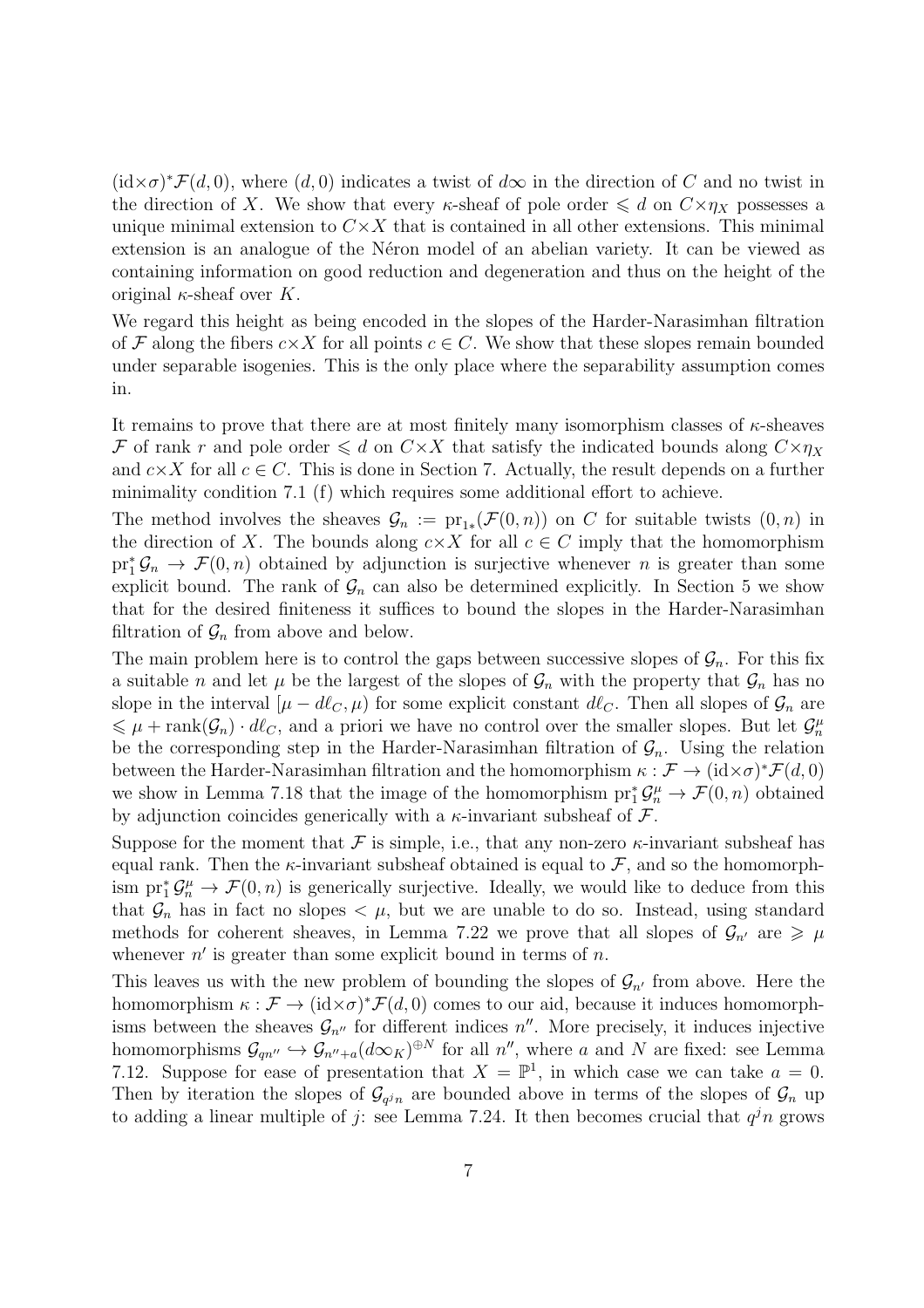exponentially with j, while the bound itself grows only linearly with j. This seems to be a manifestation of the strong contracting properties of Frobenius. Combining these arguments we can find a sequence of explicit numbers  $n' > n$  such that all slopes of  $\mathcal{G}_{n'}$  lie in the interval  $[\mu, \mu + \text{some explicit constant}]$ .

From this we can also deduce upper and lower bounds for  $\mu$ . Indeed, for any two numbers  $n'' > n'$  with the above property, the difference  $\deg(\mathcal{G}_{n''}) - \deg(\mathcal{G}_{n'})$  is on the one hand a certain multiple of  $(n'' - n')\mu$  plus a bounded number. On the other hand the Riemann-Roch formula expresses  $deg(\mathcal{G}_{n'})$  and  $deg(\mathcal{G}_{n'})$  as  $\chi(C\times X, \mathcal{F})$  plus something linear in  $n'',$ resp.  $n'$ , where the coefficients depend only on the given numerical invariants of  $\mathcal{F}$ : see Proposition 5.3 (i). The unknown value  $\chi(C \times X, \mathcal{F})$  vanishes in the difference, and solving the resulting equation for  $\mu$  yields the desired upper and lower bounds.

As explained above, these bounds for the sheaf  $\mathcal{G}_{n'}$  in place of  $\mathcal{G}_n$  imply the desired finiteness for  $\mathcal F$ , which finishes the proof if  $\mathcal F$  is simple. In the general case we need to carry out the above arguments for different values of  $\mu$  and obtain upper and lower bounds for slopes related to a filtration of  $\mathcal F$  by  $\kappa$ -invariant subsheaves; for details see Section 7.

One further point which calls for an explanation is the passage from the A-motive M to its dual. Its immediate effect is that the associated sheaf on  $C \times X$  has a homomorphism  $\kappa : \mathcal{F} \hookrightarrow (\mathrm{id} \times \sigma)^* \mathcal{F}$  instead of the other way around. During the development of the proof we have found this more convenient in some ways, although not in others; it can possibly be avoided. We have not determined whether there is a relation with the dualization in [2].

Finally, we review the content of the individual sections. Section 1 is the present introduction. The next three sections collect known preparatory information on different topics: Section 2 on locally free coherent sheaves on regular schemes of dimension  $\leq 2$ , Section 3 on the Harder-Narasimhan filtration for locally free coherent sheaves on a smooth projective curve, and Section 4 on Frobenius. In Section 5 we use standard methods to prove a finiteness result for locally free coherent sheaves  $\mathcal F$  on a product of two curves  $C\times X$  under suitable assumptions on the Harder-Narasimhan slopes of  $\mathcal F$  and of  $\mathcal G_n := \text{pr}_{1*}(\mathcal F(0,n)).$ 

In Section 6 we explain the basic notion of  $\kappa$ -sheaves over different base schemes. The remaining three sections contain the hard work. In Section 7 we use the finiteness result from Section 5 to derive the much more subtle finiteness result for  $\kappa$ -sheaves on  $C \times X$ . In some sense it is analogous to the Shafarevich conjecture for abelian varieties, proved by Faltings [3], which asserts that there are only finitely many isomorphism classes of abelian varieties of fixed dimension over a global field  $K$  which possess a polarization of a given degree and good reduction outside a given finite set of places of K. Section 8 deals with the relation between A-motives and  $\kappa$ -sheaves over a field from different angles and discusses various technical constructions. It also proves Theorem 1.1 in the case that  $K$  is finite. The final Section 9 combines everything over  $C \times X$  and proves Theorem 1.1 in the case of transcendence degree 1.

The author wishes to thank Nicolas Stalder for his many valuable comments on earlier versions of the article, and the referees for their very careful reading and thoughtful comments.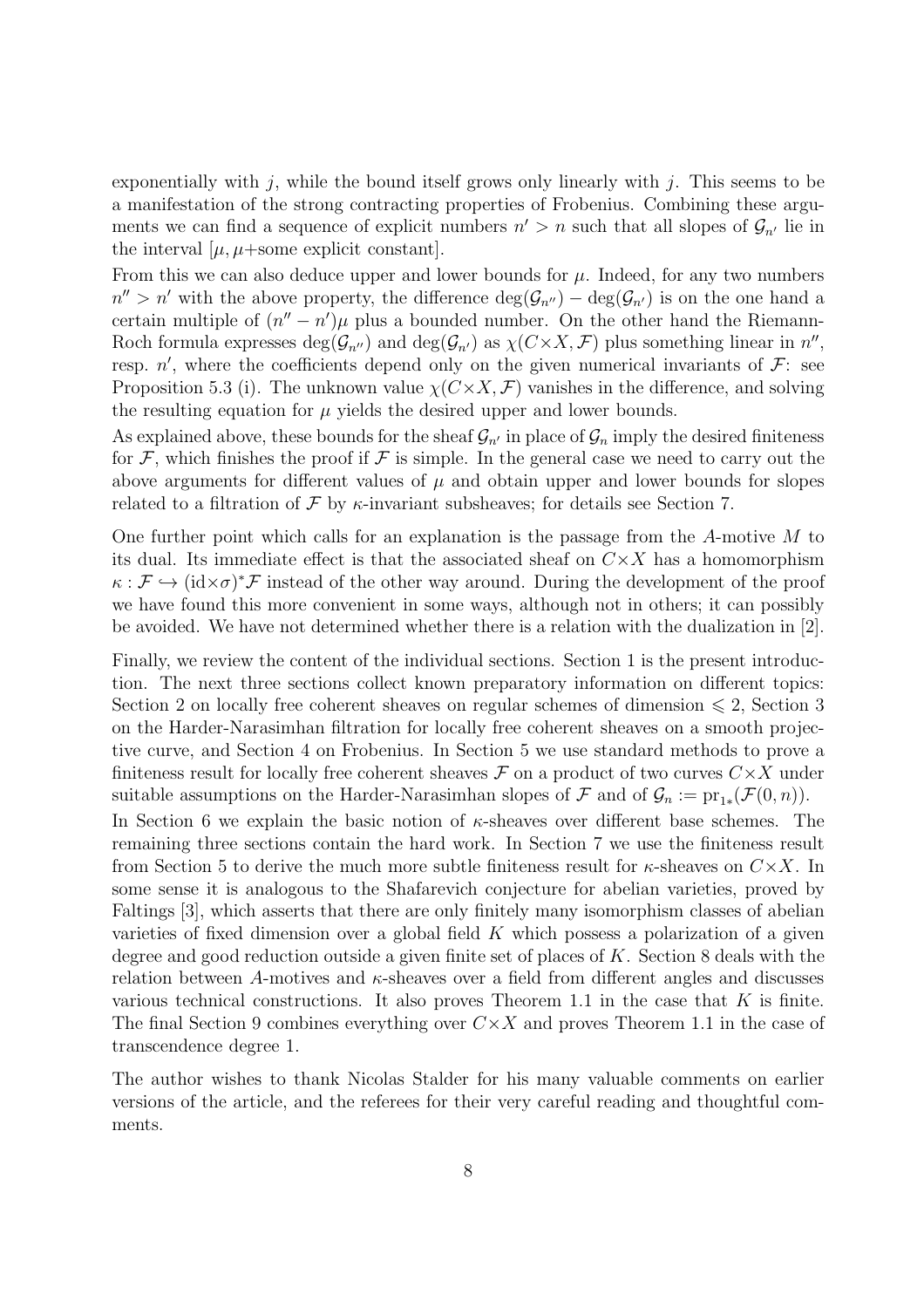#### 2 Locally free sheaves

In this section we recall some basic properties of locally free sheaves. First note that any torsion free coherent sheaf on a regular noetherian scheme of dimension 1 is locally free. In dimension 2 we have:

**Proposition 2.1** Let Z be a regular noetherian scheme of equidimension 2 and  $j: U \hookrightarrow Z$ an open embedding with finite complement. Then:

- (a) For any locally free coherent sheaf F on Z, the adjunction homomorphism  $\mathcal{F} \to j_*j^* \mathcal{F}$ is an isomorphism.
- (b) For any locally free coherent sheaf G on U, the direct image  $j_*\mathcal{G}$  is a locally free coherent sheaf on Z.

**Proof.** The assertion being local on Z, we may assume that  $Z = \text{Spec } R$  for a regular noetherian local ring  $R$  of Krull dimension 2 and that  $U$  is the complement of the closed point. Fix local parameters u and v which generate the maximal ideal of  $R$  and consider the closed embedding  $i: Y = \text{Spec } R/(u) \hookrightarrow Z$ . The proof of Langton [7, §3 Prop. 6], adapted almost verbatim to the present situation, implies (a) and shows that in (b), the sheaf  $i_*\mathcal{G}$ is coherent and its pullback  $i^*j_*\mathcal{G}$  is torsion free. But since Y is regular of dimension 1, it follows that  $i^*j_*\mathcal{G}$  is locally free. Its rank is then the rank of  $\mathcal{G}$ , and so by the Nakayama lemma the stalk of  $j_*\mathcal{G}$  at the closed point has the same number of generators as the stalk at the generic point of Z. Thus  $j_*\mathcal{G}$  is locally free, as desired.  $q.e.d.$ 

Proposition 2.2 Let Z be a regular noetherian scheme of equidimension 2. Then for any homomorphism  $f : \mathcal{G} \to \mathcal{F}$  of locally free coherent sheaves on Z and any locally free coherent subsheaf  $\mathcal{F}' \subset \mathcal{F}$ , the sheaf  $f^{-1}(\mathcal{F}')$  is locally free.

**Proof.** As  $f^{-1}(\mathcal{F}')$  is a torsion free coherent sheaf on a regular noetherian scheme, it is locally free at all points of codimension 1. Thus the set of points  $U \subset Z$  where  $f^{-1}(\mathcal{F}')$  is locally free is open and its complement has codimension 2. Consider the commutative diagram obtained by combining the definition of  $f^{-1}(\mathcal{F}')$  with the adjunction homomorphism id  $\rightarrow j_*j^*$  for the open embedding  $j: U \hookrightarrow Z$ :



Here the three indicated oblique equalities result from Proposition 2.1 (a). The definition of  $f^{-1}(\mathcal{F}')$  thus implies that the fourth oblique arrow  $f^{-1}(\mathcal{F}') \hookrightarrow j_*j^*f^{-1}(\mathcal{F}')$  is also an equality. Since the latter is locally free by Proposition 2.1 (b), we are done.  $q.e.d.$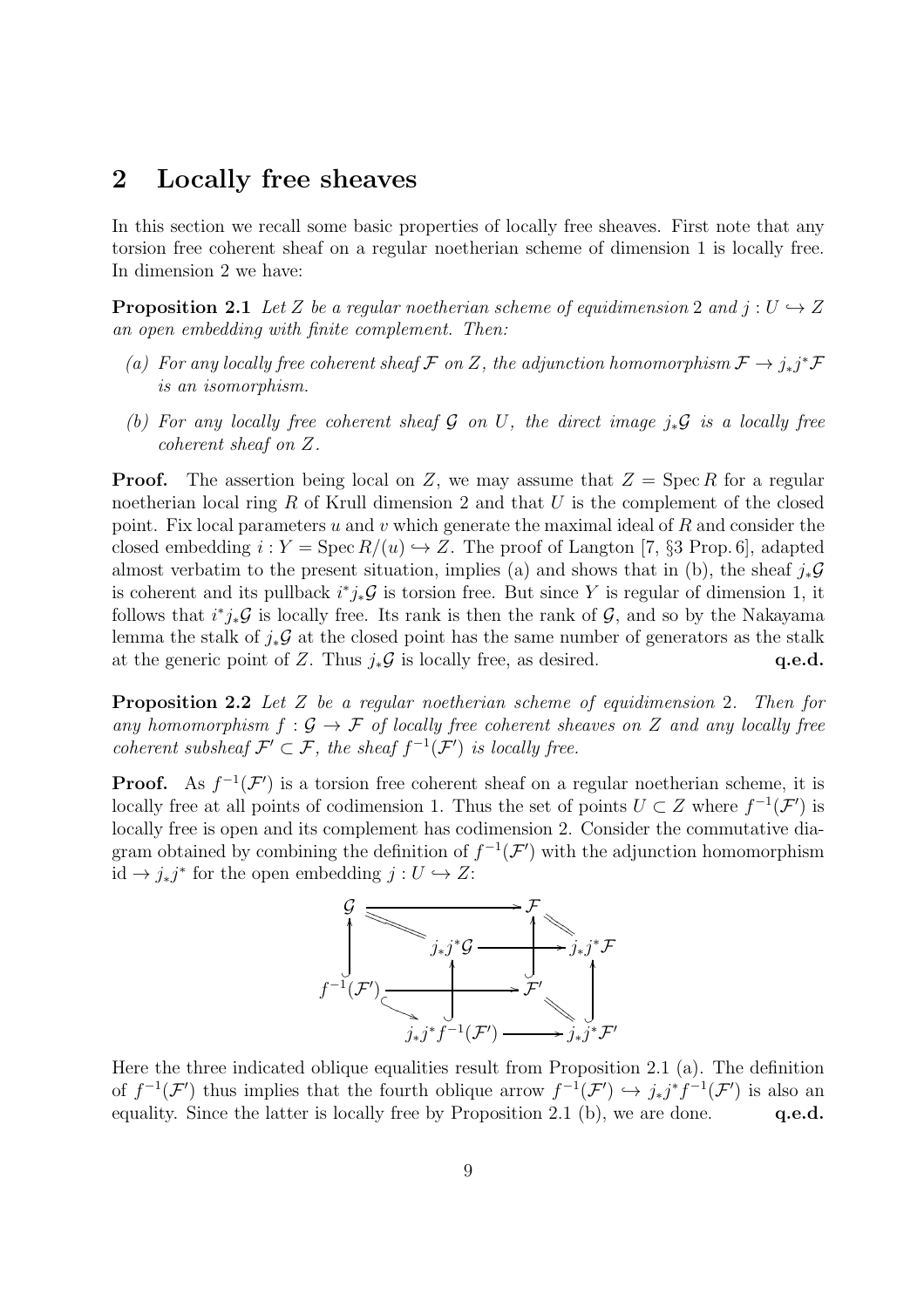**Proposition 2.3** Let Z be a regular noetherian scheme of equidimension 2 and  $j: U \hookrightarrow Z$ an open dense embedding. Let  $z_1, \ldots, z_n$  be the generic points of  $Z \setminus U$  of codimension 1 in Z, and abbreviate  $Z_i := \text{Spec } \mathcal{O}_{Z, z_i}.$ 

- (a) For any locally free coherent sheaves  $\mathcal{F}_U$  on U and  $\mathcal{F}_i$  on  $Z_i$  for all i, which coincide at all generic points of  $Z$ , there exists a unique locally free coherent sheaf  $\mathcal F$  on  $Z$ whose restrictions to U and  $Z_i$  are  $\mathcal{F}_U$  and  $\mathcal{F}_i$ , respectively.
- (b) For any locally free coherent sheaves  $\mathcal{F}'$  and  $\mathcal{F}$  on Z and any homomorphisms  $f_U$ :  $\mathcal{F}'|U \to \mathcal{F}|U$  and  $f_i : \mathcal{F}'|Z_i \to \mathcal{F}|Z_i$  for all *i*, which agree at all generic points of Z, there exists a unique homomorphism  $f: \mathcal{F}' \to \mathcal{F}$  extending  $f_U$  and all  $f_i$ .

**Proof.** By induction on *n* it suffices to prove this in the case  $n = 1$ .

For (a) choose any extension of  $\mathcal{F}_1$  to a locally free coherent sheaf  $\widetilde{\mathcal{F}}_1$  on some irreducible open neighborhood  $U_1 \subset Z$  of  $Z_1$ . Then  $\widetilde{\mathcal{F}}_1$  coincides with  $\mathcal{F}_U$  outside some proper closed subset  $T \subset U_1 \cap U$ . For dimension reasons  $z_1$  is not contained in the closure  $\overline{T}$  of T in Z. Thus after replacing  $U_1$  by  $U_1 \setminus \overline{T}$ , the sheaves  $\mathcal{F}_1$  and  $\mathcal{F}_U$  coincide on  $U_1 \cap U$  and are therefore the restrictions of a locally free coherent sheaf on  $U_1 \cup U$ . But this sheaf extends to a locally free coherent sheaf on Z by Proposition 2.1 (b), proving the existence part of (a). The uniqueness part of (a) follows from (b) applied to the identity maps  $f_U$  and  $f_1$ for two extensions.

In (b) the homomorphism  $f_1$  extends to a homomorphism  $\tilde{f}_1$  :  $\mathcal{F}'|U_1 \to \mathcal{F}|U_1$  for some irreducible open neighborhood  $U_1 \subset Z$  of  $Z_1$ . Since  $\mathcal{F}', \mathcal{F}$  are locally free and  $f_U, \tilde{f}_1$ coincide at the generic point of the integral scheme  $U_1 \cap U$ , the restrictions of  $f_U$ ,  $\tilde{f}_1$  to  $U_1 \cap U$ must coincide. They therefore induce a homomorphism  $\mathcal{F}'|U_1 \cap U \to \mathcal{F}|U_1 \cap U$ . Proposition 2.1 (a) implies that this homomorphism extends to a homomorphism  $f : \mathcal{F}' \to \mathcal{F}$ , proving the existence part of (b). The uniqueness of f follows from the fact that  $Z$  is regular and  $\mathcal{F}', \mathcal{F}$  are locally free.  $q.e.d.$ 

Now let C and X be irreducible smooth curves over a field k with generic points  $\eta_C$  and  $\eta_X$ . Consider the natural inclusions



where all fiber products are taken over Spec k. Here  $\eta_C \times \eta_X$  is simultaneously a subscheme of the curve  $C \times \eta_X$  over  $\eta_X$  and a subscheme of the curve  $\eta_C \times X$  over  $\eta_C$ . Viewed as a subscheme of the surface  $C \times X$ , it consists of the generic points of  $C \times X$  and the generic points of all irreducible curves in  $C \times X$  which map surjectively to both C and X.

**Proposition 2.4** (a) For any locally free coherent sheaves G on  $C \times \eta_X$  and H on  $\eta_C \times X$ which coincide over  $\eta_C \times \eta_X$ , there exists a unique locally free coherent sheaf F on  $C \times X$  extending both  $\mathcal G$  and  $\mathcal H$ .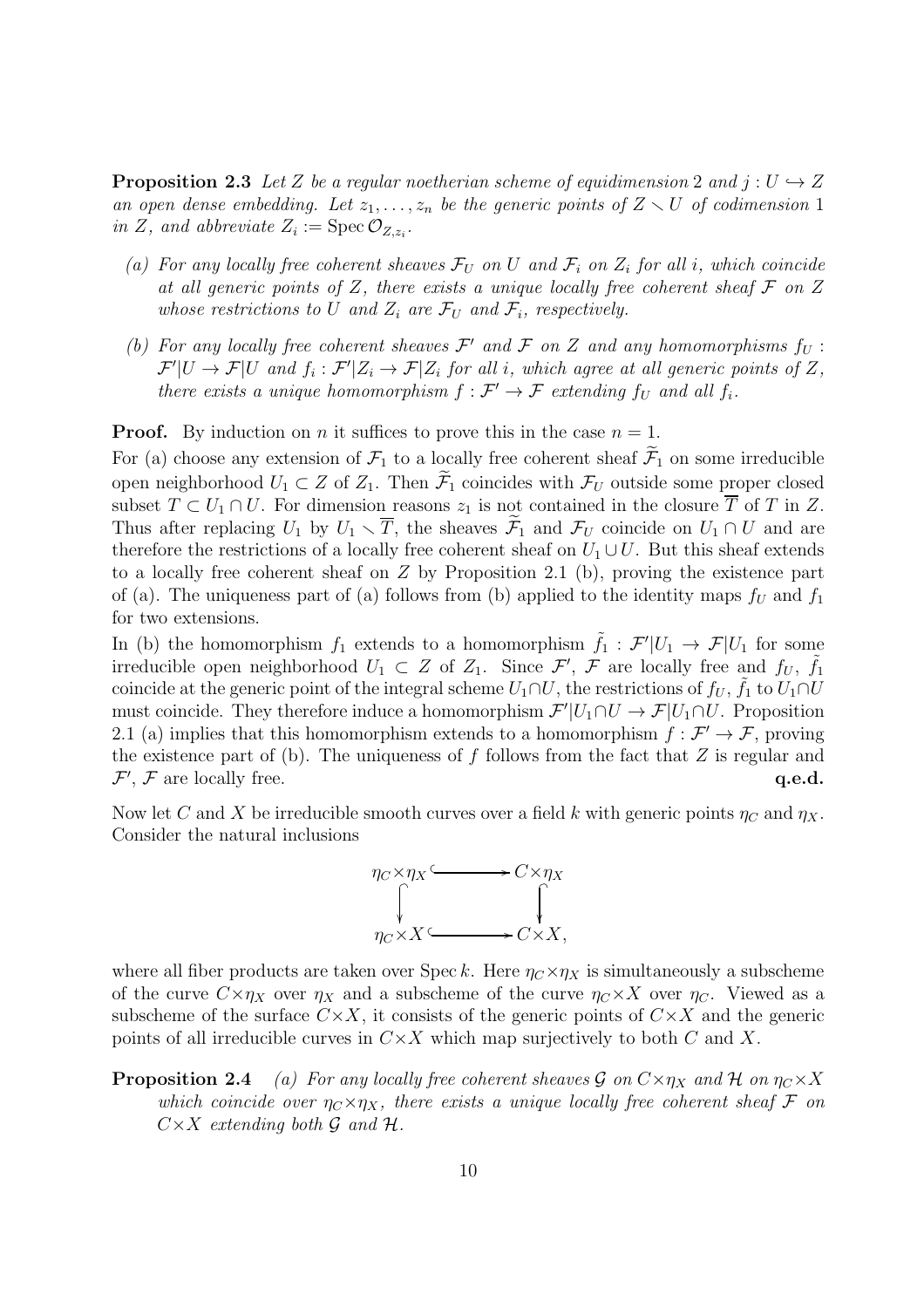(b) For any locally free coherent sheaves  $\mathcal{F}'$  and  $\mathcal{F}$  on  $C\times X$  and any homomorphisms  $g: \mathcal{F}' | C \times \eta_X \to \mathcal{F} | C \times \eta_X$  and  $h: \mathcal{F}' | \eta_C \times X \to \mathcal{F} | \eta_C \times X$  which agree over  $\eta_C \times \eta_X$ , there exists a unique homomorphism  $f : \mathcal{F}' \to \mathcal{F}$  extending g and h.

**Proof.** In (a) choose any locally free coherent sheaf  $\mathcal{F}_1$  on an open dense subscheme  $U \subset C \times X$  which coincides with  $\mathcal{G}$  on  $U \cap (C \times \eta_X)$ . Then the restrictions of  $\mathcal{F}_1$  and  $\mathcal{H}$  to  $U \cap (\eta_C \times X)$  coincide outside a nowhere dense closed subset  $T \subset \eta_C \times X$ . After replacing U by  $U \setminus T$  we may thus assume that  $\mathcal{F}_1$  and  $\mathcal{H}$  coincide over  $U \cap (\eta_C \times X)$ . Since the points of codimension 1 in  $C \times X$  are precisely the points of codimension 1 in  $C \times \eta_X$  and in  $\eta_C \times X$ , Proposition 2.3 (a) yields a locally free coherent sheaf  $\mathcal F$  on  $C \times X$  which simultaneously extends  $\mathcal G$  and  $\mathcal H$ . Any other locally free extension with this property coincides with  $\mathcal F$ on an open dense subscheme  $U \subset C \times X$ . Since it also coincides with it at all points of codimension 1, it coincides everywhere by the uniqueness in Proposition 2.3 (a). This proves (a).

For (b) note that g extends to some open neighborhood  $U \subset C \times X$  of  $C \times \eta_X$ . Since  $C \times X$  is regular and  $\mathcal{F}'$  and  $\mathcal{F}$  are locally free, this extension must coincide with h over  $U \cap (\eta_C \times X)$ . Thus by Proposition 2.3 (b) it extends to a homomorphism  $f : \mathcal{F}' \to \mathcal{F}$ . Again by regularity, this extension is unique.  $q.e.d.$ 

# 3 Harder-Narasimhan filtration

In this section we recall some basic facts concerning the Harder-Narasimhan filtration of a locally free coherent sheaf on a curve. For a reference see [6], [15]. We generalize the formulas slightly to curves that are not necessarily geometrically irreducible, and normalize degrees and slopes in a way that behaves well under base change.

Let C be an irreducible smooth projective curve of genus g over a field  $k$ . We do not assume that C is geometrically irreducible; thus its field of constants may be an arbitrary finite separable extension  $k'$  of k, say of degree e. Consider a locally free coherent sheaf  $\mathcal G$ on C, and set  $h^i(C, \mathcal{G}) := \dim_k H^i(C, \mathcal{G})$  for  $i = 0, 1$ . By the Riemann-Roch theorem we have

$$
(3.1) \quad \chi(C,\mathcal{G}) := h^0(C,\mathcal{G}) - h^1(C,\mathcal{G}) = \deg(\mathcal{G}) + (1-g) \cdot e \cdot \text{rank}(\mathcal{G})
$$

for an integer deg(G) called the *degree of G (over k)*. If G is non-zero, the rational number

(3.2) 
$$
\mu(\mathcal{G}) := \frac{\deg(\mathcal{G})}{e \cdot \text{rank}(\mathcal{G})}
$$

is called the *weight of* G. A non-zero G is called *semistable* if  $\mu(\mathcal{G}') \leq \mu(\mathcal{G})$  for all nonzero coherent subsheaves  $\mathcal{G}' \subset \mathcal{G}$ . The *Harder-Narasimhan filtration of*  $\mathcal{G}$  is a decreasing filtration by coherent subsheaves  $\mathcal{G}^{\mu}$  indexed by rational numbers  $\mu$ , which is separated, exhaustive, and left continuous, such that  $\mathcal{G}^{\mu}/\bigcup_{\mu'>\mu}\mathcal{G}^{\mu'}$  is locally free and semistable of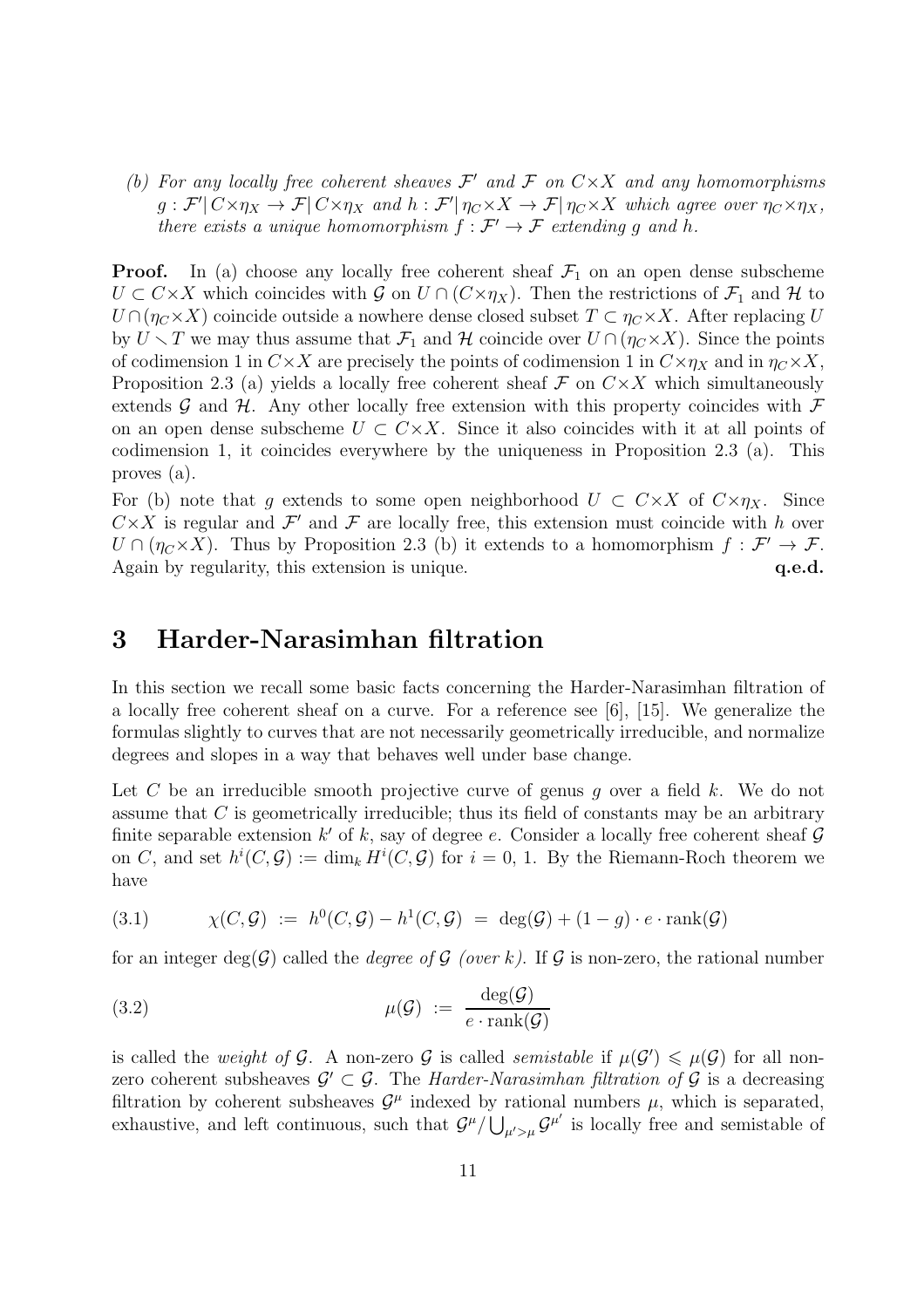weight  $\mu$  whenever this subquotient is non-zero. Such a filtration always exists and is unique. The numbers  $\mu$  whose associated subquotient is non-zero are called the *slopes* of  $\mathcal{G}$ , with multiplicities  $e \cdot \text{rank}(\mathcal{G}^\mu/\bigcup_{\mu' > \mu} \mathcal{G}^{\mu'}).$  If  $\mathcal{G}$  is non-zero, we denote its smallest slope by  $\mu^{\min}(\mathcal{G})$  and its largest slope by  $\mu^{\max}(\mathcal{G})$ . If  $\mathcal{G} = 0$  we set  $\mu^{\min}(\mathcal{G}) := \infty$  and  $\mu^{\max}(\mathcal{G}) := -\infty$ . Basic properties are:

 $(3.3)$  deg(G) is the sum of all slopes of G counted with multiplicities.

$$
(3.4) \quad e \cdot \operatorname{rank}(\mathcal{G}) \cdot \mu^{\min}(\mathcal{G}) \leqslant \deg(\mathcal{G}) \leqslant e \cdot \operatorname{rank}(\mathcal{G}) \cdot \mu^{\max}(\mathcal{G}).
$$

$$
(3.5) \quad \mu^{\min}(\mathcal{G}) \geq \deg(\mathcal{G}) - (e \cdot \text{rank}(\mathcal{G}) - 1) \cdot \mu^{\max}(\mathcal{G}).
$$

- $(3.6)$   $\mu^{\max}(\mathcal{G}) \leq \deg(\mathcal{G}) (e \cdot \text{rank}(\mathcal{G}) 1) \cdot \mu^{\min}(\mathcal{G}).$
- (3.7) The slopes of  $\mathcal{G}^{\oplus N}$  are the slopes of  $\mathcal{G}$ .
- (3.8) The slopes of the dual sheaf  $\mathcal{G}^{\vee}$  are minus the slopes of  $\mathcal{G}$ .

(3.9) If 
$$
\mu^{\max}(\mathcal{G}) < 0
$$
, then  $H^0(C, \mathcal{G}) = 0$ .

(3.10) If G is generated by global sections, then  $\mu^{\min}(\mathcal{G}) \geq 0$ .

(3.11) If 
$$
\mu^{\min}(\mathcal{G}) > 2g - 2
$$
, then  $H^1(C, \mathcal{G}) = 0$ .

(3.12) If  $\mu^{\min}(\mathcal{G}) > 2g - 1$ , then G is generated by global sections.

Also, for any homomorphism of non-zero locally free coherent sheaves  $f : \mathcal{F} \to \mathcal{G}$  we have:

(3.13) 
$$
f(\mathcal{F}^{\mu}) \subset \mathcal{G}^{\mu}
$$
 for every  $\mu \in \mathbb{Q}$ .

- $(3.14)$   $\mu^{\min}(\mathcal{F}) \leq \mu^{\max}(\mathcal{G})$  if f is non-zero.
- (3.15)  $\mu^{\max}(\mathcal{F}) \leq \mu^{\max}(\mathcal{G})$  if f is injective.
- (3.16)  $\mu^{\min}(\mathcal{F}) \leq \mu^{\min}(\mathcal{G})$  if f has torsion cokernel.

 $(3.17) \text{ deg}(\mathcal{F}) \leq \text{deg}(\mathcal{G})$  if f is injective with torsion cokernel.

Furthermore, for any short exact sequence  $0 \to \mathcal{G}' \to \mathcal{G} \to \mathcal{G}'' \to 0$  of locally free coherent sheaves we have:

(3.18)  $\mu^{\min}(\mathcal{G}) \geqslant \min\{\mu^{\min}(\mathcal{G}'), \mu^{\min}(\mathcal{G}'')\}.$ 

 $(3.19)$   $\mu^{\max}(\mathcal{G}) \leq \max\{\mu^{\max}(\mathcal{G}'), \mu^{\max}(\mathcal{G}'')\}.$ 

Next let  $\mathcal L$  be an ample invertible sheaf of weight  $\ell := \mu(\mathcal L)$  on C. For any coherent sheaf G on C and any integer n we define  $\mathcal{G}(n) := \mathcal{G} \otimes \mathcal{L}^{\otimes n}$ . Then:

 $(3.20)$  The slopes of  $\mathcal{G}(n)$  are the slopes of  $\mathcal{G}$  plus  $n\ell$ .

 $(3.21) \quad \deg(\mathcal{G}(n)) = \deg(\mathcal{G}) + n\ell e \cdot \text{rank}(\mathcal{G}).$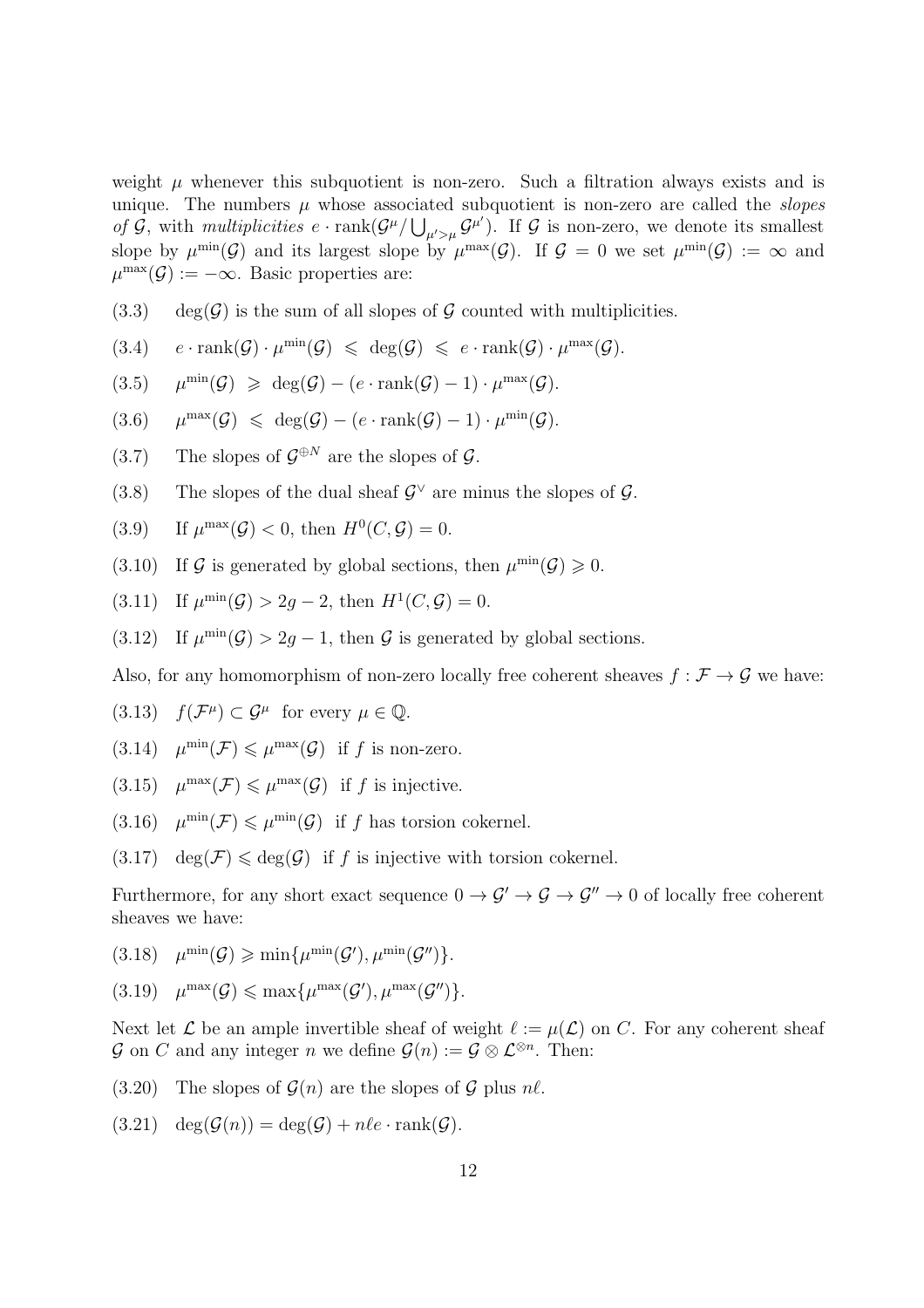Now consider an arbitrary field extension  $k \leftrightarrow L$  and let  $C_L$  denote the curve over L obtained from C by base change. Then  $C<sub>L</sub>$  is a finite disjoint union of at most e irreducible smooth projective curves  $C_{L,i}$  over L. For any locally free coherent sheaf  $\mathcal{G}_L$  on  $C_L$  all the above concepts and properties apply to  $\mathcal{G}_L|C_{L,i}$  for every i. Thus the direct sum of the Harder-Narasimhan filtrations for these constituents yields a Harder-Narasimhan filtration of  $\mathcal{G}_L$ . The slopes of  $\mathcal{G}_L$  are those of all constituents combined, each counted with the sum of the respective multiplicities. Furthermore  $\mu^{\min}(\mathcal{G}_L)$  and  $\mu^{\max}(\mathcal{G}_L)$  are defined exactly as before, and one sets  $\deg(\mathcal{G}_L) := \sum_i \deg(\mathcal{G}_L|C_{L,i})$ . Then all the above properties hold verbatim over  $C_L$ , except that in the formulas involving rank $(\mathcal{G}_L)$  one must assume that  $\mathcal{G}_L$  has constant rank.

Finally, we revert to a locally free coherent sheaf G on C and consider its pullback  $\pi^*\mathcal{G}$  via the morphism  $\pi: C_L \to C$ . This is a locally free coherent sheaf of constant rank on  $C_L$ , whose rank, degree, and weight all coincide with those of  $\mathcal{G}$ .

The Harder-Narasimhan filtration of  $\pi^*\mathcal{G}$  is the pullback of the Harder-Narasimhan filtration of G. In particular the degree and all slopes and multiplicities of  $\pi^*\mathcal{G}$ are equal to those of  $\mathcal{G}$ . (3.22)

For the existence and uniqueness of the Harder-Narasimhan filtration see [15, 1ère Partie, I, Th. 4, where the assumption that  $k$  be algebraically closed is irrelevant. Assertions  $(3.3)$ – $(3.8)$  and  $(3.17)$ – $(3.21)$  are straightforward consequences of the definition. Assertion  $(3.13)$  follows from [15, ibid., Prop. 6]); this in turn implies  $(3.14)$  and  $(3.15)$ , and by duality the latter yields (3.16). The special case  $\mathcal{F} = \mathcal{O}_C$  of (3.14) and (3.16) shows (3.9) and  $(3.10)$ ; for  $(3.11)$  and  $(3.12)$  see [15, ibid., Lemma 20]). Finally  $(3.22)$  follows from [15, 3`eme Partie, III, Prop. 17].

### 4 Frobenius

From now on we let  $\mathbb{F}_q$  be a finite field with q elements. Let X be an irreducible smooth projective curve of genus g over  $\mathbb{F}_q$ . Let  $\sigma : X \to X$  denote its Frobenius endomorphism over Spec  $\mathbb{F}_q$  which is the identity on the underlying topological space and the map  $s \mapsto s^q$ on the structure sheaf. For any field extension  $\mathbb{F}_q \hookrightarrow L$  we let  $\sigma$  again denote the endomorphism of  $X_L$  over L deduced from  $\sigma : X \to X$  by base change. Let L be an ample invertible sheaf of weight  $\ell$  on X. For any coherent sheaf  $\mathcal F$  on  $X_L$  we let  $\mathcal F(n)$  denote the tensor product of  $\mathcal F$  with the pullback of  $\mathcal L^{\otimes n}$ .

**Proposition 4.1** For any coherent sheaf  $\mathcal F$  on  $X_L$  we have:

- (a) deg( $\sigma^* \mathcal{F}$ ) = q · deg( $\mathcal{F}$ ).
- (b)  $\sigma^*(\mathcal{F}(n)) \cong (\sigma^*\mathcal{F})(qn)$  for any integer n.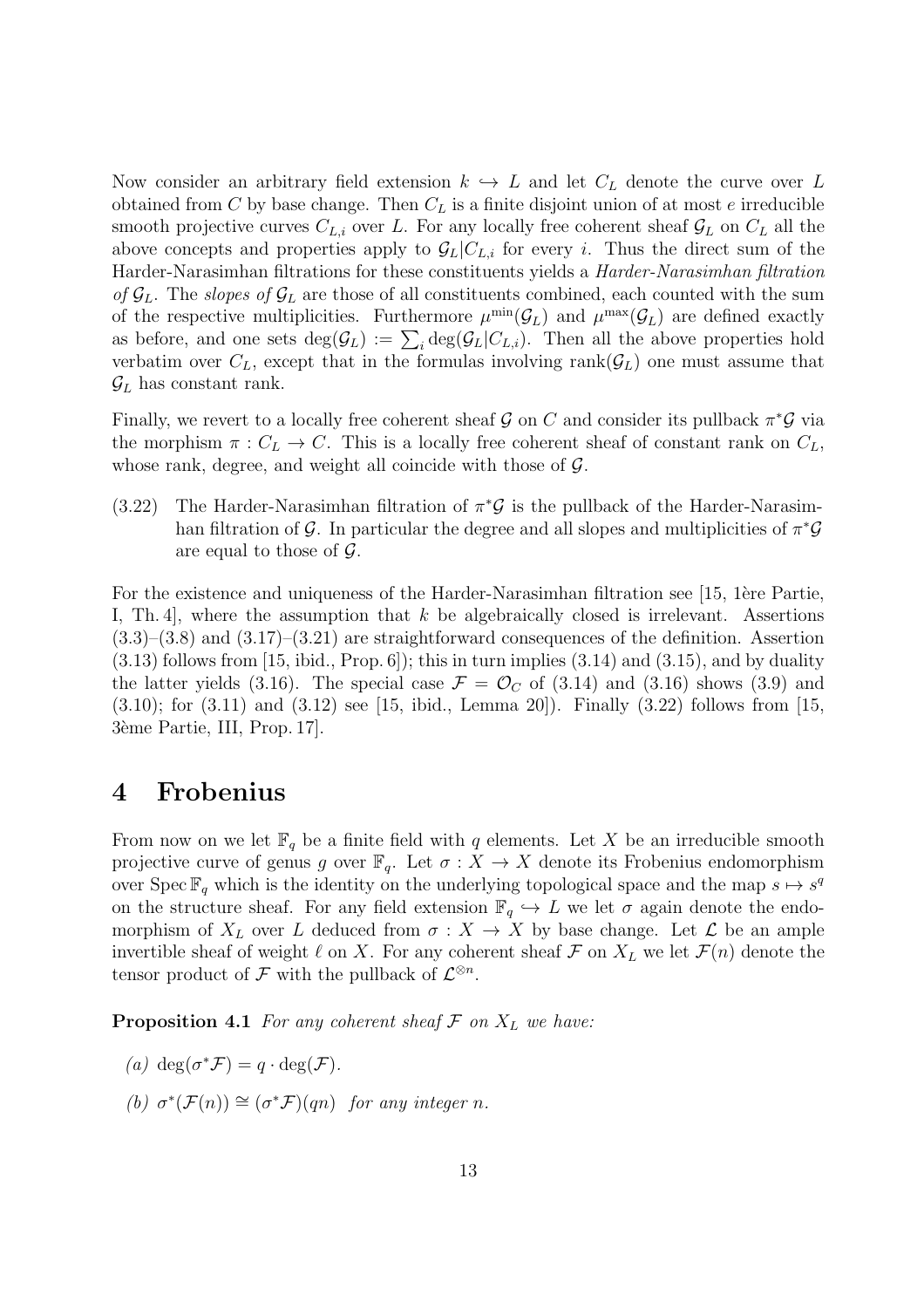**Proof.** Assertion (a) follows from the fact that  $\sigma : X_L \to X_L$  is finite of constant degree q. Assertion (b) reduces to the isomorphy  $\sigma^*\mathcal{L} \cong \mathcal{L}^{\otimes q}$  on X. But this follows from the fact that the cocycles defining both sides of the equation are obtained from the cocycle defining  $\mathcal L$  by applying the same map  $s \mapsto s^q$ . The contraction of  $\mathbf{q.e.d.}$ 

**Proposition 4.2** There exists  $a_0$  such that for all  $a \ge a_0$  there exists  $N > 0$  and an injective homomorphism  $\sigma_*\mathcal{O}_X \hookrightarrow \mathcal{O}_X(a)^{\oplus N}$  whose image is locally a direct summand.

**Proof.** By dualizing the assertion is equivalent to the existence of a locally split surjection  $\mathcal{O}_X(-a)^{\oplus N} \to (\sigma_* \mathcal{O}_X)^\vee$ . Since the sheaf  $(\sigma_* \mathcal{O}_X)^\vee$  is locally free, any surjection is already locally split. But whenever

$$
\mu^{\min}((\sigma_*\mathcal{O}_X)^\vee(a)) \stackrel{(3.20)}{=} \mu^{\min}((\sigma_*\mathcal{O}_X)^\vee) + a\ell > 2g - 1,
$$

(3.12) asserts that  $(\sigma_* \mathcal{O}_X)^\vee(a)$  is generated by global sections; hence there exists the desired surjection. Thus the proposition holds with  $a_0 := (2g - \mu^{\min}((\sigma_* \mathcal{O}_X)^{\vee}))$ q.e.d.

#### 5 Finiteness for locally free coherent sheaves

As a warm-up, we recall the proof of a well-known finiteness result over a curve, which is implicit in both [6] and [15]. Let C, g, e,  $\mathcal{L}$ , and  $\ell$  be as in Section 3, with  $k = \mathbb{F}_q$ .

**Theorem 5.1** Fix constants  $r > 0$ , d, and  $\mu$ . Then up to isomorphism, there exist at most finitely many locally free coherent sheaves  $\mathcal F$  on  $C$  with the following properties:

- (a)  $\mathcal F$  has constant rank r.
- (b) deg( $\mathcal{F}$ ) = d.
- (c)  $\mu^{\min}(\mathcal{F}) \geqslant \mu$ .

**Proof.** Fix any integer  $m > (2g - 1 - \mu)/\ell$ . Then for any F with the given properties we have

$$
\mu^{\min}(\mathcal{F}(m)) \stackrel{(3.20)}{=} \mu^{\min}(\mathcal{F}) + m\ell \stackrel{(c)}{\geq} \mu + m\ell > 2g - 1.
$$

By (3.11) and (3.12) this implies that  $H^1(\mathcal{F}(m)) = 0$  and that  $\mathcal{F}(m)$  is generated by global sections. Also, we calculate

$$
N := h^{0}(\mathcal{F}(m)) = \chi(\mathcal{F}(m))
$$
  
\n
$$
\stackrel{(3.1)}{=} \deg(\mathcal{F}(m)) + (1 - g) \cdot e \cdot \operatorname{rank}(\mathcal{F}(m))
$$
  
\n
$$
\stackrel{(3.21)}{=} \deg(\mathcal{F}) + (m\ell + 1 - g) \cdot e \cdot \operatorname{rank}(\mathcal{F})
$$
  
\n
$$
\stackrel{(a), (b)}{=} d + (m\ell + 1 - g) \cdot e \cdot r,
$$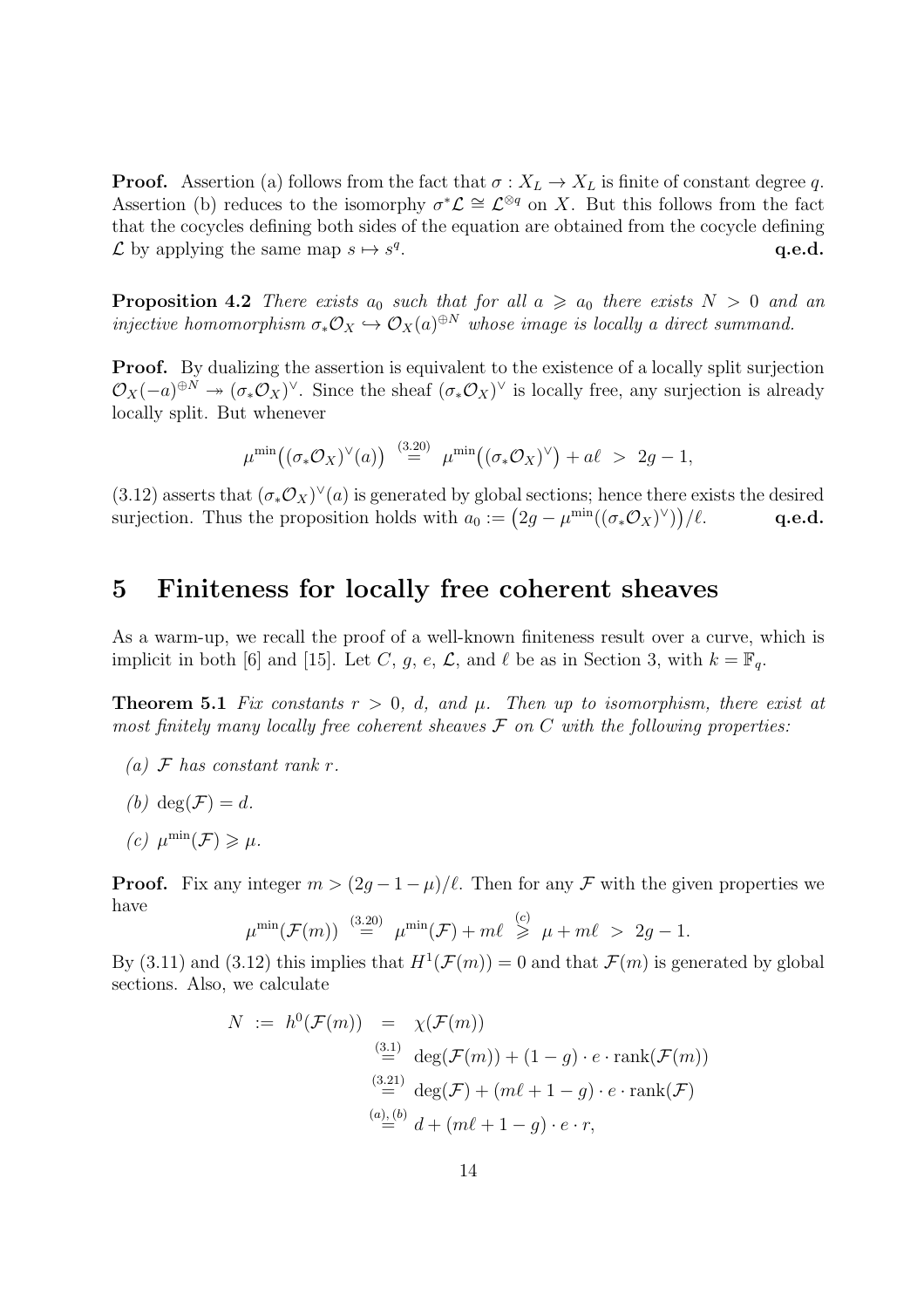which is independent of F. Together we find that there exists a surjection  $\mathcal{O}_C^{\oplus N} \to \mathcal{F}(m)$ . Let  $\mathcal{F}'$  denote its kernel. Then  $\mathcal{F}'$  is locally free of rank  $r' := N - r$ . Next,

$$
d' := \deg(\mathcal{F}') = -\deg(\mathcal{F}(m)) \stackrel{(3.21)}{=} -\deg(\mathcal{F}) - m\ell e \cdot \text{rank}(\mathcal{F}) = -d - m\ell e
$$

is also independent of F. Furthermore, by (3.15) we have  $\mu^{\max}(\mathcal{F}') \leq \mu^{\max}(\mathcal{O}_C^{\oplus N})$  $C^{N}$ ) = 0 and hence, by (3.5),  $\mu^{\min}(\mathcal{F}') \geq \deg(\mathcal{F}') = d' =: \mu'.$  Thus  $\mathcal{F}'$  satisfies the same kind of conditions as F with  $(r', d', \mu')$  in place of  $(r, d, \mu)$ . In particular, for any integer  $m' >$  $(2g-1-\mu')/\ell$  there exists a surjection  $\mathcal{O}_C^{\oplus N'} \twoheadrightarrow \mathcal{F}'(m')$  with  $N' := d' + (m'\ell+1-g) \cdot e \cdot r$ . Combining this with the earlier surjection and twisting back we obtain an exact sequence

$$
\mathcal{O}_C^{\oplus N'}(-m-m') \xrightarrow{h} \mathcal{O}_C^{\oplus N}(-m) \longrightarrow \mathcal{F} \longrightarrow 0.
$$

Here the numbers  $m, N, m', N'$  depend only on the invariants fixed in Theorem 5.1, but not otherwise on F. As the homomorphism h lies in the finite dimensional  $\mathbb{F}_q$ -vector space

$$
\mathrm{Hom}\big(\mathcal{O}_C^{\oplus N'}(-m-m'), \mathcal{O}_C^{\oplus N}(-m)\big),
$$

there are only finitely many possibilities for it, and hence for the isomorphism class of  $\mathcal{F}$ , as desired.  $q.e.d.$ 

From now on and throughout the rest of this article we consider two irreducible smooth projective curves C and X over  $\mathbb{F}_q$ . We let  $\eta_C$  denote the generic point of C and  $\eta_X$  the generic point of X. All fiber products are taken over  $\operatorname{Spec} \mathbb{F}_q$ .

For any locally free coherent sheaf F on  $C \times X$  and any point  $c \in C$  we let  $\mathcal{F}_c$  denote the pullback of F to the fiber c×X. Likewise, for any point  $x \in X$  we let  $\mathcal{F}_x$  denote the pullback of  $\mathcal F$  to the fiber  $C \times x$ . In both situations we will apply the conventions of Section 3. Note that by flatness the number  $\deg(\mathcal{F}_c)$  is independent of  $c \in C$ , and the number deg $(\mathcal{F}_x)$  is independent of  $x \in X$ .

Fix ample invertible sheaves  $\mathcal{L}_C$  on C and  $\mathcal{L}_X$  on X. For any coherent sheaf F on  $C \times X$ and any two integers  $m$  and  $n$  we set

(5.2) 
$$
\mathcal{F}(m,n) := \mathcal{F} \otimes \mathrm{pr}_1^* \mathcal{L}_C^{\otimes m} \otimes \mathrm{pr}_2^* \mathcal{L}_X^{\otimes n}
$$

Let  $g_C$  denote the genus and  $e_C$  the degree over  $\mathbb{F}_q$  of the constant field of C, and  $\ell_C$  the weight  $\mu(\mathcal{L}_C)$ . Let  $g_X, e_X$ , and  $\ell_X$  denote the corresponding invariants for the curve X.

**Proposition 5.3** Let F be a locally free coherent sheaf on  $C \times X$ . Assume that:

- (a)  $\mathcal F$  has constant rank r.
- (b) deg( $\mathcal{F}_c$ ) = d<sub>x</sub> for all  $c \in C$ .
- (c)  $\mu^{\min}(\mathcal{F}_c) \geq \mu_X$  for all  $c \in C$ .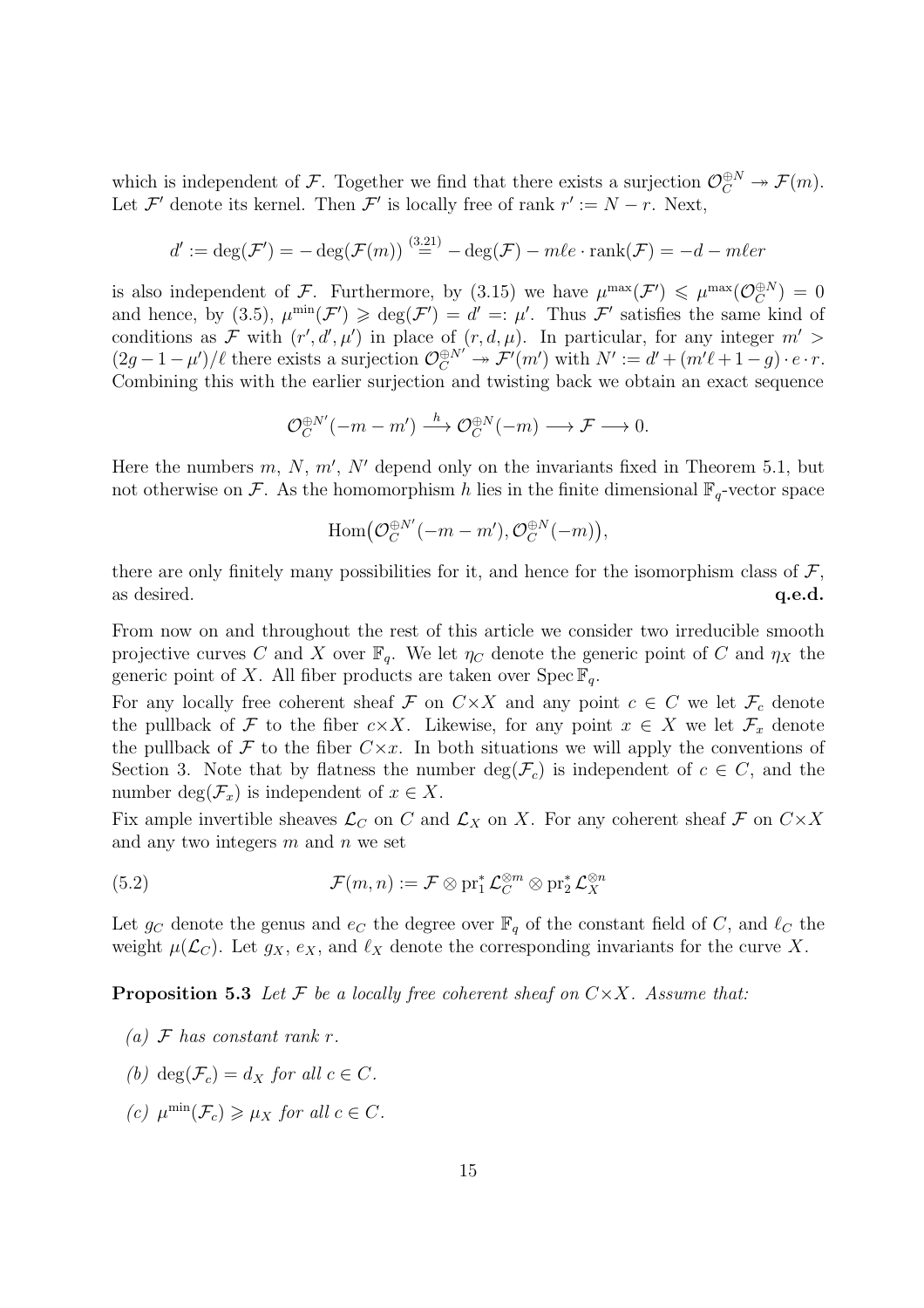(d)  $deg(\mathcal{F}_{\eta_X}) = d_C.$ 

Then for any integer  $n > (2g_X - 1 - \mu_X)/\ell_X$  we have:

- (e)  $\mathcal{G}_n := \mathrm{pr}_{1*}(\mathcal{F}(0,n))$  is a locally free coherent sheaf on C.
- (f)  $R^1 \text{pr}_{1*}(\mathcal{F}(0, n)) = 0.$
- (g) The adjunction homomorphism  $pr_1^* \mathcal{G}_n \to \mathcal{F}(0,n)$  is surjective.
- (h) rank $(\mathcal{G}_n) = d_X + (n\ell_X + 1 g_X)e_X r$ .
- (i)  $\deg(\mathcal{G}_n) = \chi(C \times X, \mathcal{F}) (1 g_C)e_C(d_X + (1 g_X)e_Xr) + n\ell_Xe_Xd_C.$

**Proof.** As a torsion free coherent sheaf on a smooth curve,  $\mathcal{G}_n$  is locally free, proving (e). The assumption on  $n$  implies that

$$
\mu^{\min}(\mathcal{F}_c(n)) \stackrel{(3.20)}{=} \mu^{\min}(\mathcal{F}_c) + n\ell_X \stackrel{(c)}{\geq} \mu_X + n\ell_X > 2g_X - 1
$$

for any point  $c \in C$ . By (3.11) and (3.12) this implies that  $H^1(\mathcal{F}_c(n)) = 0$  and that  $\mathcal{F}_c(n)$ is generated by global sections. Using base change the first of these facts implies (f). This in turn implies that base change also holds in degree 0; in other words, that the natural map  $\mathcal{G}_n \otimes k(c) \to H^0(\mathcal{F}_c(n))$  is an isomorphism. That  $\mathcal{F}_c(n)$  is generated by global sections then implies that  $pr_1^*\mathcal{G}_n \to \mathcal{F}(0,n)$  is surjective in all fibers over C, and hence everywhere, proving (g). Also we find that

rank
$$
(\mathcal{G}_n)
$$
 =  $h^0(\mathcal{F}_c(n))$  =  $\chi(\mathcal{F}_c(n))$   
\n $\stackrel{(3.1)}{=} \deg(\mathcal{F}_c(n)) + (1 - g_X) \cdot e_X \cdot \text{rank}(\mathcal{F}_c(n))$   
\n $\stackrel{(3.21)}{=} \deg(\mathcal{F}_c) + (n\ell_X + 1 - g_X) \cdot e_X \cdot \text{rank}(\mathcal{F}_c)$   
\n=  $d_X + (n\ell_X + 1 - g_X)e_X r$ ,

proving (h). To show (i) we calculate  $\chi(C \times X, \mathcal{F}(0, n))$  in two ways. First observe that

$$
\chi(C \times X, \mathcal{F}(0,n)) = \chi(X, R \operatorname{pr}_{2*}(\mathcal{F}(0,n)) = \chi(\mathcal{H}^0(n)) - \chi(\mathcal{H}^1(n)),
$$

where  $\mathcal{H}^i := R^i \operatorname{pr}_{2*}(\mathcal{F})$  is a coherent sheaf on X. Let  $\mathcal{H}_{\text{tor}}^i$  denote its torsion subsheaf, so that  $\mathcal{H}^i/\mathcal{H}_{\text{tor}}^i$  is locally free. Then

$$
\chi(\mathcal{H}^{i}(n)) = \chi((\mathcal{H}^{i}/\mathcal{H}^{i}_{\text{tor}})(n)) + \chi(\mathcal{H}^{i}_{\text{tor}}(n))
$$
  
\n
$$
\stackrel{(3.1)}{=} \deg((\mathcal{H}^{i}/\mathcal{H}^{i}_{\text{tor}})(n)) + \text{(some value independent of } n)
$$
  
\n
$$
\stackrel{(3.21)}{=} n\ell_{X}e_{X} \cdot \text{rank}(\mathcal{H}^{i}/\mathcal{H}^{i}_{\text{tor}}) + \text{(some value independent of } n).
$$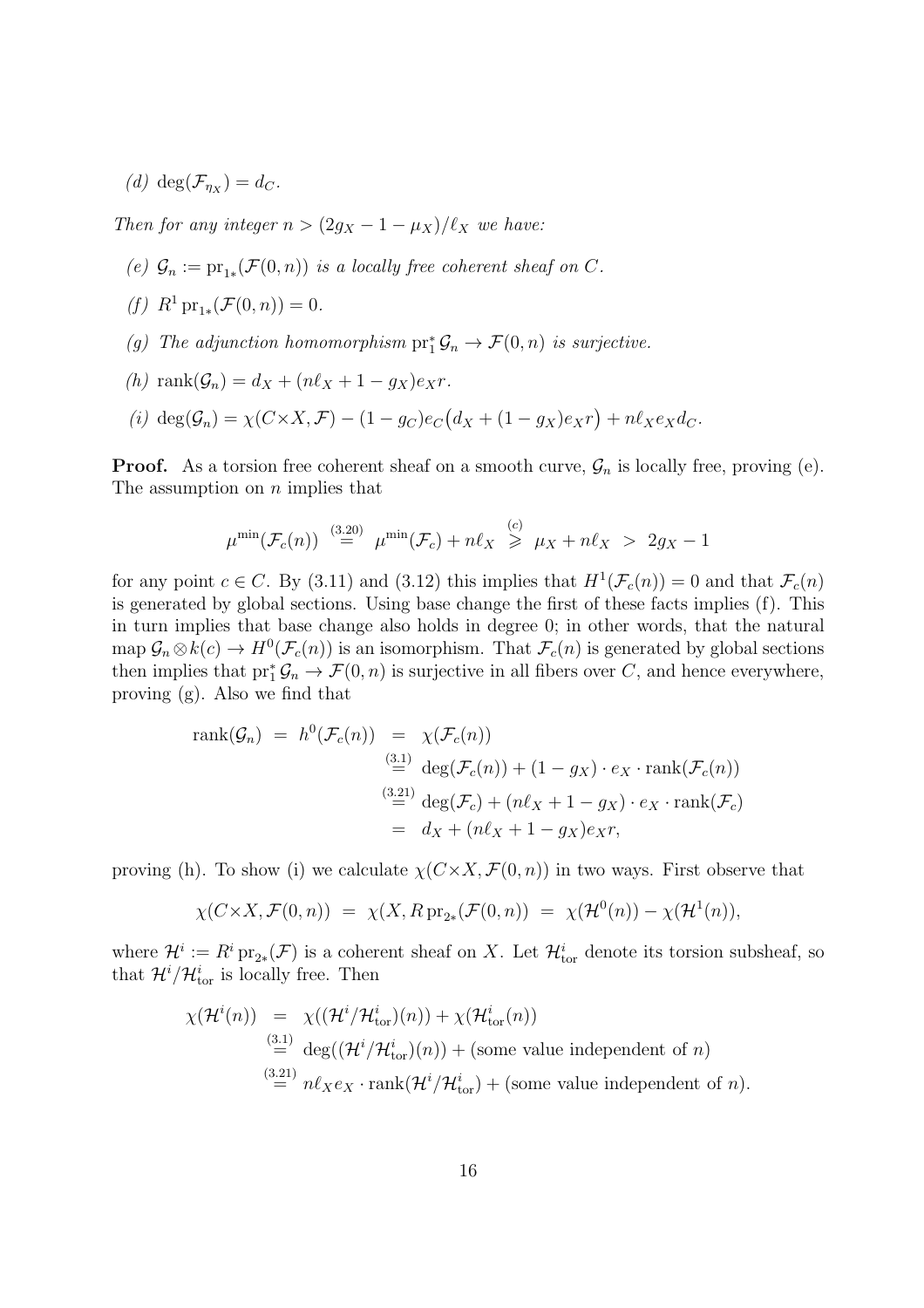Furthermore, by base change we have

rank(H<sup>0</sup> /H<sup>0</sup> tor) − rank(H<sup>1</sup> /H<sup>1</sup> tor) = dim H<sup>0</sup> ⊗ k(ηX)) − dim(H<sup>1</sup> ⊗ k(ηX) = h 0 (C×η<sup>X</sup> , F<sup>η</sup><sup>X</sup> ) − h 1 (C×η<sup>X</sup> , F<sup>η</sup><sup>X</sup> ) = χ(C×ηX, F<sup>η</sup><sup>X</sup> ) (3.1) = deg(F<sup>η</sup><sup>X</sup> ) + (1 − gC) · e<sup>C</sup> · rank(F<sup>η</sup><sup>X</sup> ) = d<sup>C</sup> + (1 − gC)eCr.

Putting the last three calculations together we deduce that

$$
\chi(C \times X, \mathcal{F}(0, n)) = n\ell_X e_X (d_C + (1 - g_C)e_C r) + \text{(some value independent of } n).
$$

The case  $n = 0$  shows that the unknown value in parentheses is  $\chi(C \times X, \mathcal{F})$ . On the other hand we have

$$
\chi(C \times X, \mathcal{F}(0, n)) \stackrel{(f)}{=} \chi(C, \text{pr}_{1*} \mathcal{F}(0, n)) = \chi(C, \mathcal{G}_n)
$$
  
\n
$$
\stackrel{(3.1)}{=} \deg(\mathcal{G}_n) + (1 - g_C) \cdot e_C \cdot \text{rank}(\mathcal{G}_n)
$$
  
\n
$$
\stackrel{(h)}{=} \deg(\mathcal{G}_n) + (1 - g_C) \cdot e_C \cdot (d_X + (n\ell_X + 1 - g_X)e_X r)
$$
  
\n
$$
= \deg(\mathcal{G}_n) + (1 - g_C)e_C(d_X + (1 - g_X)e_X r) + (1 - g_C)e_C r \cdot n\ell_X e_X.
$$

Comparing these formulas yields

$$
\deg(\mathcal{G}_n) = \chi(C \times X, \mathcal{F}) - (1 - g_C)e_C(d_X + (1 - g_X)e_Xr) + n\ell_Xe_Xd_C,
$$

proving  $(i)$ .  $q.e.d.$ 

Theorem 5.4 Fix constants  $r > 0$ ,  $d_X$ ,  $\mu_X$ ,  $d_C$ ,  $d$ ,  $\mu$ , and  $n > (2g_X - 1 - \mu_X)/\ell_X$ . Then up to isomorphism, there exist at most finitely many locally free coherent sheaves  $\mathcal F$  on  $C\times X$  with the following properties, where  $\mathcal{G}_n:=\mathrm{pr}_{1*}(\mathcal{F}(0,n))$ :

(a)  $\mathcal F$  has constant rank r.

(b) 
$$
\deg(\mathcal{F}_c) = d_X
$$
 for all  $c \in C$ .

- (c)  $\mu^{\min}(\mathcal{F}_c) \ge \mu_X$  for all  $c \in C$ .
- (d)  $\deg(\mathcal{F}_{\eta_X}) = d_C.$
- (e) deg( $\mathcal{G}_n$ ) = d.
- (f)  $\mu^{\min}(\mathcal{G}_n) \geq \mu$ .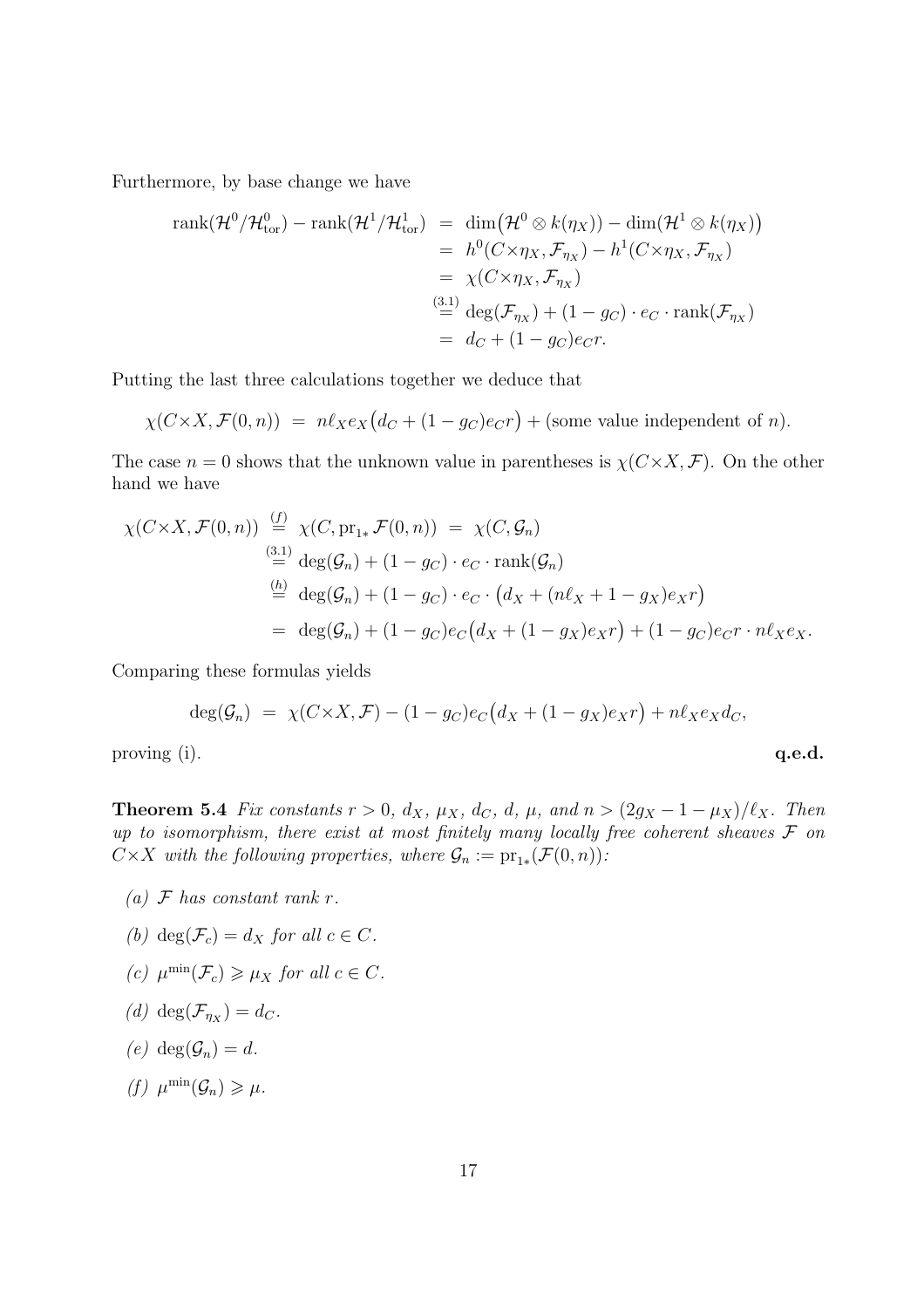**Proof.** Note that Proposition 5.3 applies in this case. In particular 5.3 (g) implies that  $\mathcal{G}_n$  is non-zero. Fix any integer  $m > (2g_C - 1 - \mu)/\ell_C$ . Then for any F we have

$$
\mu^{\min}(\mathcal{G}_n(m)) \stackrel{(3.20)}{=} \mu^{\min}(\mathcal{G}_n) + m\ell_C \stackrel{(f)}{\geq} \mu + m\ell_C > 2g_C - 1.
$$

By (3.11) and (3.12) this implies that  $H^1(\mathcal{G}_n(m)) = 0$  and that  $\mathcal{G}_n(m)$  is generated by global sections. Also, we find that

$$
N := h^{0}(\mathcal{G}_{n}(m)) = \chi(\mathcal{G}_{n}(m))
$$
  
\n
$$
\stackrel{(3.1)}{=} \deg(\mathcal{G}_{n}(m)) + (1 - g_{C}) \cdot e_{C} \cdot \text{rank}(\mathcal{G}_{n}(m))
$$
  
\n
$$
\stackrel{(3.21)}{=} \deg(\mathcal{G}_{n}) + (m\ell_{C} + 1 - g_{C}) \cdot e_{C} \cdot \text{rank}(\mathcal{G}_{n})
$$
  
\n
$$
\stackrel{5.3(h)}{=} d + (m\ell_{C} + 1 - g_{C}) \cdot e_{C} \cdot (d_{X} + (n\ell_{X} + 1 - g_{X})e_{X}r)
$$

depends only on the given invariants. That  $\mathcal{G}_n(m)$  is generated by global sections means that there exists a surjection  $\mathcal{O}_C^{\oplus N} \to \mathcal{G}_n(m)$ . Combined with 5.3 (g) this yields a surjection  $\mathcal{O}_{C\times X}^{\oplus N}$   $\rightarrow$   $\mathcal{F}(m,n)$ . Let  $\mathcal{F}'$  denote its kernel, so that we have a short exact sequence

(5.5) 
$$
0 \longrightarrow \mathcal{F}' \longrightarrow \mathcal{O}_{C \times X}^{\oplus N} \longrightarrow \mathcal{F}(m, n) \longrightarrow 0.
$$

We want to repeat the above arguments with  $\mathcal{F}'$  in place of  $\mathcal{F}$ . For this we set

$$
r' := N - r,
$$
  
\n
$$
d'_{X} := -d_{X} - n\ell_{X}e_{X}r,
$$
  
\n
$$
d'_{C} := -d_{C} - m\ell_{C}e_{C}r,
$$

choose an integer  $n' > (2g_X - 1 - d'_X)/\ell_X$ , and abbreviate

$$
d' \ := \ -d + n'\ell_X e_X d'_C + m\ell_C e_C d'_X - m\ell_C e_C (1-g_X)e_X r.
$$

**Lemma 5.6** With  $\mathcal{G}'_{n'} := \mathrm{pr}_{1*}(\mathcal{F}'(0,n'))$  we have:

- (a)  $\mathcal{F}'$  is locally free of constant rank r'.
- (b) deg( $\mathcal{F}'_c$  $c'_{c}$  =  $d'_{X}$  for all  $c \in C$ .
- (c)  $\mu^{\min}(\mathcal{F}_c')$  $c'$   $\geq d'$  for all  $c \in C$ .
- (d) deg( $\mathcal{F}'_n$  $\binom{d}{\eta_X} = d'_0$  $_C'$
- (e)  $deg(\mathcal{G}'_{n'}) = d'$ .
- (f)  $\mu^{\min}(\mathcal{G}'_{n'}) \geq d'.$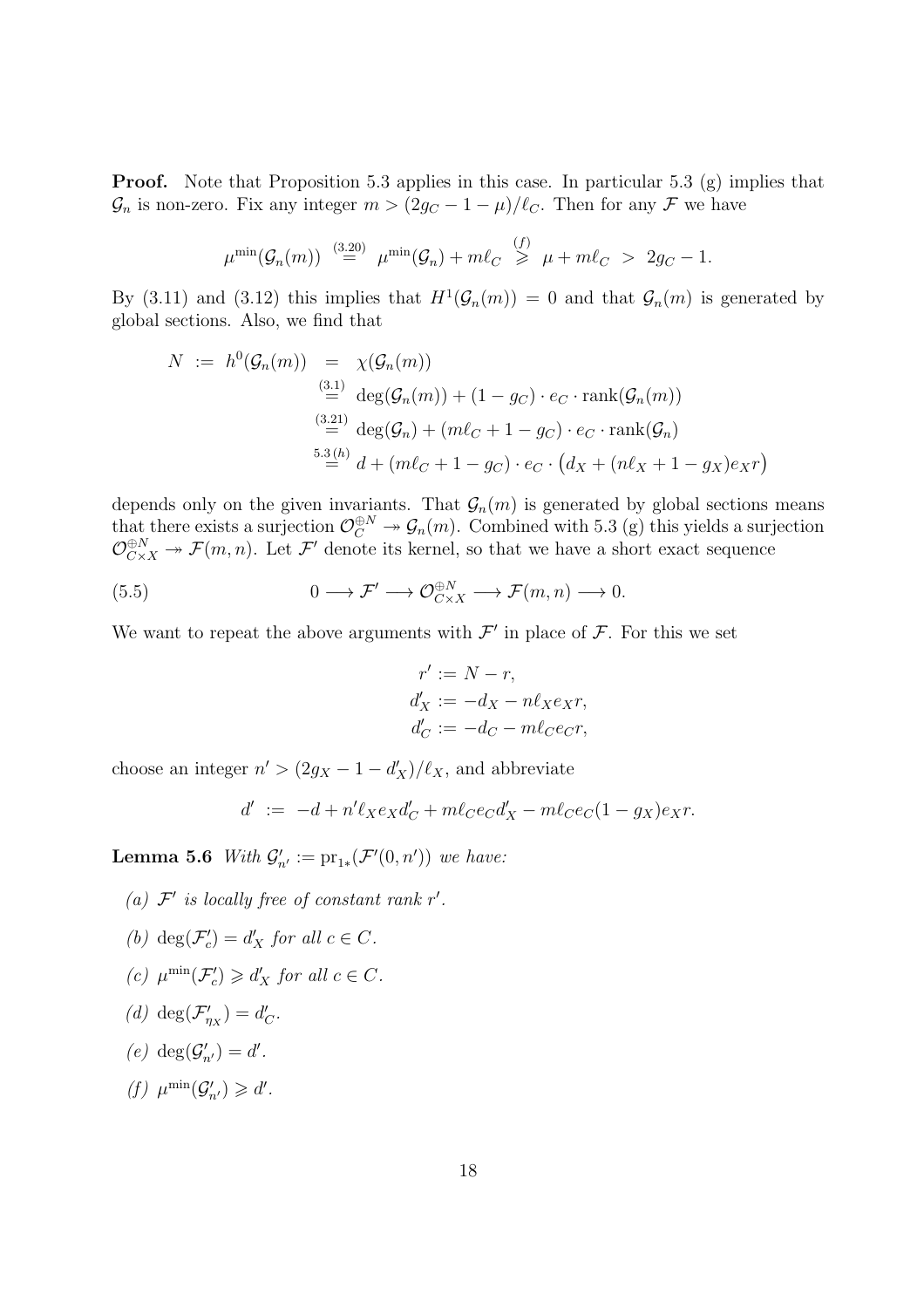**Proof.** Note that  $\mathcal{F}(m, n)$  is locally free of constant rank r. Thus the sequence (5.5) locally splits, which implies (a). Next the short exact sequence

$$
0 \to \mathcal{F}'_c \to \mathcal{O}^{\oplus N}_{c \times X} \to \mathcal{F}_c(n) \to 0
$$

and the resulting calculation

$$
\deg(\mathcal{F}'_c) = -\deg(\mathcal{F}_c(n)) \stackrel{(3.21)}{=} -\deg(\mathcal{F}_c) - n\ell_X e_X \cdot \operatorname{rank}(\mathcal{F}_c) = -d_X - n\ell_X e_X r = d'_X
$$

imply (b). The exact sequence together with (3.15) also implies that  $\mu^{\max}(\mathcal{F}'_c)$  $\mu^{\max}(\mathcal{O}_{c\times X}^{\oplus N})$  $= 0$ . Together with (b) and (3.5) this implies (c). Assertion (d) is proved in precisely the same way as (b).

The assertions (a) through (d) which have already been proved show that Proposition 5.3 may be applied to  $\mathcal{F}'$  and  $n'$ . In particular  $\mathcal{G}'_{n'}$  is a locally free coherent sheaf on C. Also  $R^1 \text{pr}_{1*}(\mathcal{F}'(0,n'))=0$ ; hence after twisting the sequence (5.5) by  $(0,n')$  and applying  $\text{pr}_{1*}$ we obtain a short exact sequence

$$
0 \longrightarrow \mathrm{pr}_{1*}(\mathcal{F}'(0,n')) \longrightarrow \mathrm{pr}_{1*}(\mathcal{O}_{C \times X}^{\oplus N}(0,n')) \longrightarrow \mathrm{pr}_{1*}(\mathcal{F}(m,n+n')) \longrightarrow 0
$$
  
\n
$$
\parallel \qquad \qquad \parallel i \qquad \qquad \parallel i
$$
  
\n
$$
0 \longrightarrow \mathcal{G}'_{n'} \longrightarrow \mathcal{O}_{C}^{\oplus N} \otimes H^{0}(X,\mathcal{O}_{X}(n')) \longrightarrow \mathcal{G}_{n+n'}(m) \longrightarrow 0.
$$

From this we deduce that

$$
\begin{array}{rcl}\n\deg(\mathcal{G}'_{n'}) & = & -\deg(\mathcal{G}_{n+n'}(m)) \\
& & \stackrel{(3.21)}{=} & -\deg(\mathcal{G}_{n+n'}) - m\ell_C e_C \cdot \text{rank}(\mathcal{G}_{n+n'}) \\
& & \stackrel{5.3}{=} & -\deg(\mathcal{G}_n) - n'\ell_X e_X d_C - m\ell_C e_C (d_X + ((n+n')\ell_X + 1 - g_X)e_X r) \\
& & = & -d + n'\ell_X e_X d_C' + m\ell_C e_C d_X' - m\ell_C e_C (1 - g_X)e_X r \\
& & = & d',\n\end{array}
$$

proving (e). Finally, the exact sequence together with (3.15) also implies that  $\mu^{\max}(\mathcal{G}'_{n'}) \leq$  $\mu^{\max}(\mathcal{O}_C^{\oplus N})$  $C^{(\theta,N)}_{C} = 0.$  Together with (e) and (3.5) this implies (f).  $q.e.d.$ 

Lemma 5.6 shows that  $\mathcal{F}'$  satisfies the same assumptions as  $\mathcal{F}$ , only with other constants. The same arguments as in the first part of the proof thus imply that for any fixed integer  $m' > (2g_C - 1 - d')/\ell_C$  and

$$
N' := d' + (m'\ell_C + 1 - g_C) \cdot e_C \cdot (d'_X + (n'\ell_X + 1 - g_X)e_X r')
$$

there exists a surjection  $\mathcal{O}^{\oplus N'}_{C \times X} \twoheadrightarrow \mathcal{F}'(m', n')$ . Combining this with the short exact sequence (5.5) and twisting back we obtain an exact sequence

$$
\mathcal{O}_{C\times X}^{\oplus N'}(-m-m',-n-n') \xrightarrow{h} \mathcal{O}_{C\times X}^{\oplus N}(-m,-n) \longrightarrow \mathcal{F} \longrightarrow 0.
$$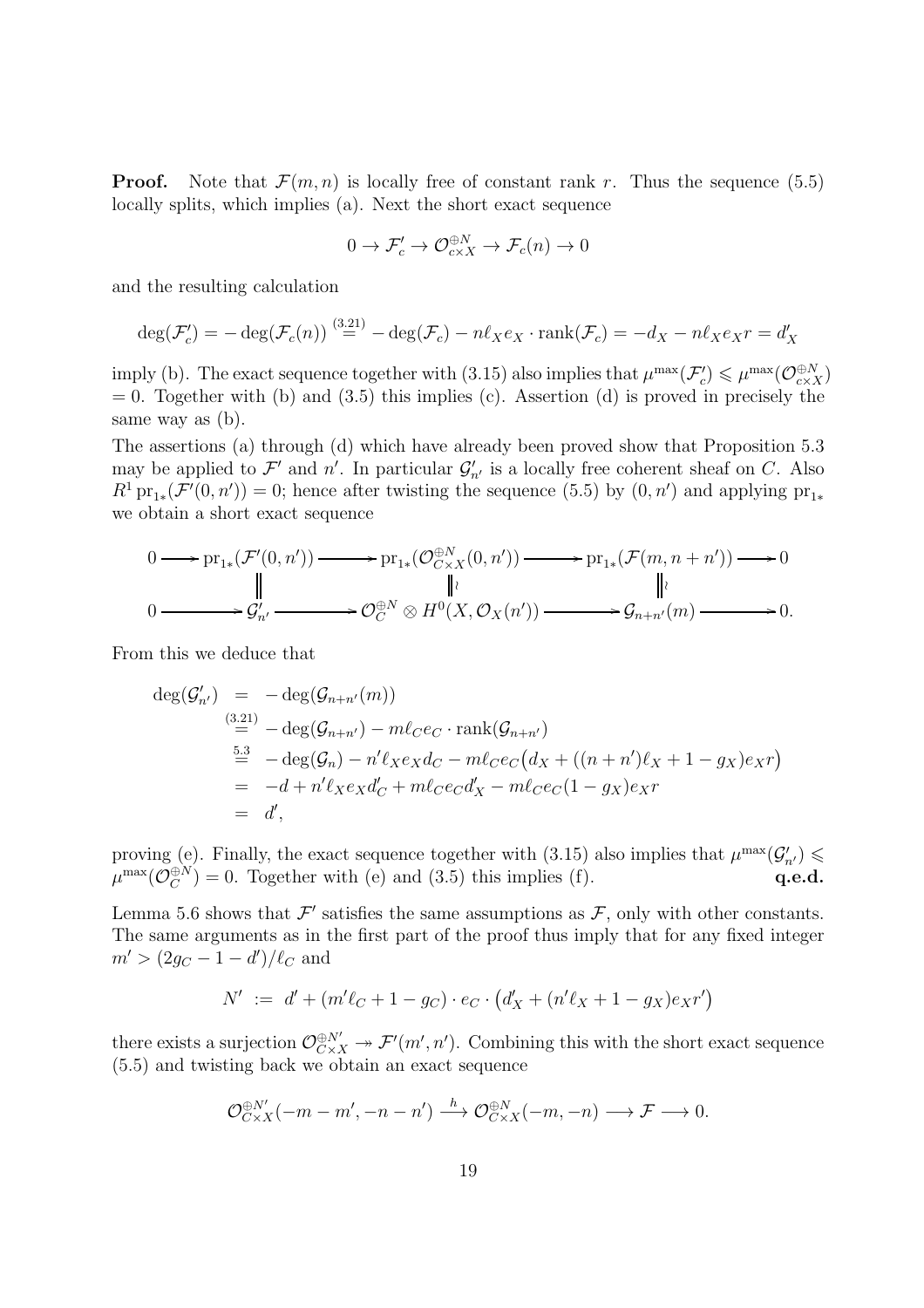Here the numbers  $m, n, N, m', n', N'$  depend only on the invariants fixed in Theorem 5.4, but not otherwise on  $\mathcal F$ . Moreover, the homomorphism h lies in the finite dimensional  $\mathbb{F}_q$ -vector space

$$
\operatorname{Hom}\bigl(\mathcal{O}_{C\times X}^{\oplus N'}(-m-m',-n-n'),\mathcal{O}_{C\times X}^{\oplus N}(-m,-n)\bigr).
$$

Thus there are only finitely many possibilities for it, and hence only finitely many possibilities for the isomorphism class of  $\mathcal F$ , as desired.  $q.e.d.$ 

# 6  $\kappa$ -Sheaves

As we shall consider  $\kappa$ -sheaves over various base schemes, we introduce the concept in a suitable generality. Let Y and X be quasicompact schemes over  $\mathbb{F}_q$ . Let  $\sigma$  be the Frobenius endomorphism of X over  $\mathbb{F}_q$  as in Section 4, which induces an endomorphism  $id \times \sigma$  of the fiber product  $Y \times X$  over  $\mathbb{F}_q$ . Let  $\mathcal{L}_Y$  be an ample invertible sheaf on Y. For any coherent sheaf F on  $Y \times X$  and any integer d we abbreviate  $\mathcal{F}(d, 0) := \mathcal{F} \otimes \text{pr}_1^* \mathcal{L}_Y^{\otimes d}$  $_{Y}^{\otimes d}.$ 

- **Definition 6.1** (a) A  $\kappa$ -sheaf of pole order  $\leq d$  on  $Y \times X$  is a locally free coherent sheaf F on  $Y \times X$  together with an injective homomorphism  $\kappa : \mathcal{F} \hookrightarrow (\mathrm{id} \times \sigma)^* \mathcal{F}(d,0)$ . A  $\kappa$ -sheaf of pole order  $\leq 0$  is called simply a  $\kappa$ -sheaf on  $Y \times X$ .
	- (b) A coherent subsheaf  $\mathcal{F}'$  of  $\mathcal F$  is called κ-invariant if  $\kappa$  induces a homomorphism  $\mathcal{F}' \hookrightarrow (\mathrm{id} \times \sigma)^* \mathcal{F}'(d,0)$  in a commutative diagram

$$
\mathcal{F} \longrightarrow (\mathrm{id} \times \sigma)^* \mathcal{F}(d, 0)
$$
  

$$
\downarrow \qquad \qquad \downarrow
$$
  

$$
\mathcal{F}' \longrightarrow (\mathrm{id} \times \sigma)^* \mathcal{F}'(d, 0).
$$

A locally free  $\kappa$ -invariant coherent subsheaf is called a  $\kappa$ -subsheaf.

(c) A homomorphism of  $\kappa$ -sheaves of pole order  $\leq d$  is a homomorphism f of the underlying coherent sheaves satisfying  $\kappa \circ f = ((id \times \sigma)^* f) \circ \kappa$ .

**Lemma 6.2** If Y and X are irreducible and localizations of schemes of finite type over  $\mathbb{F}_q$ , then any  $\kappa$ -sheaf of some pole order on  $Y \times X$  has constant rank.

**Proof.** Since  $\kappa$  is injective, the local rank of F at any generic point of  $Y \times X$  is less than or equal to the local rank of  $(id \times \sigma)^* \mathcal{F}(d, 0)$  at the same generic point. But the latter is the local rank of F at the image of the generic point under  $\mathrm{id} \times \sigma$ . Since under the assumptions on Y and X the finitely many generic points of  $Y \times X$  are permuted transitively by  $id \times \sigma$ , it follows that this rank is constant.  $q.e.d.$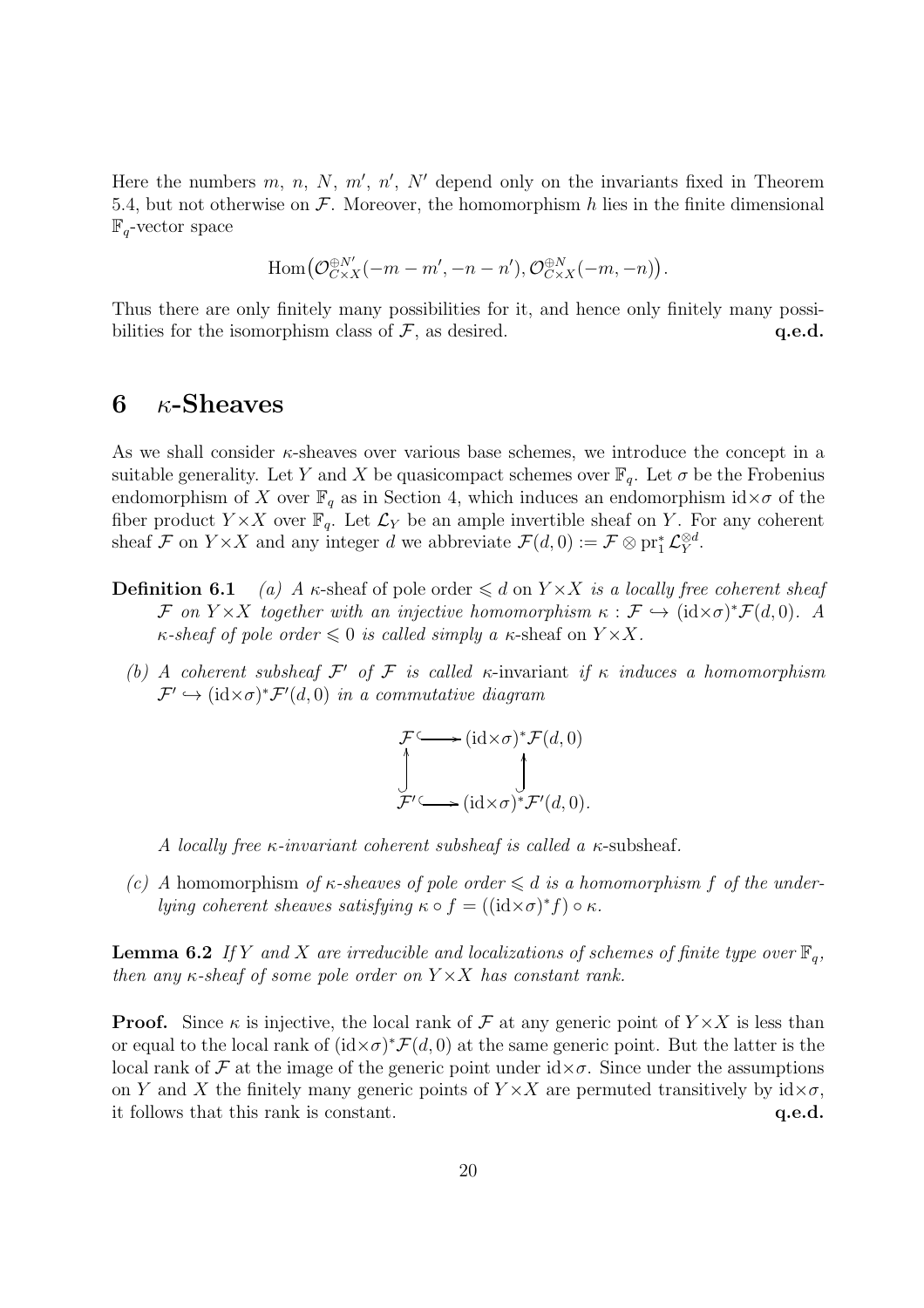We will apply the above concepts in the following situations. The scheme  $X$  will be either the spectrum of a field or an irreducible smooth projective curve over  $\mathbb{F}_q$ . The scheme Y will be either an irreducible smooth projective curve C over  $\mathbb{F}_q$ , or the open curve  $C^{\circ} := C \setminus \{\infty\}$  for some closed point  $\infty \in C$ , or the generic point  $\eta_C$  of C.

In the case  $Y = C$  the notion is not very interesting unless  $\mathcal{L}_Y$  is ample, because only then there are enough homomorphisms  $\kappa : \mathcal{F} \hookrightarrow (\mathrm{id} \times \sigma)^* \mathcal{F}(d,0)$  for  $d \gg 0$ . In Section 7 we allow  $\mathcal{L}_Y = \mathcal{L}_C$  to be any ample invertible sheaf on C; in Sections 8 and 9 we specialize it to  $\mathcal{L}_C = \mathcal{O}_C(\infty)$ . In the cases  $Y = C^{\circ}$  and  $Y = \eta_C$  we only consider  $\kappa$ -sheaves without poles.

Some of our work will consist of comparing  $\kappa$ -sheaves on the base schemes

$$
\eta_C \times X \longrightarrow C^{\circ} \times X \longrightarrow C \times X.
$$

The pullback under each inclusion maps  $\kappa$ -sheaves to  $\kappa$ -sheaves. An inclusion of  $\kappa$ -sheaves on  $C^{\circ}\times X$  becomes an isomorphism on  $\eta_C\times X$  if and only if it is an isomorphism outside  $D \times X$  for some divisor  $D \subset C$ . Thus we can view  $\kappa$ -sheaves on  $\eta_C \times X$  as  $\kappa$ -sheaves on  $C^{\circ}\times X$  up to isogeny. At the end of Section 8 we deal with the problem of extending  $\kappa$ -sheaves on  $C^{\circ} \times X$  to  $C \times X$ .

When X is an irreducible smooth curve with generic point  $\eta_X$ , we can consider  $\kappa$ -sheaves on each of the base schemes in the commutative diagram

(6.3) 
$$
\eta_C \times \eta_X \xrightarrow{\qquad \qquad } C^{\circ} \times \eta_X \xrightarrow{\qquad \qquad } C \times \eta_X
$$

$$
\downarrow \qquad \qquad \downarrow \qquad \qquad \downarrow
$$

$$
\eta_C \times X \xrightarrow{\qquad \qquad } C^{\circ} \times X \xrightarrow{\qquad \qquad } C \times X.
$$

We can then also study restriction and extension in the direction of  $X$ . This is done in Section 9.

#### 7 Finiteness for  $\kappa$ -sheaves

We keep the notations of Section 5, with  $\mathbb{F}_q$ , C,  $\mathcal{L}_C$ , X,  $\mathcal{L}_X$  and consequently  $g_C$ ,  $\ell_C$ ,  $e_C$ and  $g_X$ ,  $\ell_X$ ,  $e_X$  all fixed. The aim of this section is to prove the following theorem.

**Theorem 7.1** Fix any constants d, r,  $d_X$ ,  $\mu_X$ ,  $d_C$ , and  $\mu_C$ . Then up to isomorphism, there exist at most finitely many  $\kappa$ -sheaves  $\mathcal F$  of pole order  $\leq d$  on  $C\times X$  with the following properties:

- (a)  $\mathcal F$  has constant rank r.
- (b) deg( $\mathcal{F}_c$ ) = d<sub>x</sub> for all  $c \in C$ .
- (c)  $\mu^{\min}(\mathcal{F}_c) \ge \mu_X$  for all  $c \in C$ .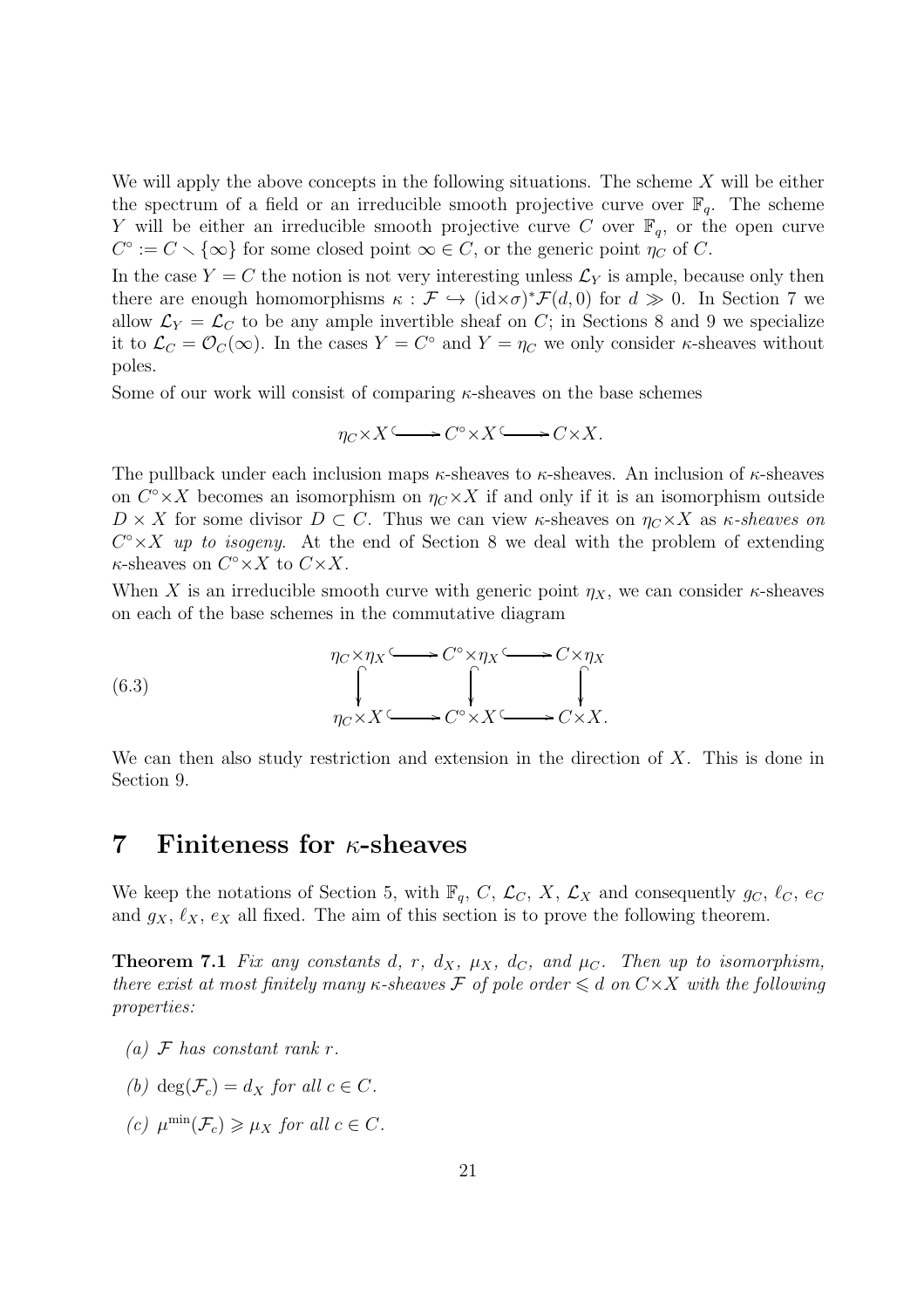- (d)  $deg(\mathcal{F}_{\eta_X}) = d_C.$
- (e)  $\mu^{\max}(\mathcal{F}_{\eta_X}) \leq \mu_C.$
- (f) Every  $\kappa$ -invariant coherent subsheaf of F of rank r coincides with F along  $\eta_C \times X$ .

Throughout this section we consider a  $\kappa$ -sheaf  $\mathcal F$  satisfying the above properties. Note that the conditions  $(a)$ –(d) here are the same as in Theorem 5.4, while (e) and (f) are different. To reduce Theorem 7.1 to Theorem 5.4 we will show that the remaining numerical invariants in 5.4 (e) and (f) are bounded by constants independent of  $\mathcal F$ , or more precisely: depending only on q,  $g_C$ ,  $\ell_C$ ,  $e_C$ ,  $g_X$ ,  $\ell_X$ ,  $e_X$ ,  $d$ ,  $r$ ,  $d_X$ ,  $\mu_X$ ,  $d_C$ , and  $\mu_C$ .

We begin with some preparatory results before embarking on the real work in  $(7.7)$ . First, by the following lemma we may—and do—assume that  $\mu_X \leq 0$  and  $\mu_C \leq 0$ :

**Lemma 7.2** Theorem 7.1 in the case  $\mu_X \leq 0$  and  $\mu_C \leq 0$  implies Theorem 7.1 in general.

**Proof.** We may decrease  $\mu_X$ , because that can only increase the range of possibilities for F. On the other hand, for any  $\kappa$ -sheaf F and any integer m we obtain a  $\kappa$ -sheaf  $\mathcal{F}(m,0)$ with  $\mu^{\max}(\mathcal{F}(m,0)_{\eta_X}) = \mu^{\max}(\mathcal{F}_{\eta_X}) + m\ell_C$  by (3.20) and  $\deg(\mathcal{F}(m,0)_{\eta_X}) = \deg(\mathcal{F}_{\eta_X}) +$  $m\ell_{C}e_{C}r$  by (3.21), while all other numerical invariants in Theorem 7.1 are the same. This process is reversible, so it allows us to replace  $\mu_C$  by  $\mu_C + m\ell_C$ . For suitable  $m \ll 0$  we can thus achieve  $\mu_C \leq 0$ . q.e.d.

**Lemma 7.3** Consider a point  $c \in C$  and a locally free coherent sheaf H on  $c \times X$  together with an injective homomorphism  $\kappa : \mathcal{H} \hookrightarrow (\mathrm{id} \times \sigma)^* \mathcal{H}$ . Then

- (a)  $H$  is locally free of constant rank.
- (b)  $\mu^{\min}(\mathcal{H}) \geqslant 0.$
- (c) deg( $\mathcal{H}$ )  $\geqslant$  0.

**Proof.** (a) is a special case of Lemma 6.2. For (b) suppose that  $\mu := \mu^{\min}(\mathcal{H}) < \infty$ , so that  $\mathcal{H} \neq 0$ . Then H possesses a non-zero semistable quotient  $\overline{\mathcal{H}}$  of weight  $\mu$ . Since  $\kappa : \mathcal{H} \to (\mathrm{id} \times \sigma)^* \mathcal{H}$  is injective by assumption, from (a) we deduce that its cokernel is torsion. We can therefore calculate

$$
\mu = \mu^{\min}(\mathcal{H}) \underset{\leq 3.16}{\overset{(3.16)}{\leq}} \mu^{\min}((id \times \sigma)^* \mathcal{H})
$$
\n
$$
\underset{\leq 3.4}{\overset{(3.16)}{\leq}} \mu^{\min}((id \times \sigma)^* \overline{\mathcal{H}})
$$
\n
$$
\underset{\cong}{\overset{(3.4)}{\leq}} \deg((id \times \sigma)^* \overline{\mathcal{H}})/e \cdot \text{rank}((id \times \sigma)^* \overline{\mathcal{H}})
$$
\n
$$
\overset{4.1(a)}{=} q \cdot \deg(\overline{\mathcal{H}})/e \cdot \text{rank}(\overline{\mathcal{H}})
$$
\n
$$
\overset{(3.2)}{=} q \cdot \mu^{\min}(\overline{\mathcal{H}}) = q\mu.
$$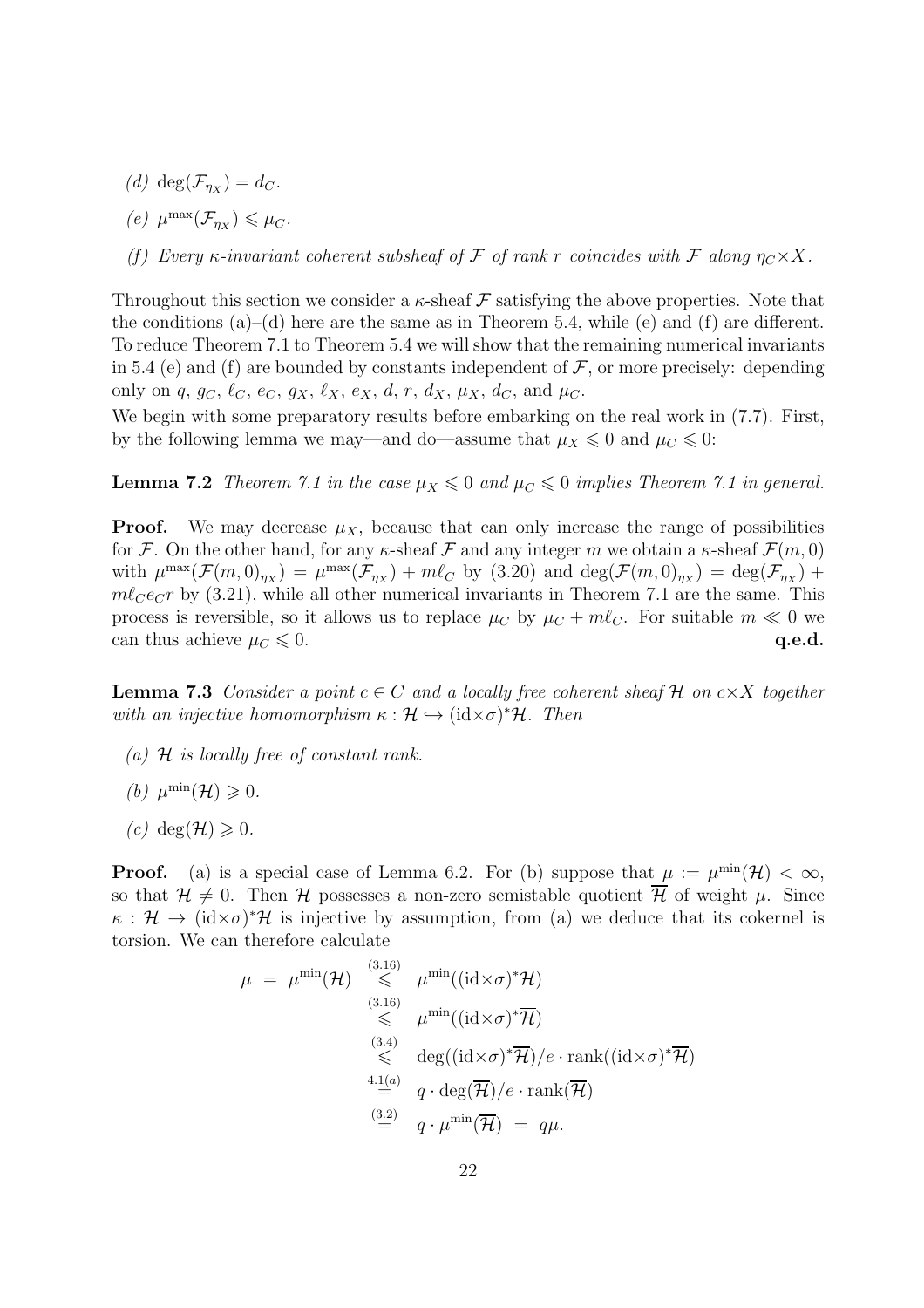This implies that  $\mu \geq 0$ , proving (b). Finally, (c) is a direct consequence of (b) and (3.3). q.e.d.

Note that part (b) of Lemma 7.3 for  $\mathcal{H} = \mathcal{F}_c$  subsumes condition 7.1 (c) whenever  $\kappa$  is an isomorphism at  $c \times \eta_X$ . But at the remaining finitely many points  $c \in C$  the condition 7.1 (c) is still necessary. In actual fact we will need Lemma 7.3 for  $\kappa$ -invariant subsheaves of  $F$ , as in the next lemma:

**Lemma 7.4** For any  $\kappa$ -invariant locally free coherent subsheaf  $\mathcal{F}' \subset \mathcal{F}$  we have:

- (a)  $\mathcal{F}'_n$  $\eta_C'$  is locally free of constant rank  $\leqslant r$ .
- (b)  $0 \leqslant \deg(\mathcal{F}_n')$  $_{\eta_C}^{\prime}$ )  $\leqslant d_X$ .

**Proof.** Applying Lemma 7.3 with  $c = \eta_C$  proves (a) and the first inequality in (b). For the second inequality recall from (3.3) that  $\deg(\mathcal{F}'_n)$  $\mathcal{J}'_{\eta_C}$ ) is the sum of all slopes of  $\mathcal{F}'_{\eta}$  $m_C$  counted with multiplicities. Let  $r' := \text{rank}(\mathcal{F}_r')$  $\eta_C$ ) denote the total number of these slopes; then by  $(3.13)$  for the inclusion  $\mathcal{F}'_n$  $\mathcal{T}_{\eta_C} \hookrightarrow \mathcal{F}_{\eta_C}$  their sum is less than or equal to the sum of the r' largest slopes of  $\mathcal{F}_{\eta_C}$ . As the remaining slopes of  $\mathcal{F}_{\eta_C}$  are  $\geq 0$  by 7.3 (b), applying (3.3) again we find that  $deg(\mathcal{F}'_n)$  $\mathcal{J}_{\eta_C}$   $\leq$  deg( $\mathcal{F}_{\eta_C}$ ) = d<sub>x</sub>, proving (b). **q.e.d.** 

The next two lemmas describe two kinds of saturations of subsheaves of  $\mathcal F$ . Consider the iterates of  $\kappa$ , which are injective homomorphisms

$$
\kappa^m: \ \mathcal{F} \longrightarrow (\mathrm{id} \times \sigma^m)^* \mathcal{F}(md, 0).
$$

**Lemma 7.5** For any  $\kappa$ -invariant coherent subsheaf  $\mathcal{F}' \subset \mathcal{F}$  there exists a unique largest  $\kappa$ -invariant coherent subsheaf  $\widetilde{\mathcal{F}}'\subset \mathcal{F}$  which is sent into  $(\mathrm{id} \times \sigma^m)^* \mathcal{F}'(md,0)$  by some iterate  $\kappa^m$ . Moreover, if  $\mathcal{F}'$  is locally free, then so is  $\widetilde{\mathcal{F}}'$ , and it has the same rank as  $\mathcal{F}'$ .

**Proof.** Since  $\mathcal{F}'$  is  $\kappa$ -invariant, we have an increasing sequence of coherent subsheaves

$$
\mathcal{F}' \subset \kappa^{-1}((\mathrm{id} \times \sigma)^* \mathcal{F}'(d,0)) \subset \ldots \subset (\kappa^m)^{-1}((\mathrm{id} \times \sigma^m)^* \mathcal{F}'(md,0)) \subset \ldots \subset \mathcal{F}.
$$

As  $C \times X$  is noetherian and F is coherent, this sequence becomes stationary. Let  $\tilde{\mathcal{F}}'$ be its union. Clearly it is the unique largest coherent subsheaf of  $\mathcal F$  which is sent into  $(id \times \sigma^m)^* \mathcal{F}'(md, 0)$  by some iterate  $\kappa^m$ . By construction it is  $\kappa$ -invariant. This proves the first assertion of the lemma.

If  $\mathcal{F}'$  is locally free, Proposition 2.2 implies that all members of the above sequence are locally free. Since  $\kappa$  is an isomorphism at all generic points of  $C \times X$ , they all have the same rank as  $\mathcal{F}'$ . Both assertions follow for  $\widetilde{\mathcal{F}}'$ , as desired.  $\qquad \qquad \mathbf{q.e.d.}$ 

**Lemma 7.6** For any coherent subsheaf  $\mathcal{F}' \subset \mathcal{F}$  there exists a unique largest coherent sheaf  $\mathcal{F}' \subset \mathcal{F}'^+ \subset \mathcal{F}$  which coincides with  $\mathcal{F}'$  along  $\eta_C \times X$ . Moreover  $\mathcal{F}'^+$  is locally free.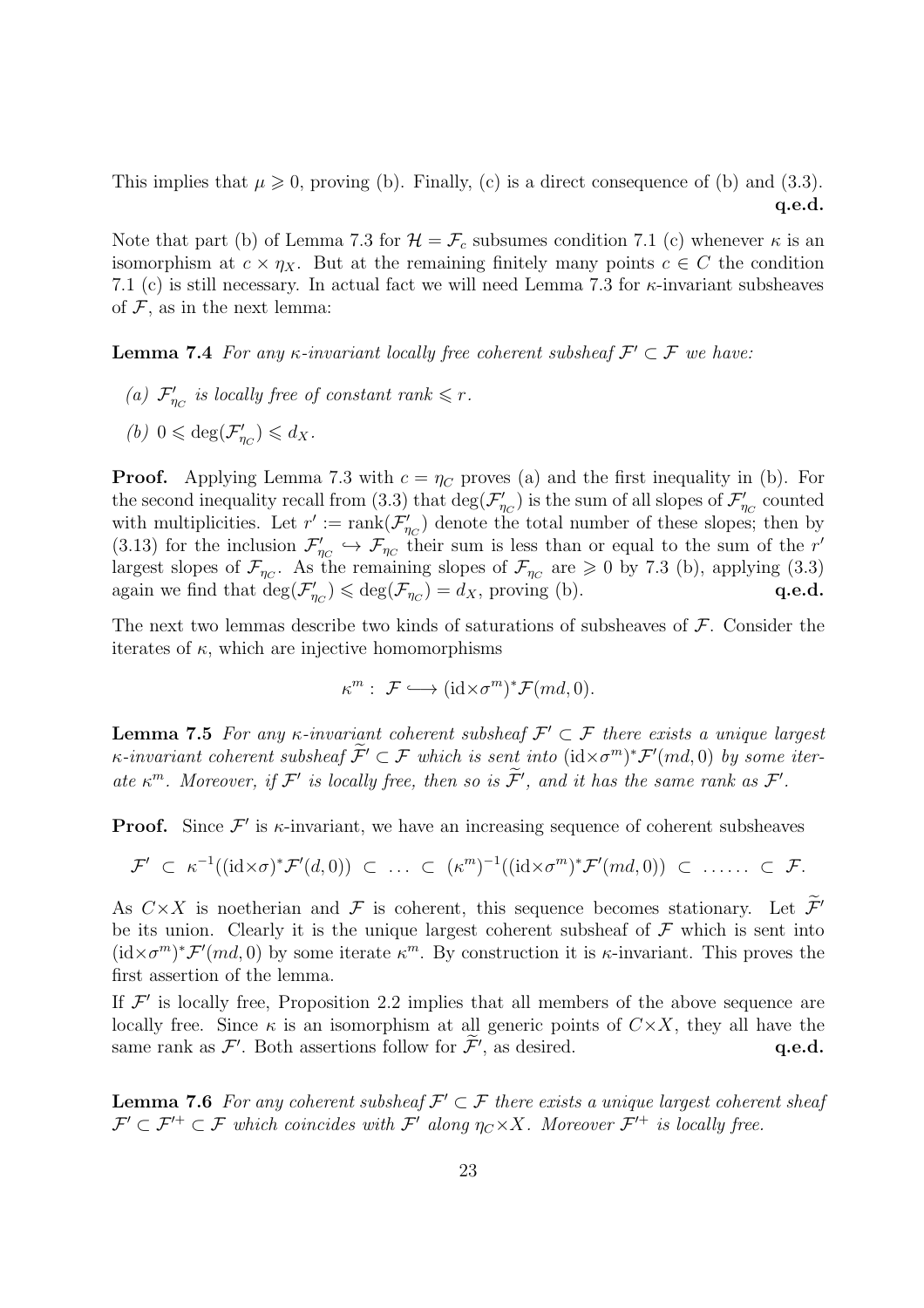**Proof.** The set of subsheaves which coincide with  $\mathcal{F}'$  along  $\eta_C \times X$  contains  $\mathcal{F}'$  and is therefore non-empty. Let  $\mathcal{F}'^+$  be their sum. Since  $C \times X$  is noetherian and  $\mathcal F$  is coherent, this is already the sum of finitely many thereof; hence it is again coherent and coincides with  $\mathcal{F}'$  along  $\eta_C \times X$ . Clearly it is the unique largest coherent subsheaf with this property. Let  $U \subset C \times X$  be the set of points where  $\mathcal{F}'^+$  is locally free. Then U is open and its complement has codimension  $\geq 2$ . Thus if j denotes the open embedding  $U \hookrightarrow C \times X$ , Proposition 2.1 (b) shows that  $j_*j^*{\cal F}^{\prime+}$  is locally free, and Proposition 2.1 (a) shows that  $j_*j^*{\cal F}^{\prime+} \hookrightarrow j_*j^*{\cal F} = {\cal F}$ . By the maximality of  ${\cal F}^{\prime+}$  we therefore deduce that  ${\cal F}^{\prime+} = j_*j^*{\cal F}^{\prime+}$ ; hence it is locally free, as desired.  $q.e.d.$ 

Now we begin with the detailed analysis of  $\mathcal F$ . We associate to  $\mathcal F$  certain other sheaves and subsheaves, as follows. For any integer  $n$  we set

$$
G_n := \mathrm{pr}_{1*}(\mathcal{F}(0,n)).
$$

This is a torsion free coherent, and hence locally free, sheaf on C. Let  $\mathcal{G}_n^{\mu}$  denote the subsheaf associated to  $\mu \in \mathbb{Q}$  in the Harder-Narasimhan filtration of  $\mathcal{G}_n$ . We consider the inclusion  $\mathcal{G}_n^{\mu} \hookrightarrow \mathcal{G}_n = \text{pr}_{1*}(\mathcal{F}(0,n))$  and take its adjoint homomorphism  $\text{pr}_1^*\mathcal{G}_n^{\mu} \to \mathcal{F}(0,n)$ . We twist it back by  $(0, -n)$ , take the image sheaf, and apply the saturation procedure from Lemma 7.6 to make the resulting subsheaf

(7.8) 
$$
\mathcal{F}_n^{\mu} := \operatorname{im}((\operatorname{pr}_1^* \mathcal{G}_n^{\mu})(0, -n) \to \mathcal{F})^+ \subset \mathcal{F}
$$

locally free. The defining property in Lemma 7.6 implies that  $\text{pr}_1^*\mathcal{G}_n^{\mu}(0,-n) \to \mathcal{F}$  factors through a homomorphism  $pr_1^*\mathcal{G}_n^{\mu}(0,-n) \to \mathcal{F}_n^{\mu}$  which is surjective over  $\eta_C \times X$ . Twisting again by  $(0, n)$  and using the adjunction between  $\text{pr}_1^*$  and  $\text{pr}_{1*}$  yields inclusions

(7.9) 
$$
\mathcal{G}_n^{\mu} \subset \mathrm{pr}_{1*}(\mathcal{F}_n^{\mu}(0,n)) \subset \mathcal{G}_n.
$$

The sheaves  $\mathcal{F}_n^{\mu}$  and their behavior under  $\kappa$  will enable us to study the slopes of  $\mathcal{G}_n$  and in particular to compare them for different *n*. First observe that for any  $\mu' \geq \mu$  we have  $\mathcal{G}_n^{\mu'} \subset \mathcal{G}_n^{\mu}$  and hence  $\mathcal{F}_n^{\mu'} \subset \mathcal{F}_n^{\mu}$ .

**Lemma 7.10** For all n we have  $\mu^{\max}(\mathcal{G}_n) \leq \mu_C \leq 0$ .

**Proof.** Suppose that  $\mu := \mu^{\max}(\mathcal{G}_n) > -\infty$ , so that  $\mathcal{G}_n \neq 0$ . Then  $\mathcal{G}_n$  possesses a non-zero semistable coherent subsheaf G' of weight  $\mu$ . Since  $\mathcal{G}' \hookrightarrow \mathcal{G}_n = \text{pr}_{1*}(\mathcal{F}(0,n))$  is a non-zero homomorphism, so is its adjoint  $\text{pr}_1^* \mathcal{G}' \to \mathcal{F}(0,n)$ . Here source and target are locally free sheaves on  $C \times X$ , hence the induced homomorphism  $(\text{pr}_1^* \mathcal{G}') \mid C \times \eta_X \to \mathcal{F}_{\eta_X}$  is also nonzero. But (3.22) shows that  $(pr_1^* \mathcal{G}') | C \times \eta_X$  is semistable of weight  $\mu$ . Thus (3.14) and 7.1 (e) imply that  $\mu \leq \mu^{\max}(\mathcal{F}_{\eta_X}) \leq \mu_C$ . Finally, we have  $\mu_C \leq 0$  by the reduction in Lemma  $7.2.$  q.e.d.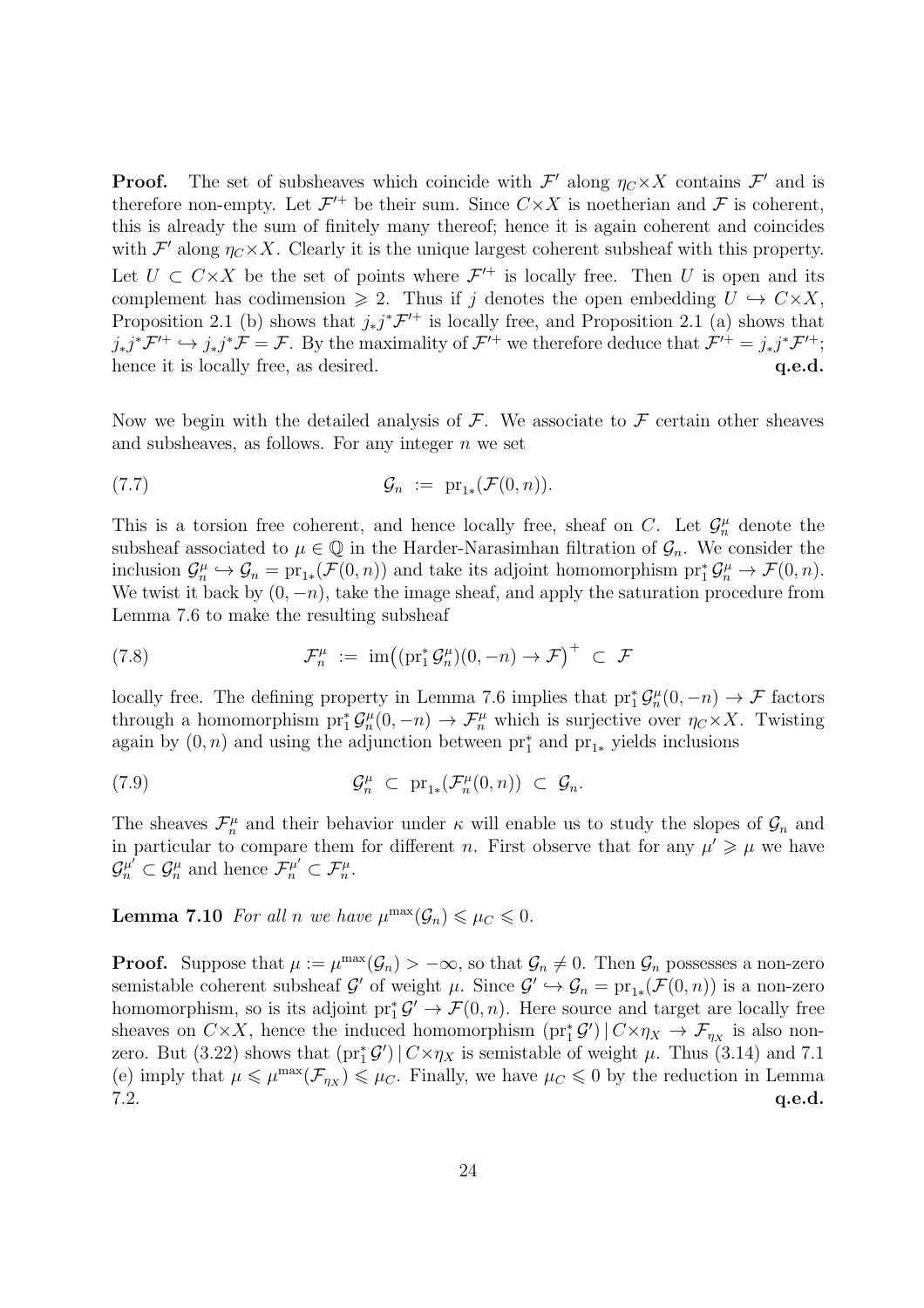**Lemma 7.11** For any integers n and  $n' > (e_Xr+1)n + (d_X+2g_X-2)/\ell_X$  and any  $\mu \in \mathbb{Q}$ we have

$$
\mathrm{pr}_{1*}(\mathcal{F}_n^\mu(0,n'))\subset \mathcal{G}_{n'}^\mu.
$$

**Proof.** Let  $v: \text{pr}_1^* \mathcal{G}_n^{\mu} \longrightarrow \mathcal{F}_n^{\mu}(0,n)$  be the homomorphism that is adjoint to the inclusion (7.9). By the construction of  $\mathcal{F}_n^{\mu}$  its restriction to  $\eta_C \times X$  is surjective. Thus it gives rise to a short exact sequence

$$
0 \longrightarrow \mathcal{H} \longrightarrow \mathcal{G}^{\mu}_{n,\eta_C} \otimes \mathcal{O}_{\eta_C \times X} \stackrel{v}{\longrightarrow} \mathcal{F}^{\mu}_{n,\eta_C}(n) \longrightarrow 0
$$

for some torsion free coherent, and hence locally free, sheaf  $\mathcal{H}$  on  $\eta_C \times X$ . After twisting by  $n' - n$  and taking cohomology over  $\eta_C \times X$  we obtain a long exact sequence

$$
\ldots \longrightarrow H^0(\mathcal{G}_{n,\eta_C}^{\mu} \otimes \mathcal{O}_{\eta_C \times X}(n'-n)) \longrightarrow H^0(\mathcal{F}_{n,\eta_C}^{\mu}(n')) \longrightarrow H^1(\mathcal{H}(n'-n)) \longrightarrow \ldots
$$

We claim that  $H^1(\mathcal{H}(n'-n))=0$  under the given condition on n'. To see this note first that (3.15) and (3.7) imply that  $\mu^{\max}(\mathcal{H}) \leq \mu^{\max}(\mathcal{O}_{\eta_C \times X}) = 0$ . By (3.5) this in turn yields  $\mu^{\min}(\mathcal{H}) \geq \text{deg}(\mathcal{H})$ . Using the fact that  $\text{deg}(\mathcal{O}_{\eta_C \times X}) = 0$ , we deduce that

$$
\mu^{\min}(\mathcal{H}(n'-n)) \stackrel{(3.20)}{=} \mu^{\min}(\mathcal{H}) + (n'-n)\ell_X
$$
  
\n
$$
\geq \deg(\mathcal{H}) + (n'-n)\ell_X
$$
  
\n
$$
= -\deg(\mathcal{F}_{n,\eta_C}^{\mu}(n)) + (n'-n)\ell_X
$$
  
\n
$$
\stackrel{(3.21)}{=} -\deg(\mathcal{F}_{n,\eta_C}^{\mu}) - n\ell_X e_X \cdot \operatorname{rank}(\mathcal{F}_{n,\eta_C}^{\mu}) + (n'-n)\ell_X
$$
  
\n
$$
\stackrel{7.4(b)}{\geq} -d_X - n\ell_X e_X r + (n'-n)\ell_X.
$$

The bound on n' is equivalent to this last value being >  $2g_X - 2$ . Thus by (3.11) it guarantees that  $H^1(\mathcal{H}(n'-n))=0$ , as claimed.

The claim implies that the homomorphism

$$
\mathcal{G}_n^{\mu} \otimes_{\mathbb{F}_q} H^0(X, \mathcal{O}_X(n'-n)) \cong \mathrm{pr}_{1*}((\mathrm{pr}_1^*\mathcal{G}_n^{\mu})(0, n'-n)) \longrightarrow \mathrm{pr}_{1*}(\mathcal{F}_n^{\mu}(0, n'))
$$

induced by v is surjective at the generic point of C. By  $(3.16)$  and  $(3.7)$  this implies that

$$
\mu \;\leqslant\; \mu^{\min}(\mathcal{G}^\mu_n) \;\leqslant\; \mu^{\min}\big(\mathrm{pr}_{1*}(\mathcal{F}^\mu_n(0,n'))\big).
$$

But by (3.13) this implies that  $pr_{1*}(\mathcal{F}_n^{\mu}(0,n'))$  lies in the filtration step  $\mathcal{G}_{n'}^{\mu}$  of  $\mathcal{G}_{n'}$ , as desired.  $q.e.d.$ 

Next we fix an integer  $a_0$  as in Proposition 4.2.

**Lemma 7.12** For all n and all  $a \ge a_0$  the homomorphism  $\kappa$  induces a homomorphism

$$
\kappa: \ \mathcal{F}_{qn}^{\mu} \longleftrightarrow (\mathrm{id} \times \sigma)^* \mathcal{F}_{n+a}^{\mu-d\ell_C}(d,0).
$$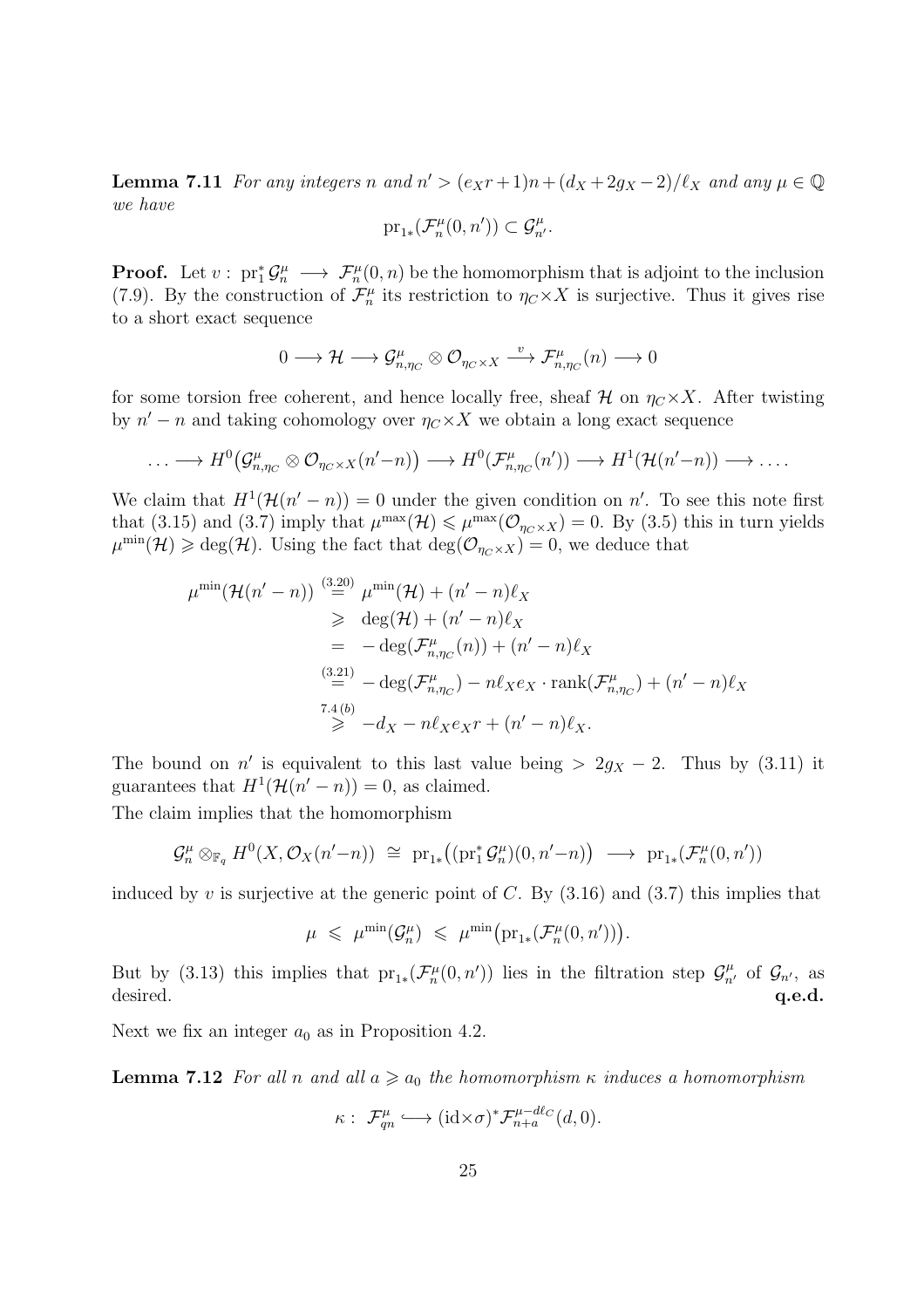**Proof.** Let  $u : \sigma_* \mathcal{O}_X \hookrightarrow \mathcal{O}_X(a)^{\oplus N}$  be the locally split monomorphism from Proposition 4.2. Then there is a unique homomorphism  $\mathcal{G}_{qn} \longrightarrow \mathcal{G}_{n+a}(d)^{\oplus N}$  making the right hand side of the following diagram commute:



By (3.13) and (3.20) there is a unique homomorphism  $\mathcal{G}^{\mu}_{qn} \hookrightarrow (\mathcal{G}_{n+a}(d)^{\oplus N})^{\mu} = \mathcal{G}^{\mu-d\ell}_{n+a}(d)^{\oplus N}$ making the left hand side commute. Applying adjunction between  $\text{pr}_1^*$  and  $\text{pr}_{1*}$  to the outer edge of the preceding diagram yields the outer edge of the following diagram:

$$
\begin{array}{ccc}\n\text{pr}_1^* \mathcal{G}_{qn}^{\mu} & \xrightarrow{\sim} \text{Ric}(d \times \sigma) \text{ for } \mathcal{F}(0, qn) \\
\text{(id} \times \sigma)_*(\text{id} \times \sigma)^* \left[ \mathcal{F}_{n+a}^{\mu-d\ell_C}(d, n) \right] & \text{(id} \times \sigma)_*(\text{id} \times \sigma)^* \left[ \mathcal{F}(d, n) \right] \\
\text{(id} \times \sigma)_*(\text{id} \times \sigma)^* \left[ \mathcal{F}_{n+a}^{\mu-d\ell_C}(d, n) \otimes \text{pr}_2^* \sigma_* \mathcal{O}_X \right] & \text{(id} \times \sigma)_*(\text{id} \times \sigma)^* \left[ \mathcal{F}(d, n) \right] \\
\text{(7.14)} & \mathcal{F}_{n+a}^{\mu-d\ell_C}(d, n) \otimes \text{pr}_2^* \sigma_* \mathcal{O}_X \xrightarrow{\sim} \text{Hom} \left[ \text{id} \otimes \text{pr}_2^* u & \text{(id} \otimes \text{pr}_2^* u & \text{(id} \otimes \text{pr}_2^* u & \text{(id} \otimes \text{pr}_2^* u & \text{(id} \otimes \text{pr}_2^* u & \text{(id} \otimes \text{pr}_2^* u & \text{(id} \otimes \text{pr}_2^* u & \text{(id} \otimes \text{pr}_2^* u & \text{(id} \otimes \text{pr}_2^* u & \text{(id} \otimes \text{pr}_2^* u & \text{(id} \otimes \text{pr}_2^* u & \text{(id} \otimes \text{pr}_2^* u & \text{(id} \otimes \text{pr}_2^* u & \text{(id} \otimes \text{pr}_2^* u & \text{(id} \otimes \text{pr}_2^* u & \text{(id} \otimes \text{pr}_2^* u & \text{(id} \otimes \text{pr}_2^* u & \text{(id} \otimes \text{pr}_2^* u & \text{(id} \otimes \text{pr}_2^* u & \text{(id} \otimes \text{pr}_2^* u & \text{(id} \otimes \text{pr}_2^* u & \text{(id} \otimes
$$

Here the factorization in the bottom row is the twist by  $(d, n + a)$  of the factorization

$$
(\text{pr}_1^* \mathcal{G}^{\mu - d\ell_C}_{n+a})(0, -n - a) \longrightarrow \mathcal{F}^{\mu - d\ell_C}_{n+a} \longrightarrow \mathcal{F}
$$

obtained from the definition of  $\mathcal{F}_{n+a}^{\mu-d\ell_C}$ . The right half of (7.14) is by construction commutative. It is even cartesian, because the tensor product of any inclusion of coherent sheaves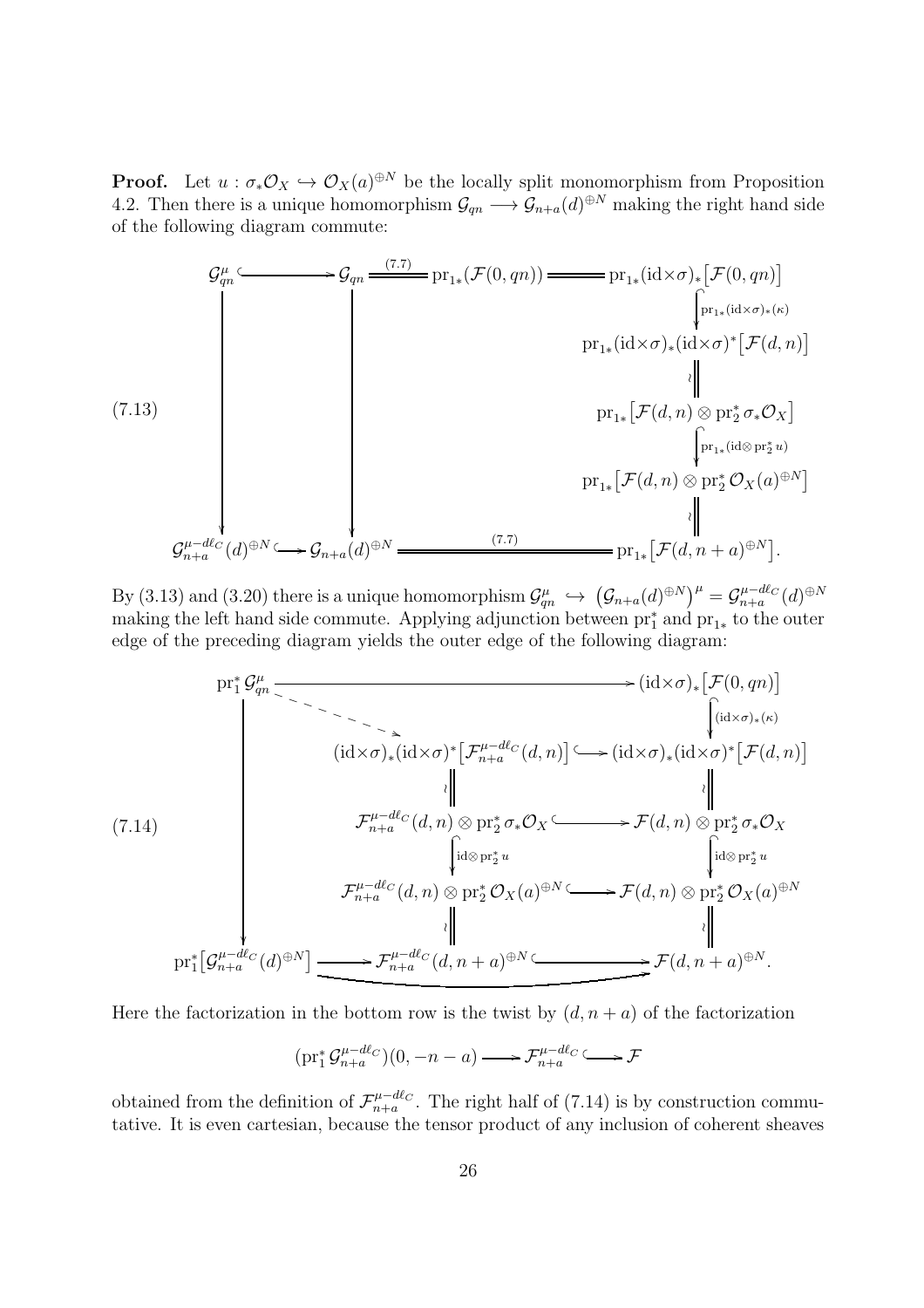with the locally split monomorphism of locally free coherent sheaves  $pr_2^* u : pr_2^* \sigma_* \mathcal{O}_X \hookrightarrow$  $\mathrm{pr}_2^* \mathcal{O}_X(a)^{\oplus N}$  yields a cartesian square. Thus there exists a unique dashed arrow making the whole diagram (7.14) commute. Applying adjunction between  $(id \times \sigma)^*$  and  $(id \times \sigma)^*$  to its two upper rows yields the commutative diagram

(7.15)  
\n
$$
(id \times \sigma)^* \operatorname{pr}_1^* \mathcal{G}_{qn}^{\mu} \longrightarrow \mathcal{F}(0, qn)
$$
\n
$$
(id \times \sigma)^* \left[ \mathcal{F}_{n+a}^{\mu-d\ell_C}(d,n) \right] \longrightarrow (id \times \sigma)^* \left[ \mathcal{F}(d,n) \right].
$$

Twisting back by  $(0, -qn)$  this in turn yields the outer edge of the commutative diagram

(7.16)  
\n
$$
(\text{pr}_1^* \mathcal{G}_{qn}^{\mu})(0, -qn) \longrightarrow \mathcal{F}_{qn}^{\mu} \longrightarrow \mathcal{F}_{\mu}^{\mu}
$$
\n
$$
(\text{id} \times \sigma)^* \left[ \mathcal{F}_{n+a}^{\mu-d\ell_C}(d, 0) \right] \longrightarrow (\text{id} \times \sigma)^* \left[ \mathcal{F}(d, 0) \right].
$$

By the definition (7.8) of  $\mathcal{F}_{qn}^{\mu}$  the top left horizontal arrow  $(pr_1^*\mathcal{G}_{qn}^{\mu})(0,-qn) \longrightarrow \mathcal{F}_{qn}^{\mu}$  is surjective on  $\eta_C \times X$ . Thus the composite homomorphism

$$
\mathcal{F}_{qn}^{\mu} \longleftrightarrow \mathcal{F} \qquad (id \times \sigma)^{*} \left[ \mathcal{F} / \mathcal{F}_{n+a}^{\mu-d\ell_{C}} \right](d,0)
$$
\n
$$
(id \times \sigma)^{*} \left[ \mathcal{F}(d,0) \right] \longrightarrow (id \times \sigma)^{*} \left[ \mathcal{F}(d,0) \right] / (id \times \sigma)^{*} \left[ \mathcal{F}_{n+a}^{\mu-d\ell_{C}}(d,0) \right]
$$

is zero on  $\eta_C \times X$ , and so its image is  $\mathcal{O}_C$ -torsion. But Lemma 7.6 and the construction (7.8) imply that  $\mathcal{F}/\mathcal{F}_{n+a}^{\mu-d\ell_C}$  is  $\mathcal{O}_C$ -torsion free, and so the target of (7.17) is  $\mathcal{O}_C$ -torsion free. Thus the composite homomorphism (7.17) is zero everywhere. This means that there exists a unique dashed arrow making the diagram  $(7.16)$  commute, as desired. q.e.d.

**Lemma 7.18** For any integer  $n \ge a_0/(q-1)$  and any  $\mu \in \mathbb{Q}$  such that  $\mathcal{G}_{qn}$  has no slopes in the interval  $[\mu - d\ell_C, \mu)$ , the subsheaf  $\mathcal{F}_{qn}^{\mu} \subset \mathcal{F}$  is  $\kappa$ -invariant.

**Proof.** The assumption means that  $\mathcal{G}^{\mu-d\ell_C}_{qn} = \mathcal{G}^{\mu}_{qn}$ , which implies that  $\mathcal{F}^{\mu-d\ell_C}_{qn} = \mathcal{F}^{\mu}_{qn}$ . Thus applying Lemma 7.12 with  $a = (q-1)n \geq a_0$  shows that  $\kappa$  induces a homomorphism

$$
\mathcal{F}_{qn}^{\mu} \longrightarrow (id \times \sigma)^* \mathcal{F}_{qn}^{\mu-d\ell_C}(d,0) = (id \times \sigma)^* \mathcal{F}_{qn}^{\mu}(d,0),
$$

as desired.  $q.e.d.$ 

Now we fix an integer

(7.19) 
$$
n_0 > \max\left\{\frac{a_0}{q-1}, \frac{2g_X - 1 - \mu_X}{q\ell_X}\right\},\,
$$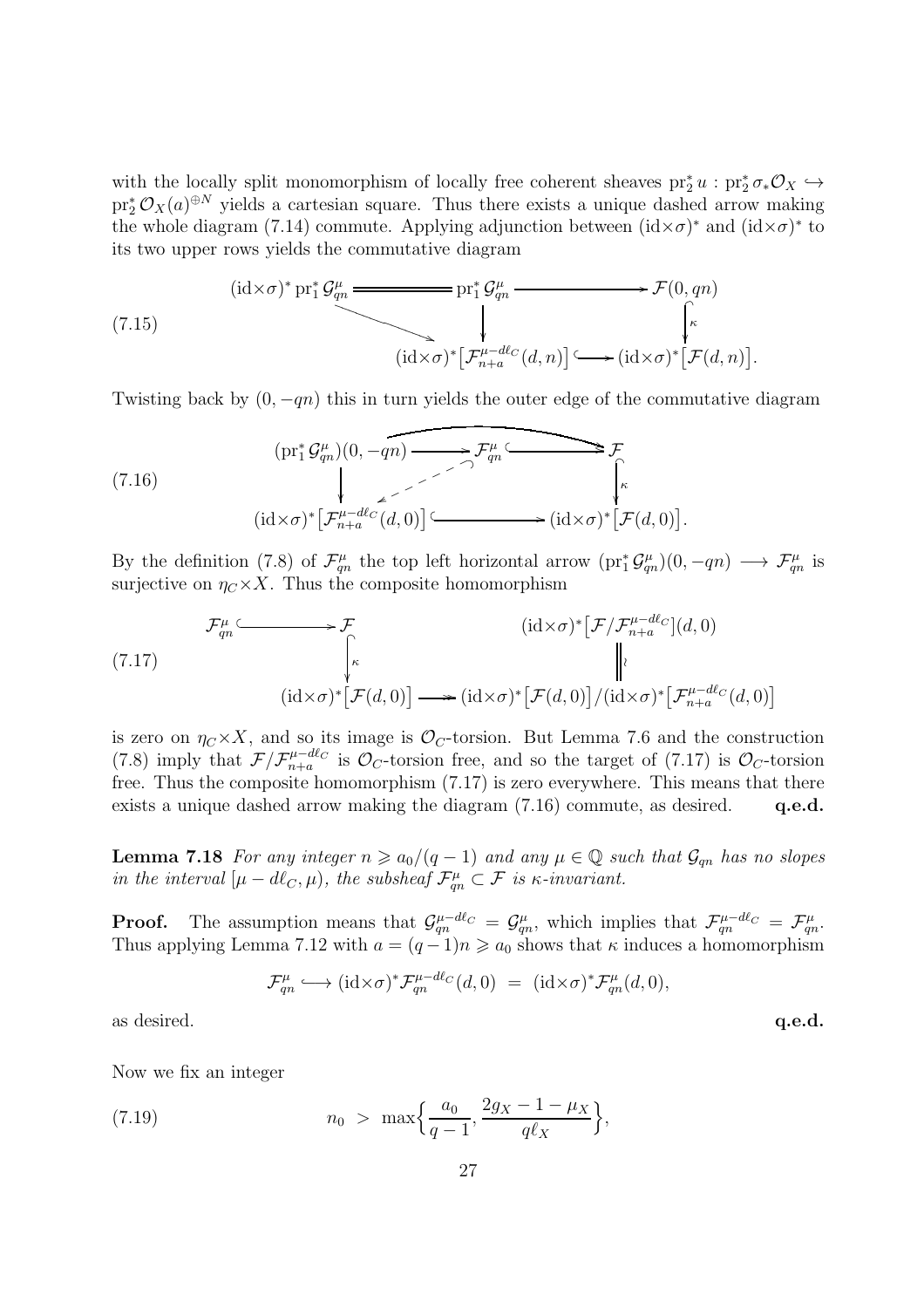independent of F. Then Proposition 5.3 holds for all integers  $n \geqslant qn_0$ . In particular it implies that  $R := \text{rank}(\mathcal{G}_{qn_0})$  is independent of F. We let  $\mu_1 > \ldots > \mu_s$  be those among the slopes  $\mu$  of  $\mathcal{G}_{qn_0}$  for which  $\mathcal{G}_{qn_0}$  has no slopes in the interval  $[\mu-d\ell_{C},\mu)$ . Then evidently  $\mu_s = \mu^{\min}(\mathcal{G}_{qn_0})$ . Setting  $\mu_0 := \infty$  and  $\mathcal{G}_{qn}^{\infty}$  $\gamma_{qn_0}^{\infty} := 0$ , we are thus interested in the steps

$$
0=\mathcal{G}_{qn_0}^{\mu_0}\subset \mathcal{G}_{qn_0}^{\mu_1}\subset \ldots \subset \mathcal{G}_{qn_0}^{\mu_s}=\mathcal{G}_{qn_0}
$$

of the Harder-Narasimhan filtration of G. For any  $1 \leq i \leq s$  we abbreviate

$$
\mathcal{F}^{(i)} := \mathcal{F}_{qn_0}^{\mu_i},
$$

which is locally free by the construction  $(7.8)$  and  $\kappa$ -invariant by Lemma 7.18. We also set  $\mu_0 := \infty$  and  $\mathcal{F}^{(0)} := \mathcal{F}_{qn}^{\infty}$  $\widetilde{\mathcal{C}}_{qn_0}^{\infty} := 0$ . We thus have a sequence of  $\kappa$ -subsheaves

 $0 = \mathcal{F}^{(0)} \subset \mathcal{F}^{(1)} \subset \ldots \subset \mathcal{F}^{(s)} = \mathcal{F}.$ 

By construction the first inclusion is proper, but any or all of the others may conceivably be inclusions of equal rank or even equalities.

**Lemma 7.21** For any  $1 \leq i \leq s$  we have  $\mathcal{F}_{qn_0}^{\mu_i+Rd\ell_c} \subset \mathcal{F}^{(i-1)}$ .

**Proof.** By construction the slopes of  $\mathcal{G}_{qn_0}^{\mu_i}/\mathcal{G}_{qn_0}^{\mu_{i-1}}$  have successive differences  $\leq d\ell_C$ , and the smallest slope is  $\mu_i$ . Since the rank of this sheaf is  $\leq$  rank $(\mathcal{G}_{qn_0}) = R$ , it follows that its largest slope is  $\lt \mu_i + R d\ell_C$ . But this means that  $\mathcal{G}_{qn_0}^{\mu_i + R d\ell_C} \subset \mathcal{G}_{qn_0}^{\mu_{i-1}}$ , which in turn implies that  $\mathcal{F}_{qn_0}^{\mu_i+Rd\ell_C} \subset \mathcal{F}_{qn_0}^{\mu_{i-1}} = \mathcal{F}^{(i-1)}$ , as desired.  $q.e.d.$ 

Also, Lemma 7.11 immediately implies:

**Lemma 7.22** For any  $n' > (e_Xr + 1)qn_0 + (d_X + 2g_X - 2)/\ell_X$  and any  $1 \leq i \leq s$  we have  $\mathrm{pr}_{1*}(\mathcal{F}^{(i)}(0,n')) \subset \mathcal{G}_{n'}^{\mu_i}.$ 

Next we define a sequence of integers  $n_j$  beginning with  $n_0$  by recursively solving  $n_j + a_0 =$  $qn_{i-1}$  for all  $j \geqslant 1$ . Then for all  $j \geqslant 0$  we have

(7.23) 
$$
n_j = q^j \cdot \left(n_0 - \frac{a_0}{q-1}\right) + \frac{a_0}{q-1}.
$$

Since  $n_0 - \frac{a_0}{q-1} > 0$  by (7.19), this tends to  $\infty$  for  $j \to \infty$ . Let  $\widetilde{\mathcal{F}}^{(i-1)}$  be the saturation of  $\mathcal{F}^{(i-1)}$  constructed in Lemma 7.5.

**Lemma 7.24** For every  $j \geq 0$  and every  $1 \leq i \leq s$  we have

$$
\mathcal{G}^{\mu_i + (R+j)d\ell_C}_{qn_j} \subset \text{pr}_{1*}\big(\widetilde{\mathcal{F}}^{(i-1)}(0, qn_j)\big).
$$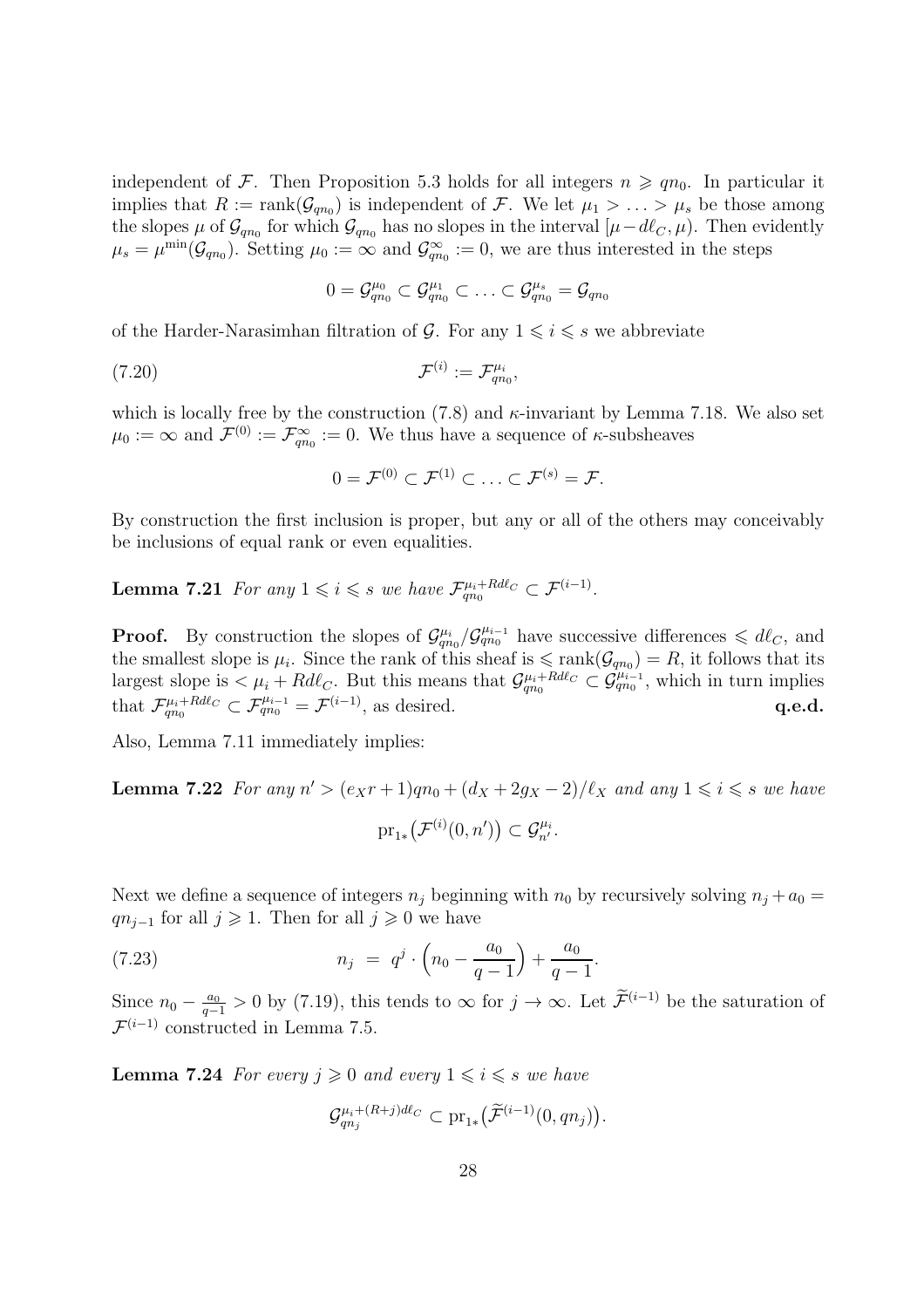**Proof.** Lemma 7.12 and the recursive definition of  $n_j$  show that  $\kappa$  induces homomorphisms

$$
\mathcal{F}_{qn_j}^{\mu} \longleftrightarrow (\mathrm{id} \times \sigma)^* \mathcal{F}_{qn_{j-1}}^{\mu-d\ell_C}(d,0)
$$

for all j and  $\mu$ . By iteration we deduce that  $\kappa^j$  induces a homomorphism

$$
\mathcal{F}_{qn_j}^{\mu_i + (R+j)d\ell_C} \longleftrightarrow (\mathrm{id} \times \sigma^j)^* \mathcal{F}_{qn_0}^{\mu_i + Rd\ell_C}(jd, 0).
$$

By Lemma 7.21 the target is contained in  $(id \times \sigma^j)^* \mathcal{F}^{(i-1)}(jd, 0)$ . Thus by Lemma 7.5 it follows that  $\mathcal{F}_{qn_j}^{\mu_i+(R+j)d\ell_C} \subset \widetilde{\mathcal{F}}^{(i-1)}$ . This in turn implies that

$$
\mathcal{G}_{qn_j}^{\mu_i + (R+j)d\ell_C} \overset{(7.9)}{\subset} \text{pr}_{1*} \big( \mathcal{F}_{qn_j}^{\mu_i + (R+j)d\ell_C}(0, qn_j) \big) \subset \text{pr}_{1*} \big( \widetilde{\mathcal{F}}^{(i-1)}(0, qn_j) \big),
$$

as desired.  $q.e.d.$ 

We will use Lemmas 7.22 and 7.24 to estimate  $deg(\mathcal{G}_{n'})$  from below and  $deg(\mathcal{G}_{qn_j})$  from above. For this recall from Lemmas 7.4 (a) and 7.5 that  $\mathcal{F}^{(i)}$  and  $\mathcal{F}^{(i)}$  are locally free of constant and equal rank. Abbreviate

$$
r_i := \operatorname{rank}(\mathcal{F}^{(i)}) = \operatorname{rank}(\widetilde{\mathcal{F}}^{(i)}),
$$
  
\n
$$
d_i := \deg(\mathcal{F}_{\eta_C}^{(i)}),
$$
  
\n
$$
\tilde{d}_i := \deg(\widetilde{\mathcal{F}}_{\eta_C}^{(i)}),
$$

and note that Lemma 7.4 (b) implies that

 $(7.25)$   $0 \leq d_i \leq \tilde{d}_i \leq d_X$ .

Let s' be the smallest integer  $\leqslant s$  such that  $r_{s'} = r$ . Then for every  $s' \leqslant i \leqslant s$  we have  $\mathcal{F}^{(i)} | \eta_C \times X = \mathcal{F} | \eta_C \times X$  by assumption 7.1 (f). Combined with the fact that  $\mathcal{F}^{(i)} = \mathcal{F}^{(i)+}$ and Lemma 7.6 this implies that  $\mathcal{F}^{(i)} = \mathcal{F}$  and hence

(7.26)  $\mathcal{F}^{(i)} = \widetilde{\mathcal{F}}^{(i)} = \mathcal{F}$  for all  $s' \leqslant i \leqslant s$ , and

$$
(7.27) \quad r_i = r_{i-1} = r \text{ and } d_i = d_{i-1} = \tilde{d}_i = \tilde{d}_{i-1} = d_X \text{ for all } s' < i \leq s.
$$

**Lemma 7.28** For all  $n' \geq qn_0$  and all  $0 \leq i \leq s$  we have:

(a) 
$$
D_i(n') := \text{rank}(\text{pr}_{1*}(\mathcal{F}^{(i)}(0,n'))) = d_i + (n'\ell_X + 1 - g_X)e_Xr_i.
$$

(b)  $\tilde{D}_i(n') := \text{rank}(\text{pr}_{1*}(\tilde{\mathcal{F}}^{(i)}(0,n'))) = \tilde{d}_i + (n'\ell_X + 1 - g_X)e_Xr_i.$ 

Proof. Observe that

$$
\mu^{\min}(\mathcal{F}_{\eta_C}^{(i)}(n')) \stackrel{(3.20)}{=} \mu^{\min}(\mathcal{F}_{\eta_C}^{(i)}) + n'\ell_X
$$
  
\n
$$
\stackrel{7.3}{\geq} 0 + n'\ell_X \geq qn_0\ell_X \stackrel{(7.19)}{>} 2g_X - 1 - \mu_X \stackrel{7.2}{>} 2g_X - 2.
$$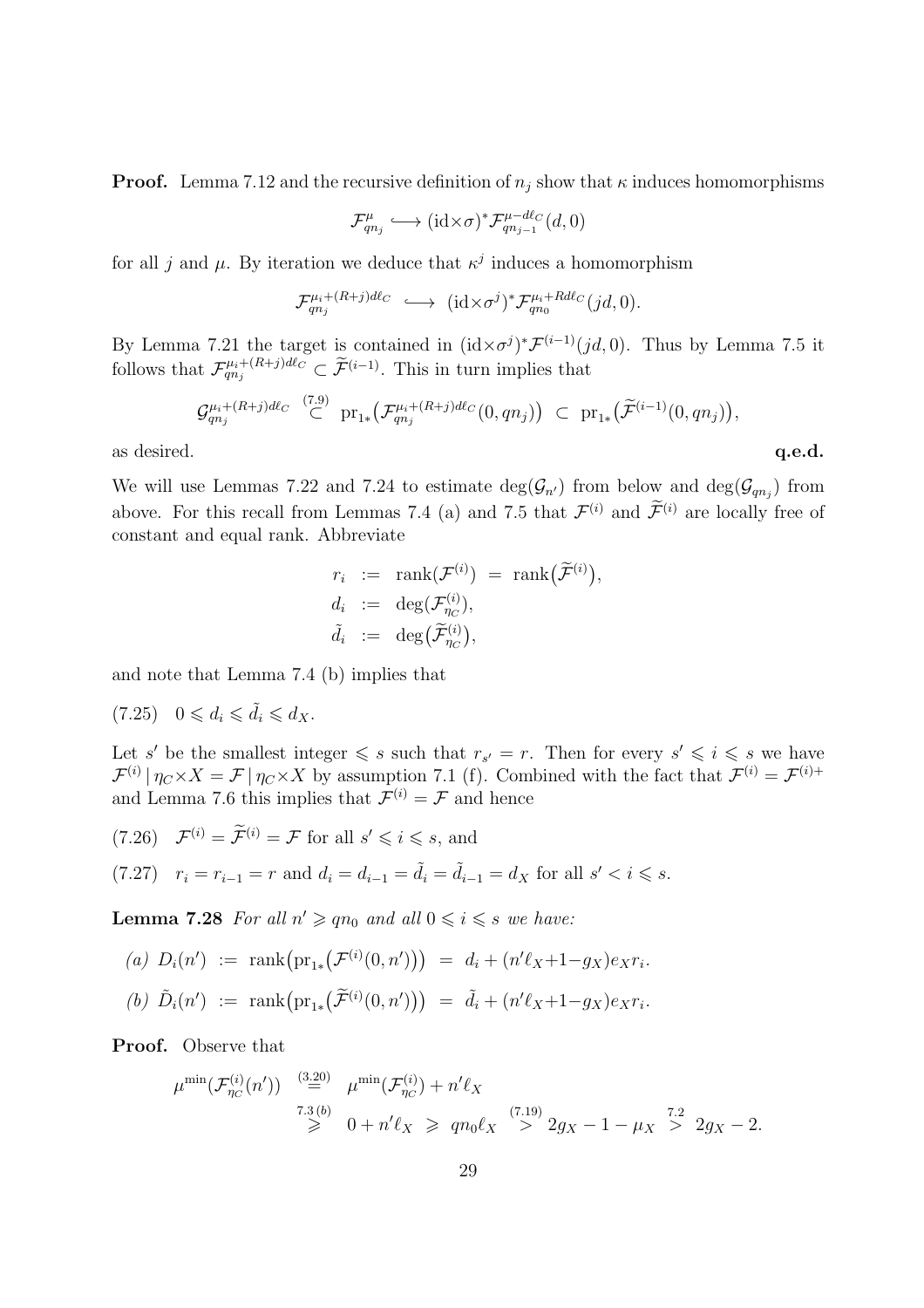By (3.11) this implies that  $h^1(\eta_C \times X, \mathcal{F}_{\eta_C}^{(i)}(n')) = 0$ . With Riemann-Roch we deduce that

rank
$$
(pr_{1*}(\mathcal{F}^{(i)}(0, n')))
$$
 =  $h^0(\eta_C \times X, \mathcal{F}^{(i)}_{\eta_C}(n'))$   
\n $\stackrel{(3.1)}{=} \deg(\mathcal{F}^{(i)}_{\eta_C}(n')) + (1 - g_X) \cdot e_X \cdot rank(\mathcal{F}^{(i)}_{\eta_C}(n'))$   
\n $\stackrel{(3.21)}{=} d_i + (n'\ell_X + 1 - g_X) \cdot e_X \cdot r_i.$ 

This proves  $(a)$ , and in the same way one proves  $(b)$ .

**Lemma 7.29** For all n' as in Lemma 7.22 and all  $j \geq 0$  we have:

$$
(a) \deg(\mathcal{G}_{n'}) \geqslant \sum_{i=1}^s (D_i(n') - D_{i-1}(n')) \cdot e_C \cdot \mu_i.
$$
  

$$
(b) \deg(\mathcal{G}_{qn_j}) \leqslant \sum_{i=1}^s (\tilde{D}_i(qn_j) - \tilde{D}_{i-1}(qn_j)) \cdot e_C \cdot (\mu_i + (R+j)d\ell_C).
$$

**Proof.** Recall from Section 3 that the multiplicity of each slope in the total degree is  $e_C$ times the rank of the associated subquotient of the Harder-Narasimhan filtration.

Lemma 7.22 implies that  $rank(\mathcal{G}_{n'}^{\mu_i}) \geqslant D_i(n')$  for every  $1 \leqslant i \leqslant s$ . Thus the  $D_i(n') \cdot e_C$ largest slopes of  $\mathcal{G}_{n'}$ —counted with multiplicities—are  $\geq \mu_i$ . At the same time  $D_{i-1}(n') \cdot e_C$ of these are already  $\geq \mu_{i-1}$ . Thus by bounding  $(D_i(n') - D_{i-1}(n')) \cdot e_C$  slopes from below by  $\mu_i$  for all  $1 \leq i \leq s$  and summing up over all *i* we obtain (a).

Similarly, Lemma 7.24 implies that  $rank(\mathcal{G}_{qn_j}^{\mu_i+(R+j)d\ell_C}) \leq \tilde{D}_{i-1}(qn_j)$  for every  $1 \leq i \leq$ s. Thus the  $(\text{rank}(\mathcal{G}_{qn_j}) - \tilde{D}_{i-1}(qn_j)) \cdot e_C$  smallest slopes of  $\mathcal{G}_{qn_j}$  with multiplicities are  $< \mu_i + (R+j)d\ell_C$ . At the same time  $(\text{rank}(\mathcal{G}_{qn_j}) - \tilde{D}_i(qn_j)) \cdot e_C$  of these are already  $<\mu_{i+1} + (R+j)d\ell_c$ . Thus by bounding  $(\tilde{D}_i(qn_j) - \tilde{D}_{i-1}(qn_j)) \cdot e_C$  slopes from below by  $\mu_i + (R+j)d\ell_C$  for all  $1 \leq i \leq s$  and summing up over all i we obtain (b). **q.e.d.** 

**Lemma 7.30** For all n' as in Lemma 7.22 and all  $j \geq 0$  we have:

$$
(qn_j - n') \cdot \ell_X e_X d_C \leq (d_X + (qn_j \ell_X + 1 - g_X) e_X r) \cdot e_C (R + j) d_C + ((qn_j - n') \ell_X e_X (r_{s'} - r_{s'-1}) - Rd_X) \cdot e_C \cdot \mu_{s'} + (qn_j - n') \cdot \sum_{i=1}^{s'-1} \ell_X e_X (r_i - r_{i-1}) \cdot e_C \cdot \mu_i.
$$

$$
\mathbf{q.e.d.}
$$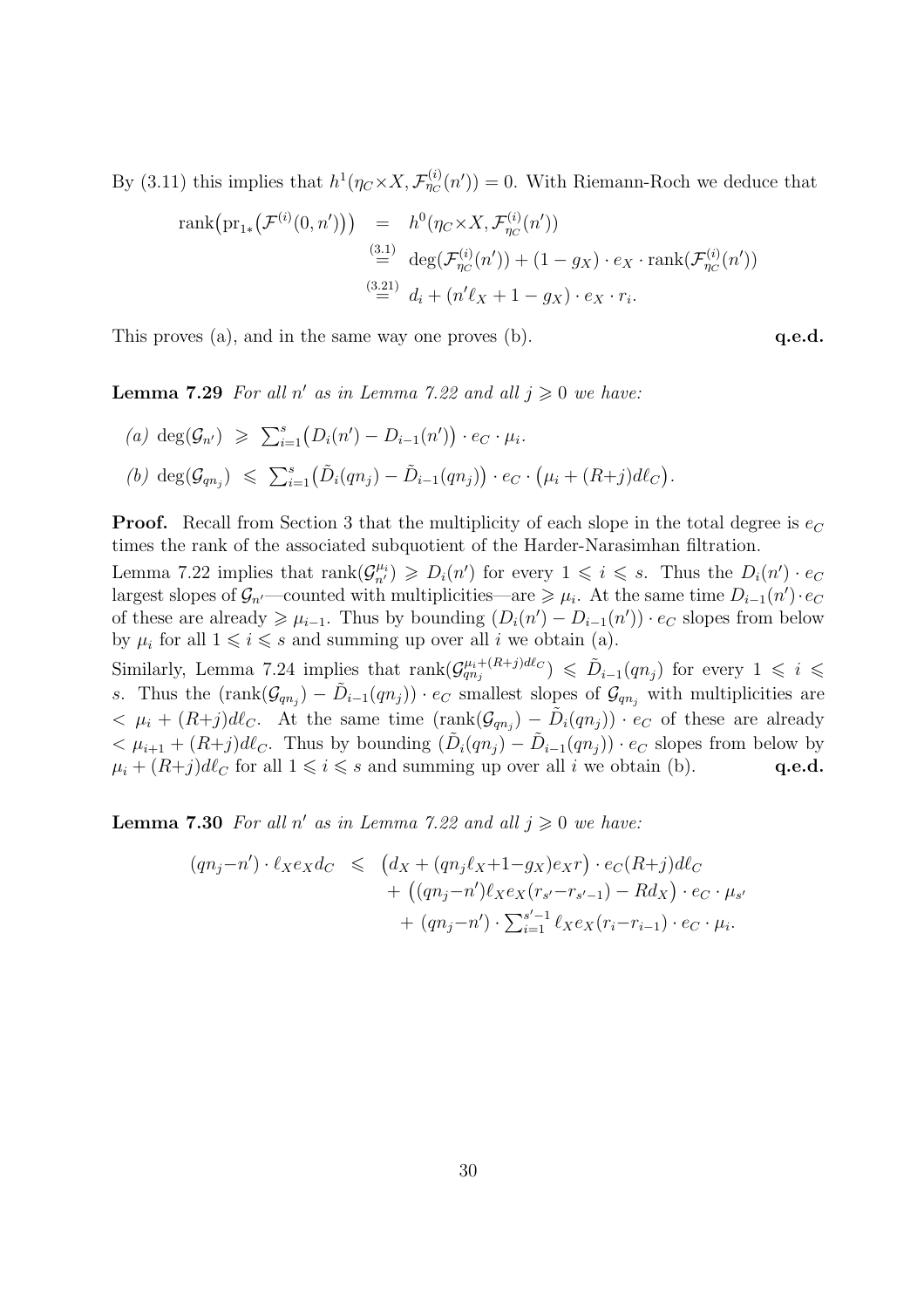Proof. We calculate

$$
(qn_j - n') \cdot \ell_X e_X d_C \stackrel{5.3(i)}{=} \deg(\mathcal{G}_{qn_j}) - \deg(\mathcal{G}_{n'})
$$
  

$$
\stackrel{7.29}{\leq} \sum_{i=1}^s \left( \tilde{D}_i(qn_j) - \tilde{D}_{i-1}(qn_j) \right) \cdot e_C(R+j) d\ell_C
$$
  

$$
+ \sum_{i=1}^s \left( \tilde{D}_i(qn_j) - \tilde{D}_{i-1}(qn_j) - D_i(n') + D_{i-1}(n') \right) \cdot e_C \cdot \mu_i
$$
  

$$
\stackrel{7.28}{=} \left( \tilde{D}_s(qn_j) - \tilde{D}_0(qn_j) \right) \cdot e_C(R+j) d\ell_C
$$
  

$$
+ \sum_{i=1}^s (\tilde{d}_i - d_i - \tilde{d}_{i-1} + d_{i-1}) \cdot e_C \cdot \mu_i.
$$
  

$$
+ \sum_{i=1}^s (qn_j - n') \ell_X e_X(r_i - r_{i-1}) \cdot e_C \cdot \mu_i.
$$

We look at the three terms on the right hand side in turn. Since  $\mathcal{F}^{(0)} = 0$  and  $\mathcal{F}^{(s)} = \mathcal{F}$ , the first term is equal to

$$
rank(\mathcal{G}_{qn_j}) \cdot e_C(R+j)d\ell_C \stackrel{5.3(h)}{=} (d_X + (qn_j\ell_X+1-g_X)e_Xr) \cdot e_C(R+j)d\ell_C.
$$

For the second term note that  $\mu_i \leq 0$  by Lemma 7.10. Also observe that the summands for  $s' < i \leq s$  vanish by (7.27). Thus using (7.25) and the fact that  $s' \leq s \leq \text{rank}(\mathcal{G}_{qn_0}) = R$ we find that the second term is

$$
\leqslant \sum_{i=1}^{s'} d_X \cdot e_C \cdot |\mu_i| \leqslant s'd_X e_C \cdot |\mu_{s'}| \leqslant -R d_X e_C \cdot \mu_{s'}.
$$

In the third term again the summands for  $s' < i \leqslant s$  vanish by (7.27). Thus by combining the summand for  $i = s'$  with the second term the lemma follows.  $q.e.d.$ 

**Lemma 7.31** The slope  $\mu_{s'}$  is bounded below by a constant  $\mu$  that is independent of  $\mathcal{F}$ .

**Proof.** Fix any integer  $n'$  as in Lemma 7.22. Thereafter, fix any  $j \geq 0$  such that

$$
(qn_j - n')\ell_X e_X(r_{s'} - r_{s'-1}) - Rd_X > 0,
$$

which is possible by (7.23) and because  $\ell_X e_X(r_{s'}-r_{s'-1})>0$  by the choice of s'. Then in particular  $qn_j - n' \geq 0$ ; hence so is the coefficient of each  $\mu_i$  in the last line of Lemma 7.30. Since  $\mu_i \leq 0$  by Lemma 7.10, the inequality in Lemma 7.30 remains true after removing that line. Solving for  $\mu_{s'}$  then yields a lower bound which is independent of  $\mathcal{F}$ , as desired. q.e.d.

**Lemma 7.32** There exist constants  $n' > (2g_X - 1 - \mu_X)/\ell_X$  and  $d_1, d_2, \mu$ , all independent of F, such that  $d_1 \leqslant \deg(\mathcal{G}_{n'}) \leqslant d_2$  and  $\mu^{\min}(\mathcal{G}_{n'}) \geqslant \mu$ .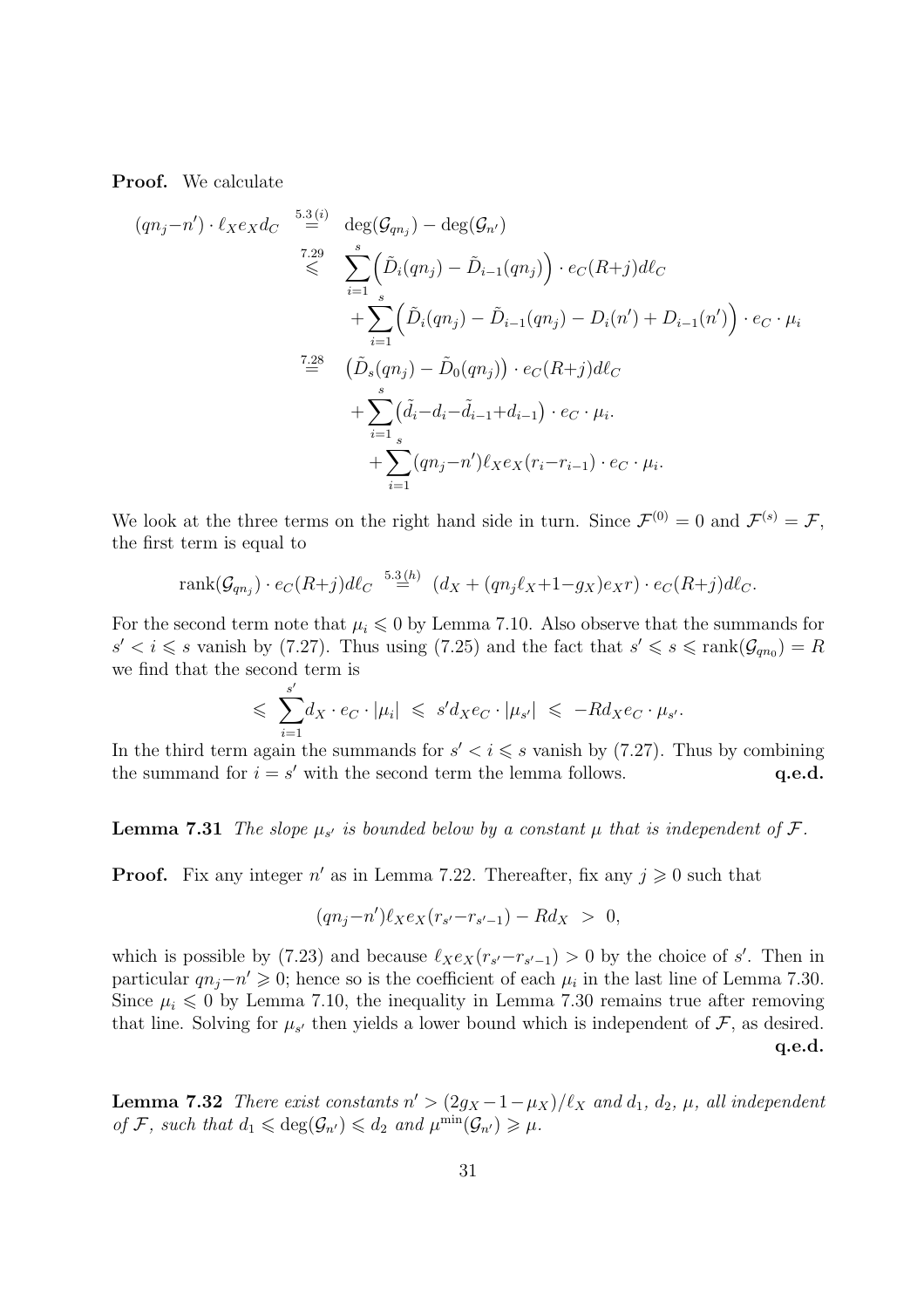**Proof.** Take any  $\mu$  as in Lemma 7.31 and any  $n'$  as in Lemma 7.22, independent of  $\mathcal{F}$ . Since  $\mathcal{F}^{(s')} = \mathcal{F}$  by (7.26), Lemma 7.22 implies that  $\mathcal{G}_{n'} \subset \mathcal{G}_{n'}^{\mu_{s'}}$  and hence  $\mu^{\min}(\mathcal{G}_{n'}) \geq \mu_{s'}$  $\geq \mu$ . On the other hand we have  $\mu^{\max}(\mathcal{G}_{n'}) \leq \mu_C$  by Lemma 7.10. Thus with (3.4) we deduce that

$$
d_1 := e_C \cdot \operatorname{rank}(\mathcal{G}_{n'}) \cdot \mu \leqslant e_C \cdot \operatorname{rank}(\mathcal{G}_{n'}) \cdot \mu^{\min}(\mathcal{G}_{n'})
$$
  
\$\leqslant \deg(\mathcal{G}\_{n'})\$  
\$\leqslant e\_C \cdot \operatorname{rank}(\mathcal{G}\_{n'}) \cdot \mu^{\max}(\mathcal{G}\_{n'}) \leqslant e\_C \cdot \operatorname{rank}(\mathcal{G}\_{n'}) \cdot \mu\_C =: d\_2\$.

Here rank $(\mathcal{G}_{n'})$  and hence  $d_1$  and  $d_2$  are independent of  $\mathcal F$  by Proposition 5.3 (h). q.e.d.

Proof of Theorem 7.1. Combining Lemma 7.32 with Theorem 5.4 for every integer  $d_1 \leq d \leq d_2$  shows that there exist at most finitely many possibilities for the isomorphism class of the coherent sheaf underlying F. For any fixed F, the homomorphism  $\kappa$  lies in the group  $\text{Hom}(\mathcal{F},(\text{id}\times\sigma)^*\mathcal{F}(d,0))$ , which is a finite dimensional vector space over  $\mathbb{F}_q$ . Thus there are at most finitely many possibilities for  $\kappa$ , which finishes the proof of Theorem  $7.1.$  q.e.d.

#### 8 A-motives and  $\kappa$ -sheaves over a field

Let C be an irreducible smooth projective curve over  $\mathbb{F}_q$ . Fix a closed point  $\infty \in C$  and set  $C^{\circ} := C \setminus \{\infty\}$ . Let K be a field together with a ring homomorphism  $\gamma : A \to K$ . We are interested in the curve  $C_K^{\circ} := C^{\circ} \times \operatorname{Spec} K$  over K, where the fiber product is taken over Spec  $\mathbb{F}_q$ . Let  $\theta$  denote the closed point of  $C_K^{\circ}$  corresponding to  $\gamma$ . Definition 6.1 introduces the notion of  $\kappa$ -sheaves on  $C_K^{\circ}$ .

**Definition 8.1** A  $\kappa$ -sheaf G on  $C_K^{\circ}$  is called of characteristic  $\theta$  if  $\kappa$  :  $\mathcal{G} \hookrightarrow (\mathrm{id} \times \sigma)^* \mathcal{G}$  is an isomorphism outside θ.

Let  $A := \Gamma(C^{\circ}, \mathcal{O}_{C^{\circ}})$  denote the ring of regular functions on  $C^{\circ}$ . For any  $\kappa$ -sheaf  $\mathcal{G}$  on  $C^{\circ}_{K}$ , the global sections of the dual sheaf  $\mathcal{G}^{\vee}$  form a finitely generated projective  $A\otimes K$ -module  $M := \Gamma(C_K^{\circ}, \mathcal{G}^{\vee})$ , and  $\kappa$  corresponds to an injective  $A \otimes K$ -linear map  $\tau^{\text{lin}}$ :  $(id \otimes \sigma)_* M \hookrightarrow$ M. Moreover,  $\kappa$  is an isomorphism outside  $\theta$  if and only if coker( $\tau^{\text{lin}}$ ) is annihilated by a power of  $a \otimes 1-1 \otimes \gamma(a)$  for all  $a \in A$ . Thus any  $\kappa$ -sheaf of characteristic  $\theta$  on  $C_K$  yields an A-motive of characteristic  $\gamma$  over K by Definition 1.2. Clearly this process can be reversed and yields:

**Proposition 8.2** The above construction induces an anti-equivalence of categories between the category of  $\kappa$ -sheaves (resp. those of characteristic  $\theta$ ) on  $C_K^{\circ}$  and the category of Amotives (resp. those of characteristic  $\gamma$ ) over K.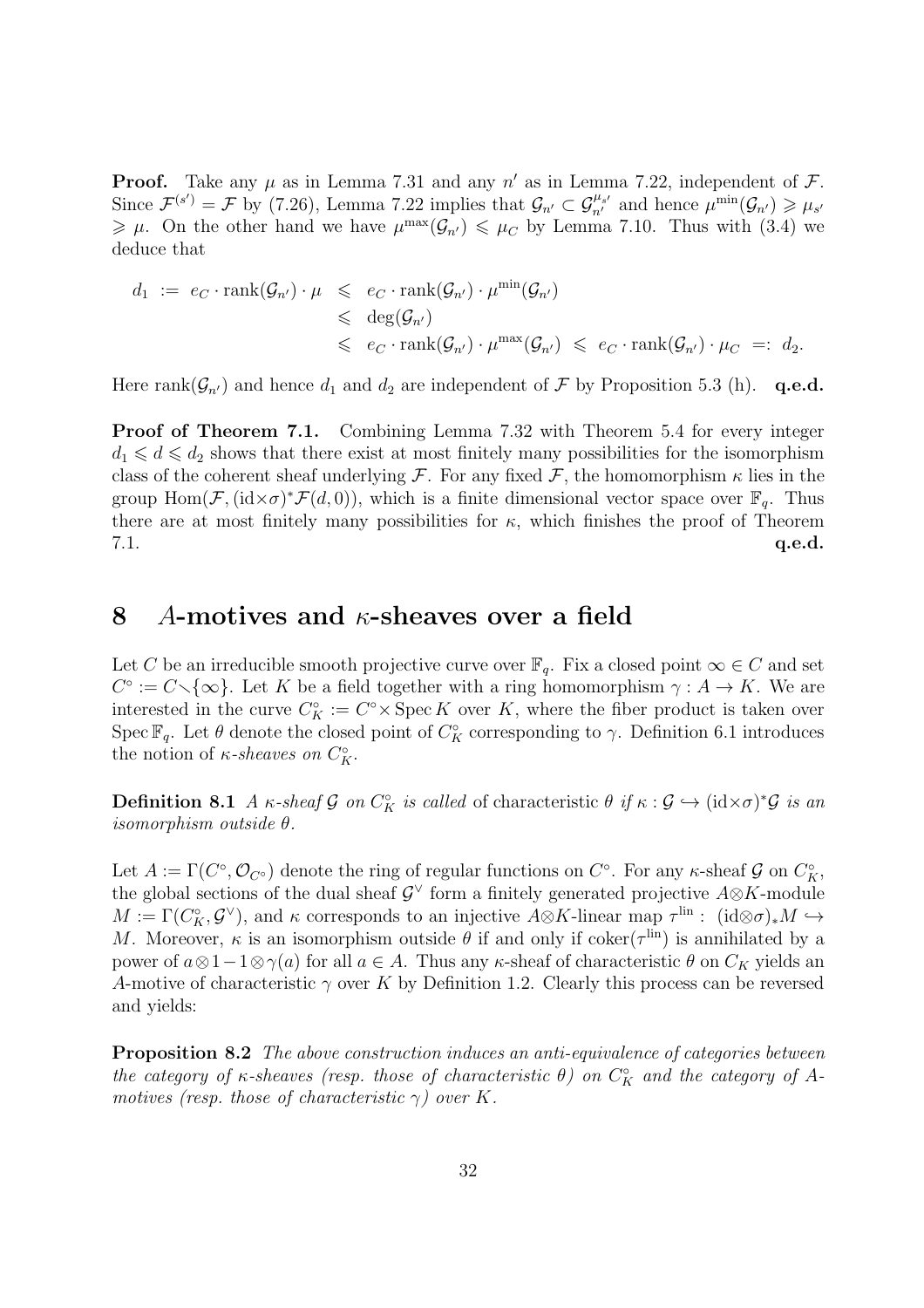Throughout the following we call an injective homomorphism of  $\kappa$ -sheaves  $\mathcal{G} \hookrightarrow \mathcal{G}'$  and inclusion and denote its cokernel by  $G'/\mathcal{G}$ . Two inclusions  $i_1 : \mathcal{G} \hookrightarrow \mathcal{G}_1$  and  $i_2 : \mathcal{G} \hookrightarrow \mathcal{G}_2$  for which there exists an isomorphism  $f : \mathcal{G}_1 \to \mathcal{G}_2$  such that  $i_2 = f \circ i_1$  are called *isomorphic*. An inclusion which is an isomorphism everywhere is sometimes—by abuse of notation called an equality. We will now study inclusions of  $\kappa$ -sheaves of equal rank from different angles.

**Proposition 8.3** Fix an A-motive M of characteristic  $\gamma$  over K and its associated  $\kappa$ -sheaf  $\mathcal G$  of characteristic  $\theta$  on  $C_K^\circ$ . Then there is a natural bijection between isomorphism classes of

- (a) isogenies  $M' \hookrightarrow M$  of A-motives of characteristic  $\gamma$  over K, and
- (b) inclusions  $\mathcal{G} \hookrightarrow \mathcal{G}'$  of  $\kappa$ -sheaves of equal rank and characteristic  $\theta$  on  $C_{\kappa}^{\circ}$ .

The isogeny  $M' \hookrightarrow M$  is separable if and only if the homomorphism  $\mathcal{G}'/\mathcal{G} \to (\mathrm{id} \times \sigma)^*(\mathcal{G}'/\mathcal{G})$ induced by  $\kappa$  is an isomorphism. Moreover, the isomorphism class of  $M'$  (without the isogeny) is determined uniquely by the isomorphism class of  $\mathcal{G}'$ .

**Proof.** Consider a homomorphism of A-motives  $f : M' \to M$  corresponding to a homomorphism of  $\kappa$ -sheaves  $\varphi : \mathcal{G} \to \mathcal{G}'$ . Then f is an isogeny if and only if it becomes an isomorphism over Quot( $A \otimes K$ ), if and only if  $\varphi$  is generically an isomorphism, if and only if  $\varphi$  is injective and rank $(\mathcal{G}) = \text{rank}(\mathcal{G}')$ . The desired bijection is thus a consequence of Proposition 8.2.

It remains to determine when f is separable. By definition it is so if and only if  $\tau^{\text{lin}}$ induces an isomorphism  $(id \times \sigma)_* \text{coker}(f) \to \text{coker}(f)$ . By usual diagram arguments one checks that this is equivalent to the exactness of the sequence

$$
0 \longrightarrow (\mathrm{id} \otimes \sigma)_* M' \xrightarrow{\binom{\tau^{\mathrm{lin}}}{-f}} M' \oplus (\mathrm{id} \otimes \sigma)_* M \xrightarrow{f + \tau^{\mathrm{lin}}} M \longrightarrow 0.
$$

Dualizing, this is equivalent to the exactness of the sequence

$$
0 \longleftarrow (id \times \sigma)^* \mathcal{G}' \xleftarrow{\kappa - \varphi} \mathcal{G}' \oplus (id \times \sigma)^* \mathcal{G} \xleftarrow{(\frac{\varphi}{\kappa})} \mathcal{G} \longleftarrow 0,
$$

which in turn is equivalent to the isomorphy of  $\operatorname{coker}(\varphi) \to (\operatorname{id} \times \sigma)^* \operatorname{coker}(\varphi)$ , as desired. q.e.d.

Next we look more closely at the points where an inclusion of  $\kappa$ -sheaves of equal rank is not an equality. Here we drop the assumption on the characteristic. To any coherent torsion sheaf  $\mathcal T$  on  $C_K^{\circ}$  we associate the effective divisor

(8.4) 
$$
\text{Div}(\mathcal{T}) := \sum_{P \in C_K^{\circ}} \text{length}(\mathcal{T}_P) \cdot P.
$$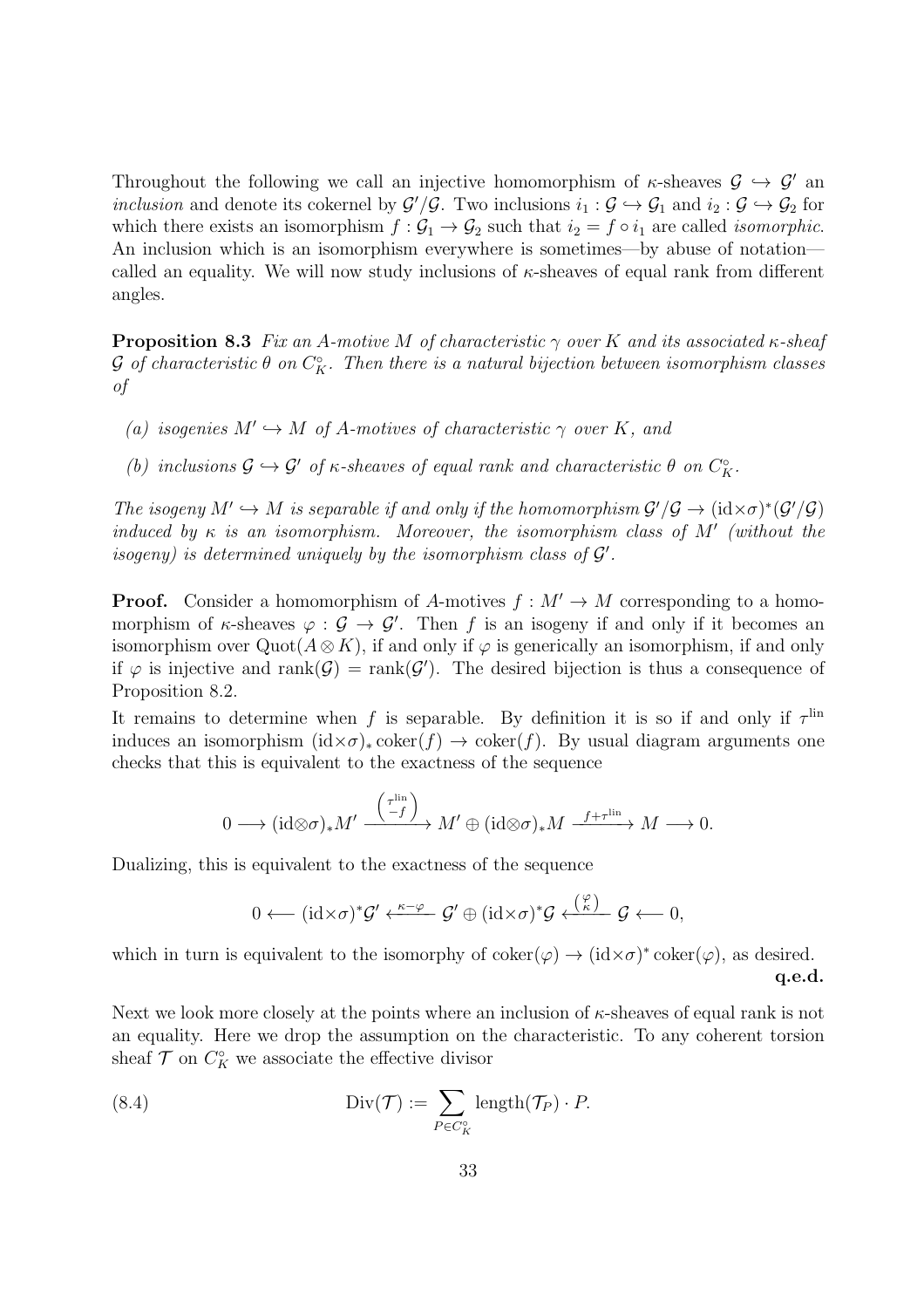Clearly it is additive in short exact sequences. For any  $\kappa$ -sheaf  $\mathcal G$  on  $C_K^{\circ}$  we abbreviate

(8.5) 
$$
Char(\mathcal{G}) := Div(\mathrm{coker}(\kappa|\mathcal{G})).
$$

By definition G is of characteristic  $\theta$  if and only if  $Char(\mathcal{G})$  is a multiple of  $\theta$ . Thus  $Char(\mathcal{G})$ can be viewed as a generalized characteristic of G.

**Lemma 8.6** For any inclusion  $\mathcal{G} \hookrightarrow \mathcal{G}'$  of  $\kappa$ -sheaves of equal rank on  $C_K^{\circ}$  we have

 $\text{Char}(\mathcal{G}) + (\text{id} \times \sigma)^* \text{Div}(\mathcal{G}'/\mathcal{G}) = \text{Char}(\mathcal{G}') + \text{Div}(\mathcal{G}'/\mathcal{G}).$ 

Moreover, if  $\overline{K}$  is an algebraic closure of K, there exist integers  $n, i_1, \ldots, i_n \geq 0$ , closed points  $P_1, \ldots, P_n \in C_{\bar{K}}$ , and an effective divisor  $D = (\text{id} \times \sigma)^* D$  on  $C_{\bar{K}}$  such that

$$
\begin{array}{rcl}\n\text{Char}(\mathcal{G})_{\bar{K}} & = & \sum_{\nu=1}^{n} P_{\nu}, \\
\text{Char}(\mathcal{G}')_{\bar{K}} & = & \sum_{\nu=1}^{n} (\text{id} \times \sigma^{i_{\nu}})^* P_{\nu}, \\
\text{Div}(\mathcal{G}'/\mathcal{G})_{\bar{K}} & = & \sum_{\nu=1}^{n} \sum_{i=0}^{i_{\nu}-1} (\text{id} \times \sigma^{i})^* P_{\nu} + D.\n\end{array}
$$

Proof. The snake lemma yields a commutative diagram with exact rows and columns



whose last row and last column consist of coherent torsion sheaves. Thus the additivity of Div() implies that

(8.7)  
\n
$$
\begin{array}{rcl}\n\text{Char}(\mathcal{G}') - \text{Char}(\mathcal{G}) & = & \text{Div}(\mathcal{T}') - \text{Div}(\mathcal{T}) \\
& = & \text{Div}(\mathcal{G}/\mathcal{G}') - \text{Div}((\text{id} \times \sigma)^*(\mathcal{G}/\mathcal{G}')) \\
& = & \text{Div}(\mathcal{G}/\mathcal{G}') - (\text{id} \times \sigma)^* \text{Div}(\mathcal{G}/\mathcal{G}'),\n\end{array}
$$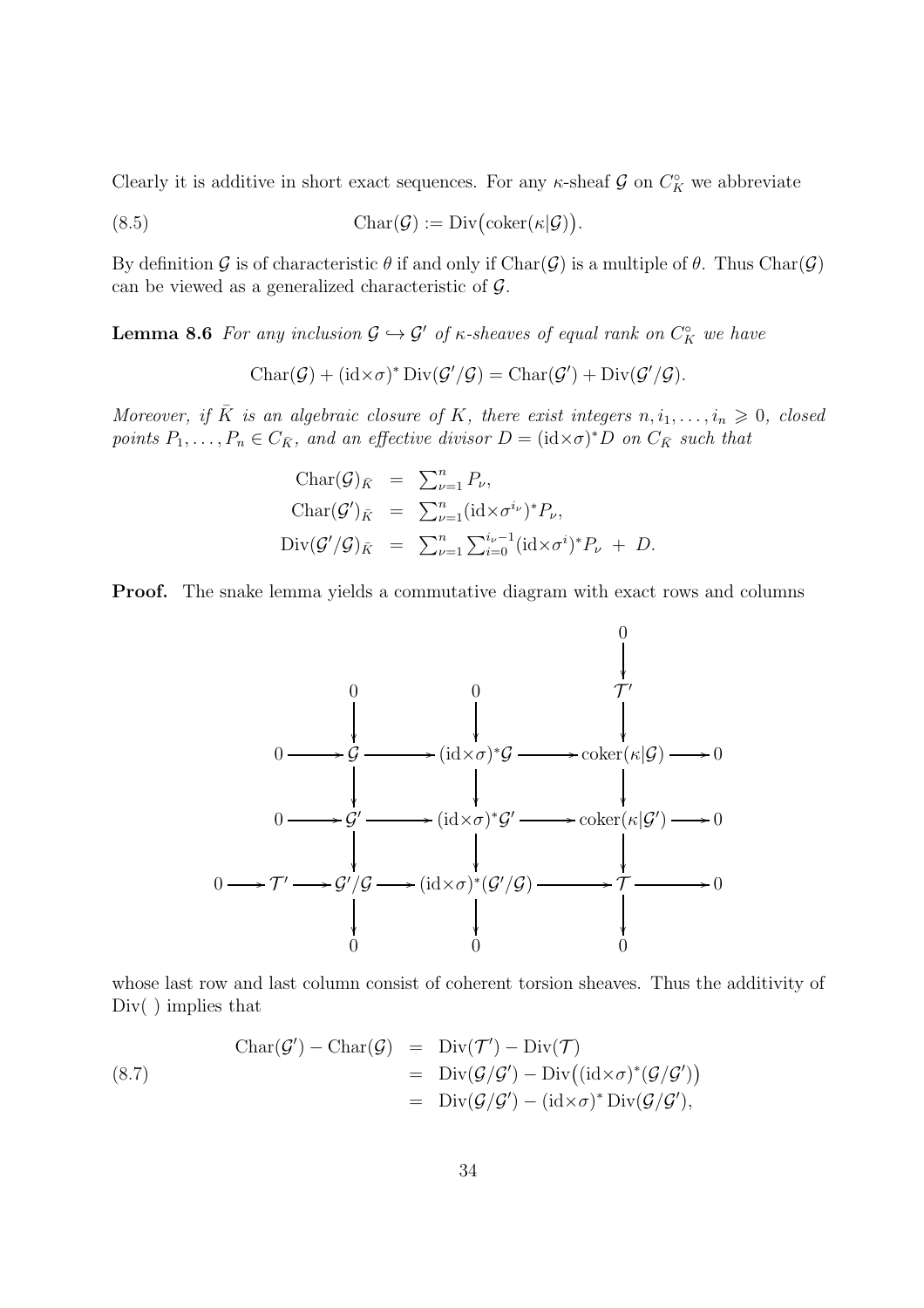proving the first assertion. We prove the second assertion more generally for any effective divisors  $E, E', F$  on  $C_{\bar{K}}$  satisfying

(8.8) 
$$
E + (\mathrm{id} \times \sigma)^* F = E' + F.
$$

First, let D be the largest id× $\sigma$ -invariant effective divisor  $\leq F$ . After replacing F by  $F - D$ we may assume that F does not contain a full  $\mathrm{id} \times \sigma$ -orbit of points of  $C_{\bar{K}}$ . Next suppose that E is non-zero and take any point  $P_1$  occurring in E. Then (8.8) implies that  $P_1$  occurs in  $E' + F$ . Thus if  $P_1$  does not appear in  $E'$ , it appears in F and so  $(\mathrm{id} \times \sigma)^* P_1$  appears in  $E' + F$  by (8.8). We repeat this procedure with  $(id \times \sigma)^* P_1$  and  $(id \times \sigma^2)^* P_1$  and so on in place of  $P_1$ , as long as this point does not appear in  $E'$ . Since F does not contain a full id× $\sigma$ -orbit, the procedure must stop for some integer  $i_1 \geqslant 0$  such that  $(\mathrm{id} \times \sigma^{i_1})^* P_1$  occurs in E' and  $(id \times \sigma^i)^*P_1$  occurs in F but not in E' for any  $0 \leq i \leq i_1$ . We can then replace E and E' and F, respectively, by  $E - P_1$  and  $E' - (\mathrm{id} \times \sigma^{i_1})^* P_1$  and  $F - \sum_{i=0}^{i_1-1} (\mathrm{id} \times \sigma^{i})^* P_1$ , preserving condition (8.8). By induction this reduces us to the case that  $E = 0$ . Then (8.8) implies that  $deg(E') = deg(E) = 0$  and hence  $E' = 0$ , too. Now  $(id \times \sigma)^* F = F$ , and we are done. **q.e.d.** q.e.d.

**Lemma 8.9** Any effective divisor D on  $C_K^{\circ}$  satisfying  $D = (\text{id} \times \sigma)^* D$  is the pullback of an effective divisor on  $C^{\circ}$ .

**Proof.** Let  $I \subset A \otimes K$  denote the ideal of D and set  $I_0 := \{a \in A \mid a \otimes 1 \in I\}$ . We must show that  $I = I_0 \otimes K$ . For this let J denote the image of I in the factor ring  $(A/I_0) \otimes K$ . If J is non-zero, among all non-zero elements  $u = \sum_{i=1}^{r} b_i \otimes x_i \in J$ , choose one for which r is minimal. Then  $r > 1$  and the  $b_i$ , respectively the  $x_i$ , are linearly independent over  $\mathbb{F}_q$ . The assumption implies that

$$
\sum_{i=2}^{r} b_i \otimes (x_i^{q} - x_i x_1^{q-1}) = (\mathrm{id} \otimes \sigma)(u) - u \cdot x_1^{q-1} \in J;
$$

hence by minimality this element must be zero. As the  $b_i$  are linearly independent, we deduce that  $x_i^q - x_i x_1^{q-1} = 0$ . Since  $x_1$  and  $x_i$  are linearly independent over  $\mathbb{F}_q$ , this yields a contradiction. This proves that  $J = 0$ , and so  $I = I_0 \otimes K$ , as desired. q.e.d.

As before we let  $\eta_C$  denote the generic point of C. We abbreviate  $\eta_{C,K} := \eta_C \times \operatorname{Spec} K$ , which consists of all points of  $C_K^{\circ}$  that lie over  $\eta_C$  instead of a closed point of  $C^{\circ}$ . If K is algebraic over  $\mathbb{F}_q$ , these are only the generic points of  $C_K^{\circ}$ . Otherwise it also contains infinitely many closed points of  $C_K^{\circ}$ .

**Proposition 8.10** Any inclusion of  $\kappa$ -sheaves of equal rank and characteristic  $\theta$  on  $C_K^{\circ}$  is an equality over  $\eta_{C,K}$ .

**Proof.** If both  $\mathcal{G} \hookrightarrow \mathcal{G}'$  in Lemma 8.6 have characteristic  $\theta$ , we must have  $P_{\nu} = \theta$  and Char( $G$ ) = Char( $G'$ ) =  $n\theta$ , and so Div( $G'/G$ ) is id× $\sigma$ -invariant by (8.7). By Lemma 8.9  $Div(\mathcal{G}'/\mathcal{G})$  is therefore the pullback of a divisor on C; hence it has empty intersection with  $\eta_{C,K}$ , as desired. q.e.d.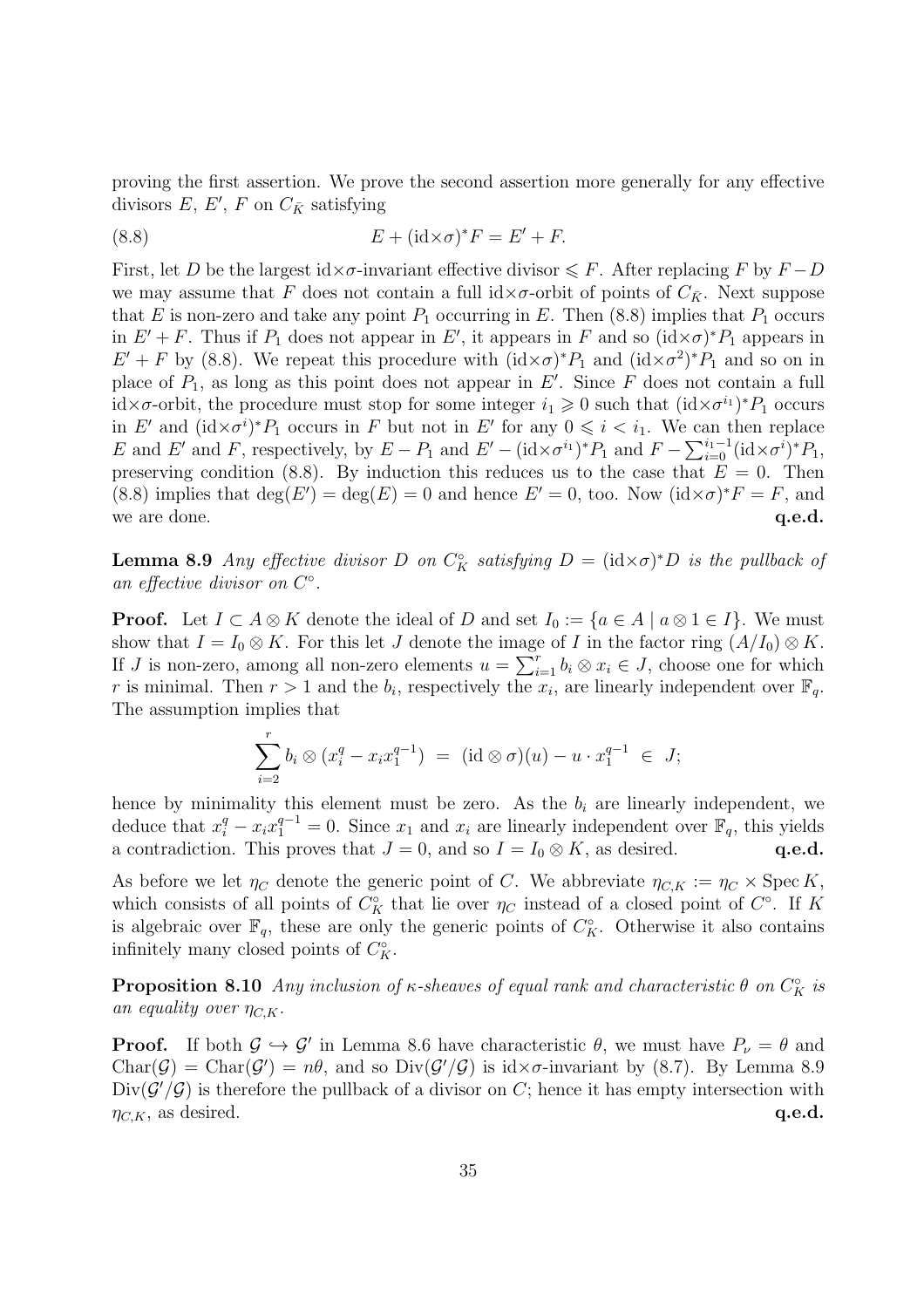**Proposition 8.11** For any  $\kappa$ -sheaf  $\mathcal{G}$  on  $C_K^{\circ}$ , there exists up to isomorphism at most one inclusion  $\mathcal{G} \hookrightarrow \mathcal{G}'$  of  $\kappa$ -sheaves of equal rank which is an equality outside  $\eta_{C,K}$ , such that  $\mathcal{G}'$  is of characteristic  $\theta$ .

**Proof.** For any two such inclusions  $\mathcal{G}_1$ ,  $\mathcal{G}_2$  we can form their sum within  $\mathcal{G} \otimes \text{Quot}(\mathcal{O}_{C_K^{\circ}})$ . Then  $\mathcal{G} \hookrightarrow \mathcal{G}_1 + \mathcal{G}_2$  is another inclusion of  $\kappa$ -sheaves of equal rank which is an equality outside  $\eta_{C,K}$ . Moreover, since  $\kappa$  is surjective outside  $\theta$  for both  $\mathcal{G}_1$  and  $\mathcal{G}_2$ , the same holds for  $\mathcal{G}_1 + \mathcal{G}_2$ ; hence this sum is again of characteristic  $\theta$ . Now  $\mathcal{G}_1 \hookrightarrow \mathcal{G}_1 + \mathcal{G}_2$  is an inclusion of  $\kappa$ -sheaves of equal rank and characteristic  $\theta$ ; hence by Proposition 8.10 it is an equality over  $\eta_{C,K}$ . Since it is also an equality outside  $\eta_{C,K}$ , it is an equality everywhere. By symmetry we deduce that  $G_1 = G_1 + G_2 = G_2$ , as desired. q.e.d.

**Definition 8.12** A  $\kappa$ -sheaf G on  $C_K^{\circ}$  is called generically minimal if every  $\kappa$ -subsheaf of equal rank coincides with  $\mathcal G$  along  $\eta_{C,K}$ .

If K is algebraic over  $\mathbb{F}_q$ , then  $\eta_{C,K}$  contains only the generic points of  $C_K$ , and in this case every  $\kappa$ -sheaf is generically minimal. So the following is relevant only if K has transcendence degree  $\geq 1$ . Also, we have:

**Proposition 8.13** If  $\theta$  lies over a closed point of C, then every  $\kappa$ -sheaf of characteristic  $\theta$ on  $C_K^{\circ}$  is generically minimal.

**Proof.** Let  $\mathcal{G} \subset \mathcal{G}'$  be an inclusion of  $\kappa$ -sheaves of equal rank where  $\mathcal{G}'$  has characteristic  $\theta$ . Then by assumption Char( $\mathcal{G}'$ ) has empty intersection with  $\eta_{C,K}$ ; hence by Lemma 8.6 the same follows for Char( $\mathcal{G}$ ), and so (id $\times \sigma$ )\* Div( $\mathcal{G}'/\mathcal{G}$ ) and Div( $\mathcal{G}'/\mathcal{G}$ ) coincide over  $\eta_{C,K}$ . Using Lemma 8.9 we deduce that  $Div(\mathcal{G}'/\mathcal{G})$  has empty intersection with  $\eta_{C,K}$ . But this means that the inclusion  $\mathcal{G} \subset \mathcal{G}'$  is an equality over  $\eta_{C,K}$ , as desired.  $q.e.d.$ 

For the next assertion note that the morphism  $\sigma \times id : C_K \to C_K$  is bijective on points.

**Lemma 8.14** Assume that K is finitely generated of transcendence degree  $\geq 1$  over  $\mathbb{F}_q$ . Then for any closed point  $P \in \eta_{C,K}$ , the degree over K of the field of definition of  $(\sigma^i \times id)^{-1}P$  goes to  $\infty$  for  $i \to \infty$ .

**Proof.** Let K' denote the field of definition of P, and F the function field of C. Then  $K'$ is a finite extension of K that contains F. For any integer  $i \geq 0$  the field of definition of  $(\sigma^i \times id)^{-1} P$  can be identified with the subfield  $F^{p^{-i}} K'$  of an algebraic closure of K'. As K' is finitely generated over  $\mathbb{F}_q$  and F contains a transcendent element, the degree of  $F^{p^{-i}}K'$ over K goes to  $\infty$ , as desired. q.e.d.

**Proposition 8.15** If K is finitely generated over  $\mathbb{F}_q$ , any  $\kappa$ -sheaf G on  $C_K^{\circ}$  possesses a unique generically minimal  $\kappa$ -subsheaf  $\mathcal{G}_{gmin}$  that coincides with  $\mathcal G$  outside  $\eta_{C,K}$ . If moreover G has characteristic  $\theta$ , then it is determined up to unique isomorphism by  $\mathcal{G}_{\text{gmin}}$ .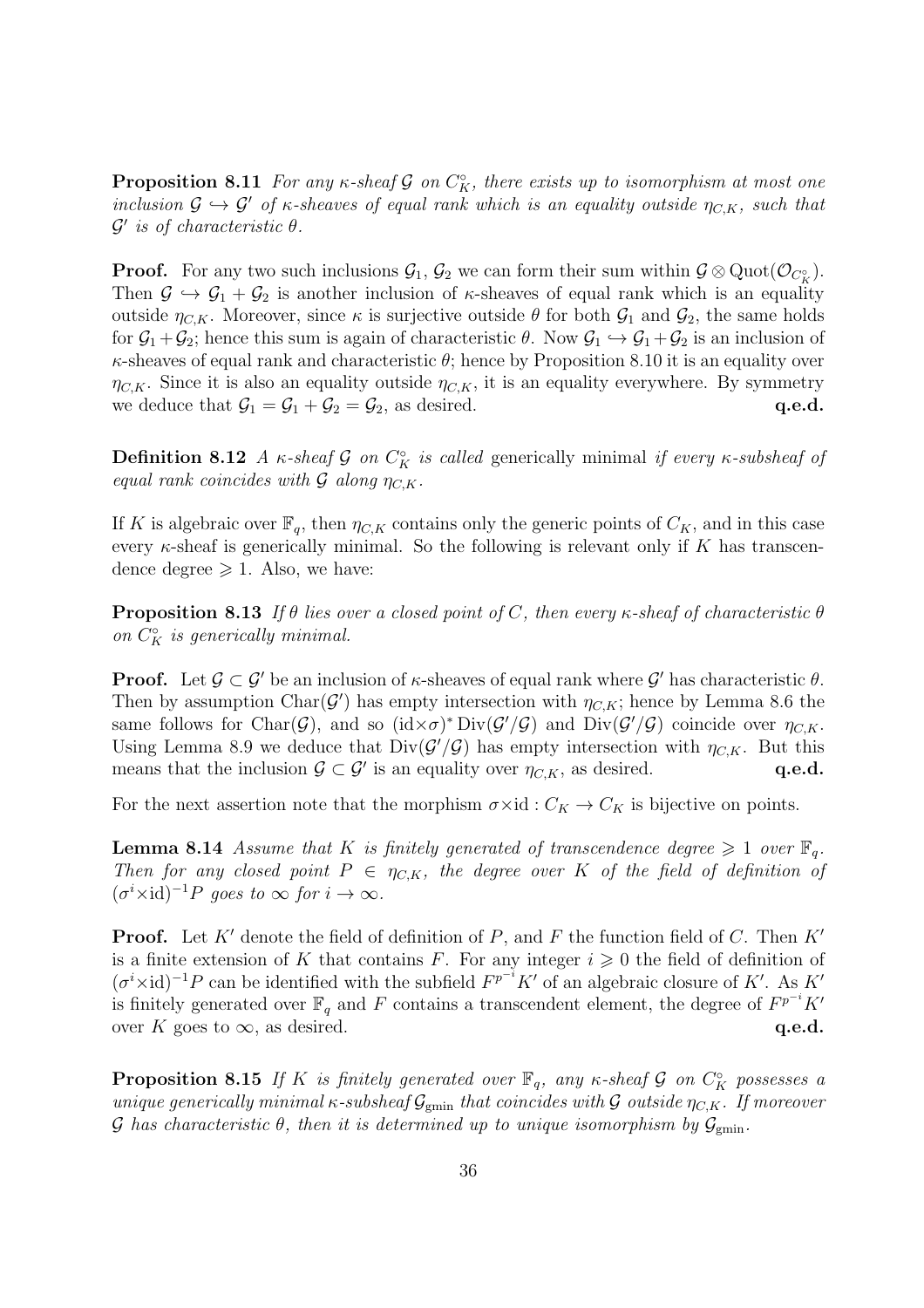**Proof.** We first consider an arbitrary  $\kappa$ -subsheaf of equal rank  $\mathcal{G}' \subset \mathcal{G}$ . Take any point  $P' \in \text{Char}(\mathcal{G}')$ . Then Lemma 8.6 with the roles of  $\mathcal{G}$  and  $\mathcal{G}'$  interchanged shows that  $P := (\mathrm{id} \times \sigma^{i-1}(P') \in \mathrm{Char}(\mathcal{G})$  for some  $i \geq 0$ . We can rewrite this equality in the form  $(\sigma^i \times id)^{-1}(P) = (\sigma^i \times \sigma^i)^{-1}(P') = P'$ , because the absolute Frobenius  $\sigma^i \times \sigma^i$  is the identity on points. Note that there are only finitely many possibilities for the point  $P \in \text{Char}(\mathcal{G})$ . Note also that the degree over K of the field of definition of  $P'$  is  $\leqslant \deg_K(\mathrm{Char}(\mathcal{G}'))$ , which is equal to  $\deg_K(\text{Char}(\mathcal{G}))$  by Lemma 8.6. Thus if  $P'$  and hence P lie in  $\eta_{C,K}$ —which can happen only if K is not algebraic over  $\mathbb{F}_q$ —Lemma 8.14 implies that  $i \leq i_0$  for a constant  $i_0$  that depends only on Char( $\mathcal{G}$ ). Using Lemma 8.6 again, we deduce that

$$
Char(\mathcal{G}') + Div(\mathcal{G}/\mathcal{G}') \leqslant \sum_{i=0}^{i_0} (id \times \sigma^i)^* Char(\mathcal{G}) + D'
$$

for some divisor D' with  $D' \cap \eta_{C,K} = 0$ . In particular the degree of  $Div(\mathcal{G}/\mathcal{G}') \cap \eta_{C,K}$  is bounded by a constant depending only on  $Char(\mathcal{G})$ .

Thus among all  $\kappa$ -subsheaves of equal rank there exists one for which this degree is maximal. Any such  $\kappa$ -subsheaf is generically minimal. After enlarging it again outside  $\eta_{C,K}$  where necessary we obtain the desired  $\mathcal{G}_{\text{emin}}$ .

For the uniqueness suppose that  $\mathcal{G}'$  and  $\mathcal{G}''$  are two generically minimal  $\kappa$ -subsheaves of G that coincide with G outside  $\eta_{C,K}$ . Then  $\mathcal{G}' \cap \mathcal{G}''$  is another  $\kappa$ -subsheaf with the same properties. By the generic minimality of G' and G'' the inclusions  $\mathcal{G}' \subset \mathcal{G}' \cap \mathcal{G}'' \supset \mathcal{G}''$  are equalities over  $\eta_{C,K}$ , and by construction they are also equalities outside  $\eta_{C,K}$ ; hence they are equalities everywhere, as desired.

The last statement is a direct consequence of Proposition 8.11. **q.e.d.** 

**Proposition 8.16** Assume that K is finitely generated over  $\mathbb{F}_q$ . Then any inclusion  $\mathcal{G} \hookrightarrow$  $\mathcal{G}'$  of  $\kappa$ -sheaves of equal rank on  $C_K^\circ$  induces a cartesian diagram



If moreover  $\mathcal G$  and  $\mathcal G'$  have characteristic  $\theta$ , the diagram is also cocartesian, and then the induced  $\kappa$ -equivariant homomorphism  $\mathcal{G}'_{\text{gmin}}/\mathcal{G}_{\text{gmin}} \to \mathcal{G}'/\mathcal{G}$  is an isomorphism.

**Proof.** The defining properties of  $\mathcal{G}'_{gmin}$  from Proposition 8.15 imply that the  $\kappa$ -subsheaf  $\mathcal{G} \cap \mathcal{G}'_{\text{gmin}}$  is generically minimal and coincides with  $\mathcal{G}$  outside  $\eta_{C,K}$ ; hence it is equal to  $\mathcal{G}_{\text{gmin}}$ , proving the first assertion. Since the vertical inclusions are equalities outside  $\eta_{C,K}$ , the diagram is automatically cocartesian there. On the other hand the generic minimality of  $\mathcal{G}'_{\text{gmin}}$  implies that the inclusion  $\mathcal{G}_{\text{gmin}} \hookrightarrow \mathcal{G}'_{\text{gmin}}$  is an equality over  $\eta_{C,K}$ . If  $\mathcal{G}$  and  $\mathcal{G}'$  have characteristic  $\theta$ , the inclusion  $\mathcal{G} \hookrightarrow \mathcal{G}'$  is also an equality over  $\eta_{C,K}$  by Proposition 8.10. Thus in that case, the diagram is cocartesian over  $\eta_{CK}$  as well, and hence everywhere. The last statement follows from the fact that the diagram is cartesian and cocartesian. q.e.d.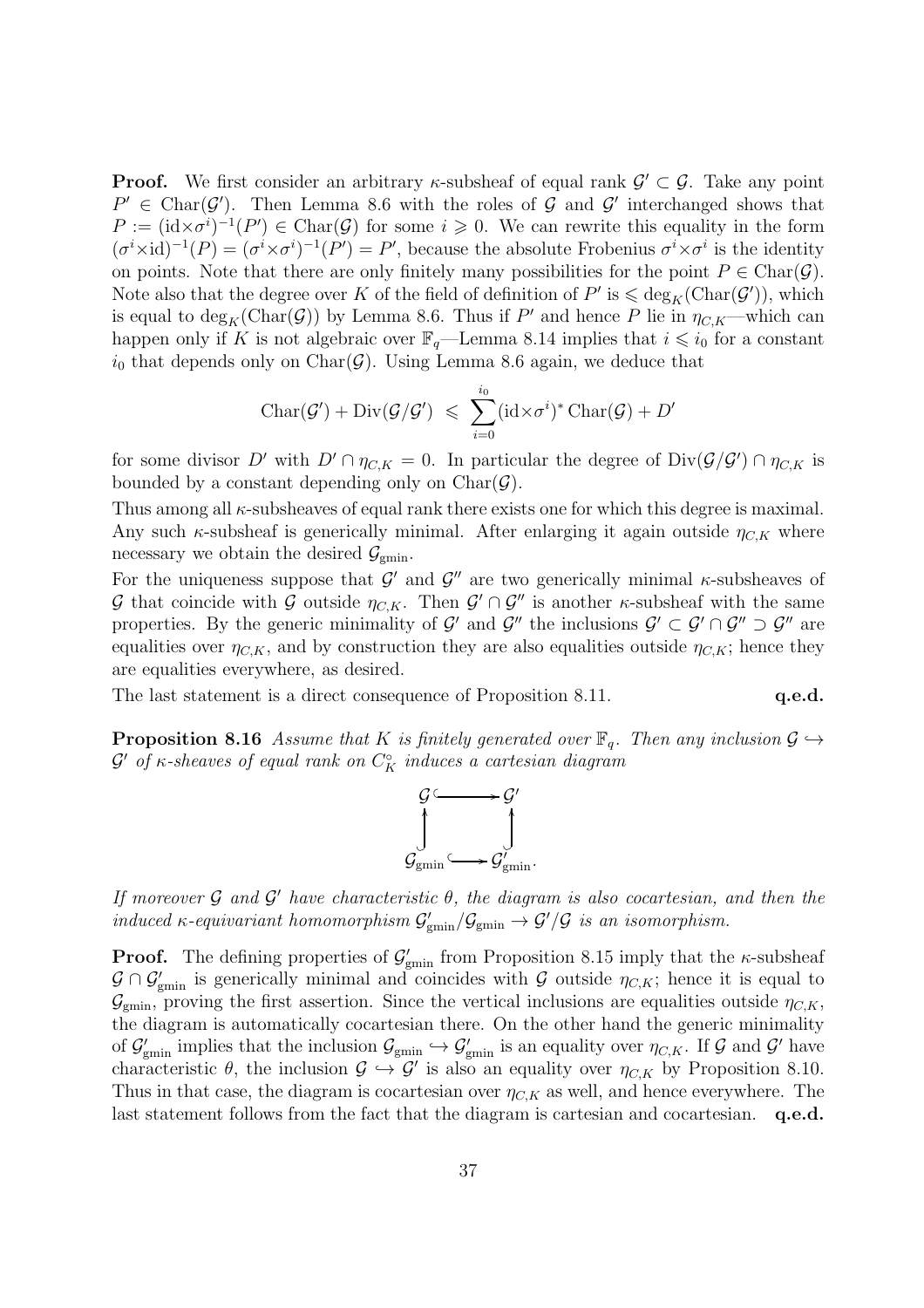**Definition 8.17** A  $\kappa$ -sheaf G on  $C_K^{\circ}$  is called simple if it is non-zero and every non-zero κ-subsheaf has equal rank with  $\mathcal G$ . A κ-sheaf is called semisimple if it possesses a κ-subsheaf of equal rank that is a direct sum of simple  $\kappa$ -sheaves.

One easily shows that both properties are invariant under inclusions of  $\kappa$ -sheaves of equal rank.

Proposition 8.18 An A-motive is simple, resp. semisimple, if and only if its associated  $\kappa$ -sheaf is simple, resp. semisimple.

**Proof.** Let G be the  $\kappa$ -sheaf associated to an A-motive M. Assume first that G is simple. By the anti-equivalence from Proposition 8.2, any non-zero injective homomorphism of Amotives  $M' \hookrightarrow M$  corresponds to a non-zero homomorphism of  $\kappa$ -sheaves  $\mathcal{G} \to \mathcal{G}'$  which is generically surjective. The kernel of the latter is a  $\kappa$ -subsheaf of  $\mathcal G$  which is not generically equal to G. By assumption it is therefore zero; hence  $\mathcal{G} \to \mathcal{G}'$  is injective and thus generically an isomorphism. It follows that the inclusion  $M' \hookrightarrow M$  has torsion cokernel and is therefore an isogeny. Thus M is simple, as desired.

Conversely assume that M is simple and consider a non-zero  $\kappa$ -subsheaf  $\mathcal{G}' \subset \mathcal{G}$ . Let M be of characteristic  $\gamma$ , so that G is of characteristic  $\theta$ . As no such assumption is given for  $\mathcal{G}'$ , we consider the largest coherent subsheaf  $\mathcal{G}^+ \subset \mathcal{G}$  containing  $\mathcal{G}'$  whose quotient by  $\mathcal{G}'$  is torsion. By construction it is generically equal to  $\mathcal{G}'$ , and the quotient  $\mathcal{G}'' := \mathcal{G}/\mathcal{G}^+$ is a torsion free coherent, hence locally free, sheaf on  $C_K^{\circ}$  with an induced homomorphism  $\kappa$ :  $\mathcal{G}'' \to (\mathrm{id} \times \sigma)^* \mathcal{G}''$ . The cokernel coker $(\kappa | \mathcal{G}'')$  is a quotient of coker $(\kappa | \mathcal{G})$  and therefore supported at  $\theta$ ; hence  $\mathcal{G}''$  is a  $\kappa$ -sheaf of characteristic  $\theta$ . Let  $M''$  be the corresponding Amotive of characteristic  $\gamma$  over K. Then the surjection  $\mathcal{G} \to \mathcal{G}''$  corresponds to an injective homomorphism of A-motives  $M'' \hookrightarrow M$ . But since  $\mathcal{G}'$  and hence  $\mathcal{G}^+$  is non-zero, the rank of  $\mathcal{G}''$  and  $M''$  is strictly smaller than that of  $\mathcal{G}$  and  $M$ , so that  $M'' \hookrightarrow M$  is not an isogeny. By assumption we therefore have  $M'' = 0$  and hence  $\mathcal{G}^+ = \mathcal{G}$ . Thus  $\mathcal{G}'$  is generically equal to  $\mathcal{G}$ , proving that  $\mathcal{G}$  is simple.

This proves the equivalence for the property 'simple'. The equivalence for the property 's emisimple' follows in the same fashion.  $q.e.d.$ 

In the remainder of this section we discuss how to extend a  $\kappa$ -sheaf on  $C_K^{\circ}$  to  $C_K :=$  $C \times \operatorname{Spec} K$  and how to modify such an extension. To construct an extension at all we must allow poles at  $\infty_K := \infty \times \text{Spec } K$ , i.e., use  $\kappa$ -sheaves of some pole order with  $\mathcal{L}_C = \mathcal{O}_C(\infty)$ . By Definition 6.1 a *κ-sheaf of pole order*  $\leq d$  *on*  $C_K$  is a locally free coherent sheaf  $\overline{G}$  on  $C_K$  together with an injective homomorphism  $\kappa : \overline{\mathcal{G}} \hookrightarrow (\text{id} \times \sigma)^* \overline{\mathcal{G}}(d\infty_K)$ . Clearly any such  $\overline{\mathcal{G}}$  restricts to a  $\kappa$ -sheaf on  $C_K^{\circ}$ .

Conversely, for any  $\kappa$ -sheaf  $\mathcal G$  on  $C_K^{\circ}$  one can choose any locally free coherent sheaf  $\overline{\mathcal G}$  on  $C_K$ extending G. Then for every sufficiently large integer d the homomorphism  $\kappa$  on G extends to a homomorphism  $\kappa : \overline{\mathcal{G}} \hookrightarrow (\mathrm{id} \times \sigma)^* \overline{\mathcal{G}}(d \infty_K)$ , turning  $\overline{\mathcal{G}}$  into a  $\kappa$ -sheaf of pole order  $\leqslant d$ on  $C \times \eta_X$ . The data in such an extension plays a role similar to that of a polarization of an abelian variety.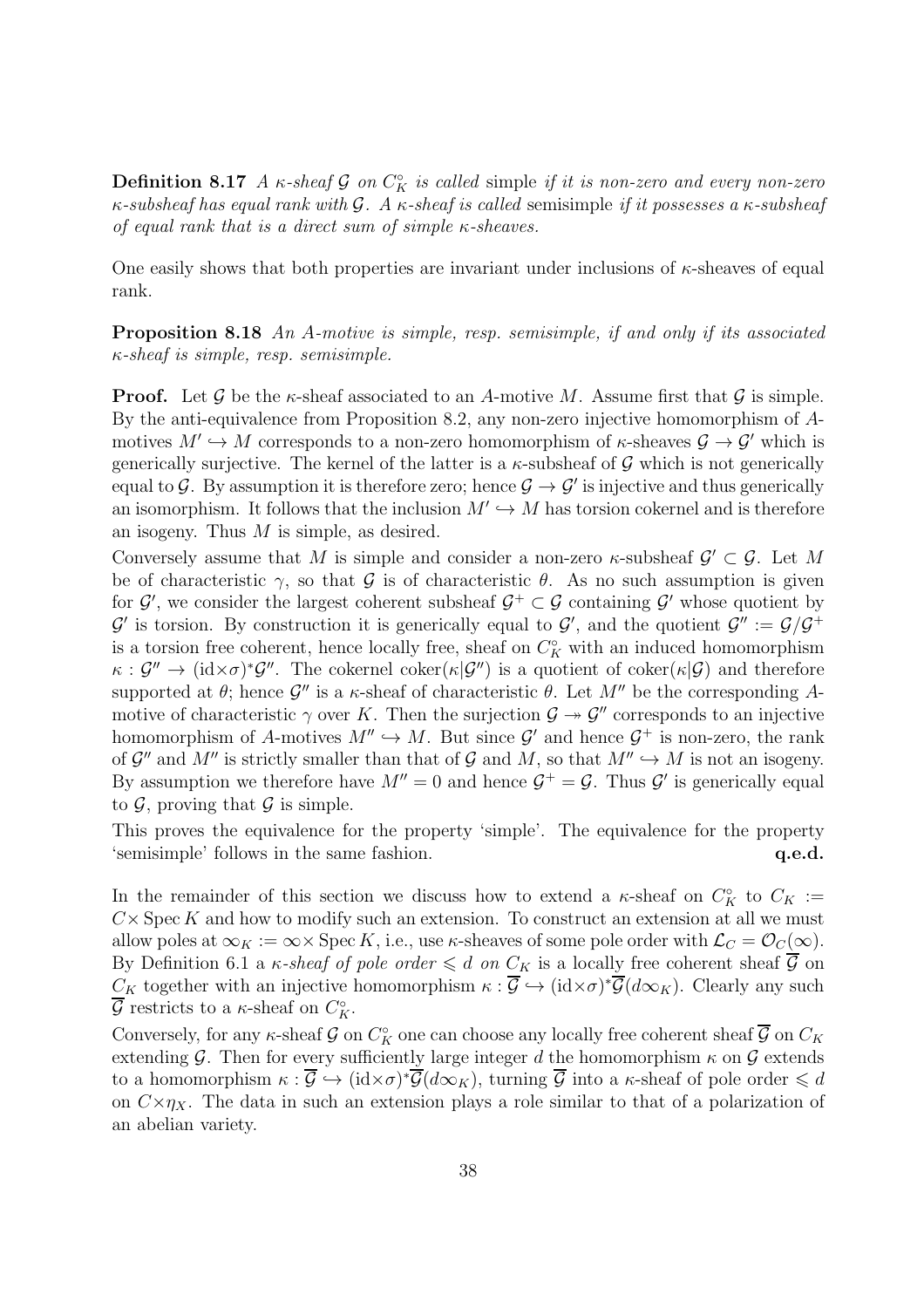We call  $\overline{G}$  simple, resp. semisimple, if and only if its restriction to  $C_K^{\circ}$  has that property. Recall that  $\mu^{\min}(\overline{\mathcal{G}})$  and  $\mu^{\max}(\overline{\mathcal{G}})$  denote the smallest resp. largest slopes in the Harder-Narasimhan filtration of  $\overline{\mathcal{G}}$ . Let  $\ell_C$  denote the degree over  $\mathbb{F}_q$  of the closed point  $\infty \in C$ , so that  $\mathcal{O}(d\infty_K)$  has slope  $d\ell_C$ .

**Proposition 8.19** For any simple  $\kappa$ -sheaf  $\overline{G}$  of rank r and of pole order  $\leq d$  on  $C_K$ , the difference of any two successive slopes in the Harder-Narasimhan filtration of  $\overline{G}$  is  $\leq d\ell_C$ . Consequently

$$
\mu^{\min}(\overline{\mathcal{G}}) \geqslant \mu^{\max}(\overline{\mathcal{G}}) - (r-1)d\ell_C.
$$

**Proof.** For any rational number  $\mu$  let  $\overline{\mathcal{G}}^{\mu}$  denote the subsheaf of slopes  $\geqslant \mu$  in the Harder-Narasimhan filtration of  $\overline{G}$ . Then  $(id \times \sigma)^* \overline{G}^{\mu-d\ell_C}(d\infty_K)$  is the subsheaf of slopes  $\geqslant \mu$  in the Harder-Narasimhan filtration of  $(id \times \sigma)^* \overline{\mathcal{G}}(d \infty_K)$  by (3.20). Thus the functoriality (3.13) of the Harder-Narasimhan filtration implies that  $\kappa$  induces a homomorphism

$$
\overline{\mathcal{G}}^{\mu} \hookrightarrow (\mathrm{id} \times \sigma)^* \overline{\mathcal{G}}^{\mu-d\ell_C}(d\infty_K).
$$

Suppose now that  $\mu$  is a slope of  $\overline{\mathcal{G}}$  such that  $\overline{\mathcal{G}}$  has no slopes in the interval  $[\mu - d\ell_C, \mu]$ . Then  $\overline{\mathcal{G}}^{\mu}$  is equal to  $\overline{\mathcal{G}}^{\mu-d\ell_C}$  and hence a non-zero  $\kappa$ -subsheaf of  $\overline{\mathcal{G}}$ . As  $\overline{\mathcal{G}}$  is simple, it is therefore generically equal to  $\overline{G}$ . As a step in the Harder-Narasimhan filtration it is also saturated; hence it is equal to  $\overline{G}$ ; and so  $\mu$  is the smallest slope of  $\overline{G}$ . This proves the first assertion. The second assertion follows directly from the first and the fact that the number of distinct slopes is  $\leq r$ . q.e.d.

**Construction 8.20** For  $1 \leq i \leq s$  let  $\overline{\mathcal{G}}_i$  be a simple *κ*-sheaf of pole order  $\leq d$  on  $C_K$ . Let  $\mathcal{G}_i$  denote its restriction to  $C_K^{\circ}$  and let  $\bigoplus_{i=1}^s \mathcal{G}_i \hookrightarrow \mathcal{G}$  be an inclusion of  $\kappa$ -sheaves of equal rank on  $C_K^{\circ}$ . Thus  $\mathcal G$  is semisimple. For any tuple of integers  $\underline{n} = (n_1, \ldots, n_s)$  we let  $\overline{\mathcal G}(\underline{n})$ denote the locally free coherent sheaf on  $C_K$  which coincides with  $G$  over  $C_K^{\circ}$  and with  $\bigoplus_{i=1}^s \overline{\mathcal{G}}_i(n_i\infty_K)$  along  $\infty_{K}$ . Since twisting by  $(n_i\infty_K)$  and pullback by  $id \times \sigma$  commute, each  $\overline{\mathcal{G}}_i(n_i\infty_K)$  and hence  $\overline{\mathcal{G}}(\underline{n})$  is again a  $\kappa$ -sheaf of pole order  $\leq d$  on  $C_K$ .

**Proposition 8.21** In Construction 8.20 one can choose the tuple  $\underline{n}$  such that

$$
\mu^{\max}(\overline{\mathcal{G}}(\underline{n})) \leq 0 \quad \text{and} \quad \mu^{\min}(\overline{\mathcal{G}}(\underline{n})) \geq -r d\ell_C,
$$

where r denotes the rank of  $\overline{G}$ .

**Proof.** We use an auxiliary filtration. For every  $0 \leq j \leq s$  define  $\overline{\mathcal{G}}(n)_{\leq j}$  as the largest coherent subsheaf of  $\overline{\mathcal{G}}(\underline{n})$  containing  $\bigoplus_{i=1}^j \overline{\mathcal{G}}_i(n_i\infty_K)$  whose quotient by  $\bigoplus_{i=1}^j \overline{\mathcal{G}}_i(n_i\infty_K)$ is torsion. This defines an increasing filtration by  $\kappa$ -subsheaves of pole order  $\leq d$  satisfying  $\overline{\mathcal{G}}(n)_{\leq 0} = 0$  and  $\overline{\mathcal{G}}(n)_{\leq s} = \overline{\mathcal{G}}(n)$ . For every  $1 \leq j \leq s$  the subquotient

$$
\overline{\mathcal{G}}(\underline{n})_{[j]} \,\, := \,\, \overline{\mathcal{G}}(\underline{n})_{\leqslant j}/\overline{\mathcal{G}}(\underline{n})_{\leqslant j-1}
$$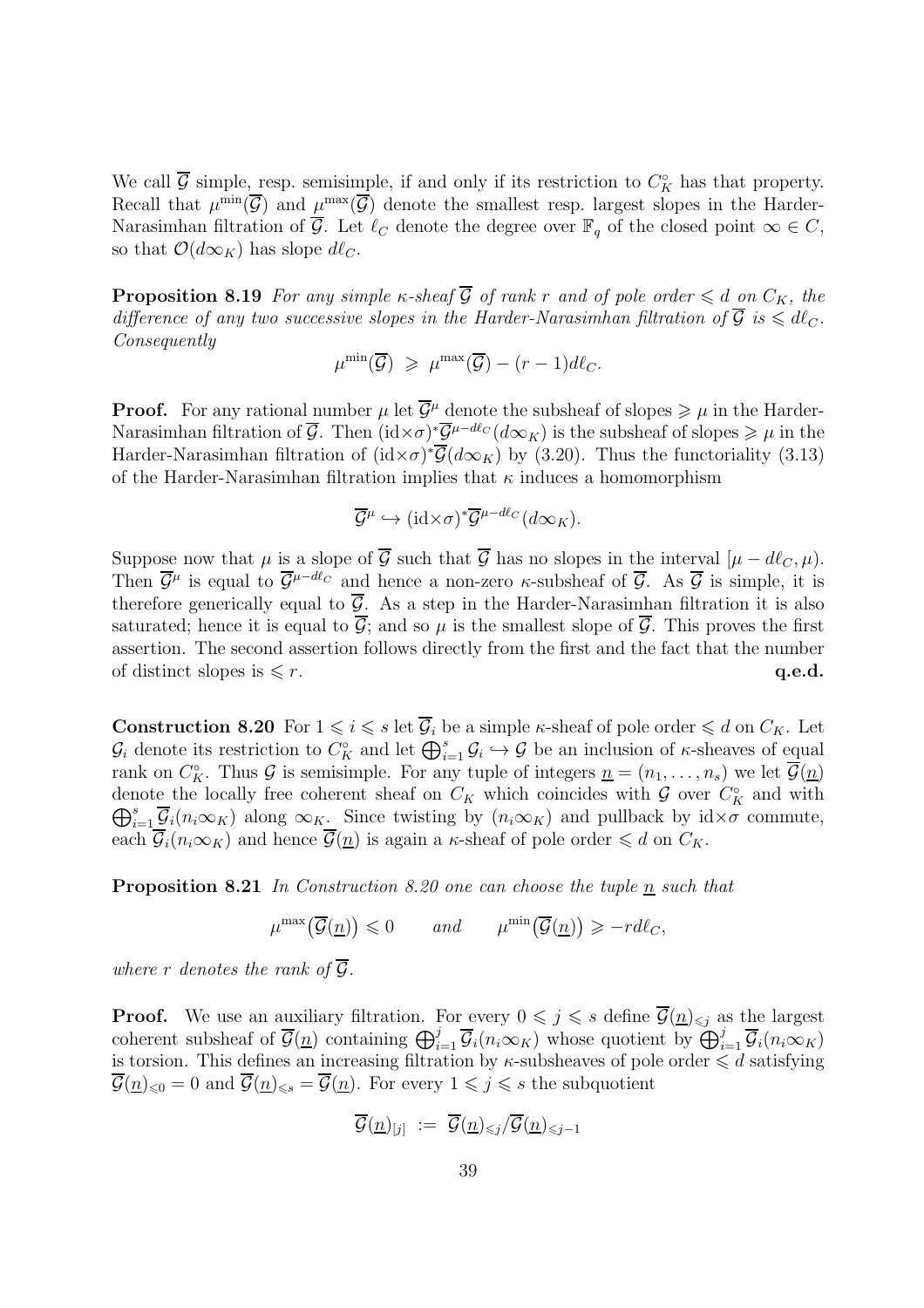is torsion free and hence again a  $\kappa$ -sheaf of pole order  $\leq d$  on  $C_K$ . Moreover, the construction yields a natural inclusion  $\mathcal{G}_j(n_j\infty_K) \hookrightarrow \mathcal{G}(\underline{n})_{[j]},$  which is an equality along  $\infty_K$ . In particular it is generically an equality; hence  $\mathcal{G}(\underline{n})_{[j]}$  is again simple.

Abbreviate  $\mathcal{G}_{[j]} := \mathcal{G}((0,\ldots,0))_{[j]}$ . By what we have just seen we have a natural inclusion  $\mathcal{G}_j \hookrightarrow \mathcal{G}_{[j]}$  which is an equality along  $\infty_K$ . Thus for arbitrary  $\underline{n}$  we have inclusions

$$
\overline{\mathcal{G}}(\underline{n})_{[j]} \leftarrow \overline{\mathcal{G}}_j(n_j \infty_K) \hookrightarrow \overline{\mathcal{G}}_{[j]}(n_j \infty_K)
$$

that are equalities along  $\infty_K$ . But the sheaves  $\overline{\mathcal{G}}(\underline{n})_{[j]}$  and  $\overline{\mathcal{G}}_{[j]}(n_j\infty_K)$  coincide already over  $C_K^{\circ}$ , because the twist is irrelevant there. Together we obtain a natural isomorphism

$$
\overline{\mathcal{G}}(\underline{n})_{[j]} \; \cong \; \overline{\mathcal{G}}_{[j]}(n_j \infty_K).
$$

This isomorphism together with (3.20) implies that

$$
\mu^{\max}(\overline{\mathcal{G}}(\underline{n})_{[j]}) = \mu^{\max}(\overline{\mathcal{G}}_{[j]}(n_j \infty_K)) = \mu^{\max}(\overline{\mathcal{G}}_{[j]}) + n_j \ell_C.
$$

Thus we can choose  $n$  such that for every  $j$  we have

$$
-\ell_C \leqslant \mu^{\max}\big(\overline{\mathcal{G}}(\underline{n})_{[j]}\big) \leqslant 0.
$$

As  $\overline{\mathcal{G}}(\underline{n})_{[j]}$  is a simple *κ*-sheaf of pole order  $\leq d$  and of rank  $\leq r$ , Proposition 8.19 implies that

$$
\mu^{\min}\big(\overline{\mathcal{G}}(\underline{n})_{[j]}\big) \geqslant -\ell_C - (r-1)d\ell_C \geqslant -r d\ell_C.
$$

Finally, since  $\mathcal{G}(n)$  is a successive extension of all  $\mathcal{G}(n)_{[j]}$ , the same inequalities follow for the slopes of  $\overline{\mathcal{G}(n)}$  using induction and the formulas (3.18) and (3.19). q.e.d.

**Remark 8.22** From the point of view that an extension of a  $\kappa$ -sheaf from  $C_K^{\circ}$  to  $C_K$ constitutes an analogue of a polarization of an abelian variety, the above facts can be interpreted as follows. First, every  $\kappa$ -sheaf on  $C_K^{\circ}$  possesses a 'polarization' of pole order  $\leq d$  for some integer  $d > 0$ . Second, Construction 8.20 is based on the fact that the property of having a 'polarization' of pole order  $\leq d$  is invariant under isogenies. Next, a second invariant of a 'polarization' besides the pole order is given by the slopes in the Harder-Narasimhan filtration of  $\overline{G}$ . Proposition 8.19 states that these lie in an interval of bounded length if G is simple. Based on this, Proposition 8.21 shows that for semisimple  $\kappa$ -sheaves, the property of possessing a 'polarization' of pole order  $\leq d$  and slopes in a certain bounded range is also invariant under isogenies. The appearance of a semisimplicity assumption is not so strange, considering that abelian varieties are semisimple, but semiabelian varieties, which do not possess a polarization in the same sense as abelian varieties do, are in general not semisimple.

We now use some of the above facts to prove the isogeny conjecture over finite fields. Note that this result concerns all isogenies, not only separable ones.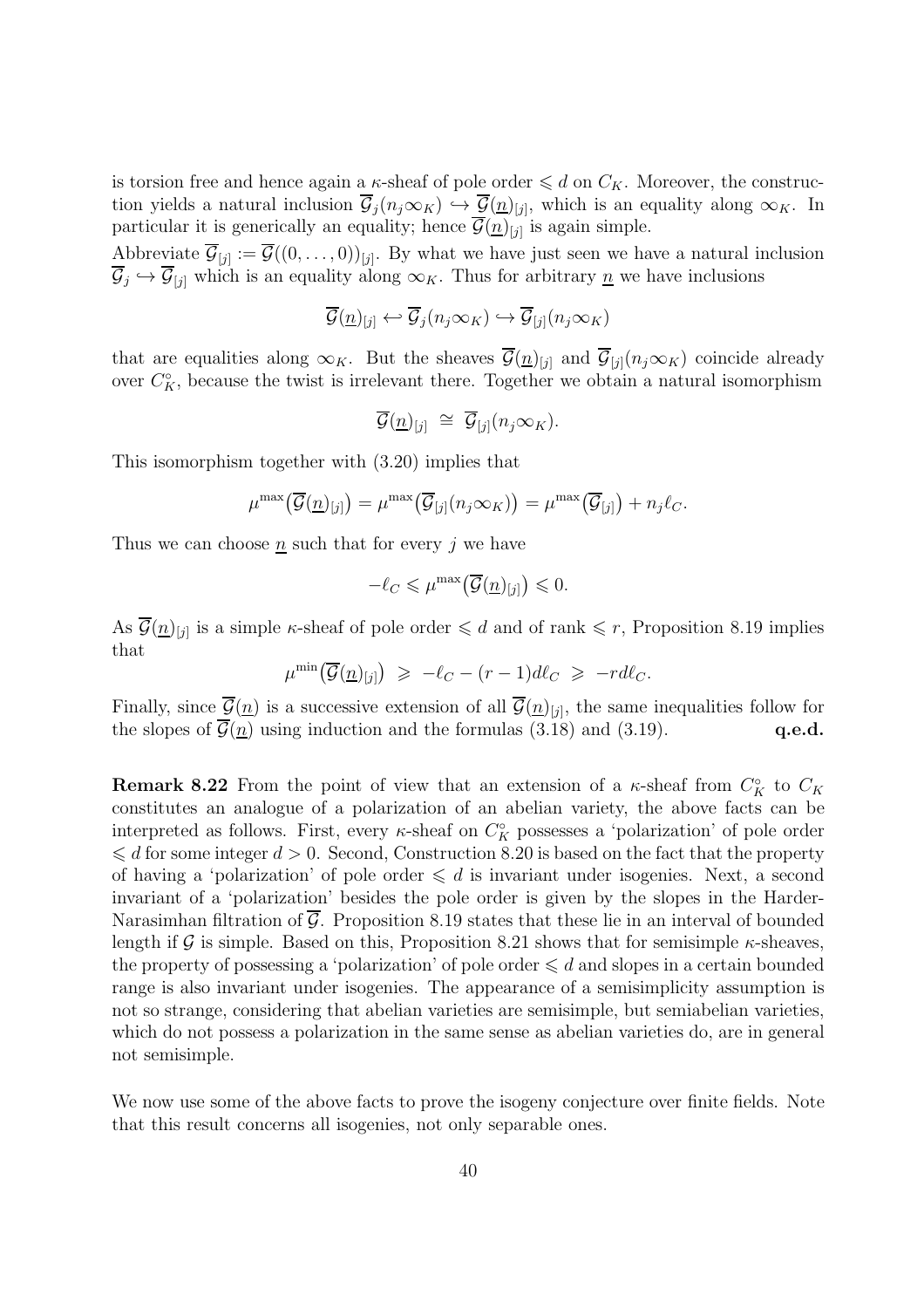**Theorem 8.23** Let M be a semisimple A-motive over a finite field K. Then there exist only finitely many isomorphism classes of A-motives  $M'$  over K which are isogenous to M. In particular Theorem 1.1 is true when K is finite.

**Proof.** Let  $\mathcal{G}$  be the  $\kappa$ -sheaf on  $C_K^{\circ}$  associated to M. By Proposition 8.3 it suffices to show that there are only finitely many isomorphism classes of  $\kappa$ -sheaves  $\mathcal{G}'$  on  $C_K^{\circ}$  possessing an inclusion of equal rank  $\mathcal{G} \hookrightarrow \mathcal{G}'$ .

Proposition 8.18 asserts that  $G$  is again semisimple. Thus we can choose finitely many simple *κ*-sheaves  $\mathcal{G}_i$  on  $C_K^{\circ}$  and an inclusion of equal rank  $\bigoplus_{i=1}^s \mathcal{G}_i \hookrightarrow \mathcal{G}$ . We can also choose extensions  $\overline{\mathcal{G}}_i$  of  $\mathcal{G}_i$  to  $\kappa$ -sheaves of some pole order  $\leq d$  on  $C_K$ . Here d depends on the  $\mathcal{G}_i$  but will remain fixed. Let r denote the rank of  $\mathcal{G}$ .

For any inclusion of equal rank  $\mathcal{G} \hookrightarrow \mathcal{G}'$ , we apply Construction 8.20 to the composite inclusion  $\bigoplus_{i=1}^s \mathcal{G}_i \hookrightarrow \mathcal{G}'$ , yielding extensions  $\overline{\mathcal{G}'}(n)$  of  $\mathcal{G}'$  to  $\kappa$ -sheaves of pole order  $\leqslant d$ on  $C_K$ . Proposition 8.21 shows that  $\underline{n}$  can be chosen such that

$$
\mu^{\max}(\overline{\mathcal{G}}'(\underline{n})) \leq 0 \quad \text{and} \quad \mu^{\min}(\overline{\mathcal{G}}'(\underline{n})) \geq -r d\ell_{C}.
$$

The irreducible components of  $C_K$  are irreducible smooth projective curves over K. Since  $\overline{\mathcal{G}}'(n)$  has all slopes in a bounded range, the same holds for its degree on every irreducible component of  $C_K$ ; hence there are only finitely many possibilities for this degree. As K is finite, applying Theorem 5.1 over every irreducible component shows that there are only finitely many possibilities for the isomorphism class of the coherent sheaf  $\overline{\mathcal{G}}'(n)$ . Moreover the associated  $\kappa$  lies in the group  $\text{Hom}\big(\overline{\mathcal{G}}'(n),(\text{id}\times\sigma)^*\overline{\mathcal{G}}'(n)(d\infty_K)\big)$ , which is a finite dimensional vector space over  $K$ . As  $K$  is finite, there are at most finitely many possibilities for it. Forgetting the extension to  $C_K$  it follows that there are only finitely many possibilities for the isomorphism class of the  $\kappa$ -sheaf  $\mathcal{G}'$ , as desired.  $q.e.d.$ 

### 9 Finiteness for A-motives

In this section we prove Theorem 1.1 in the case that K has transcendence degree 1 over  $\mathbb{F}_q$ . We keep the notations of the preceding sections. In particular, we let  $X$  be the irreducible smooth projective curve over  $\mathbb{F}_q$  with function field K and generic point  $\eta_X = \text{Spec } K$ , and let  $\eta_C$  denote the generic point of C. We are interested in the relations between  $\kappa$ -sheaves on each of the base schemes in the diagram (6.3). In Section 8 we have dealt with the problem of extending  $\kappa$ -sheaves from  $C^{\circ} \times \eta_X$  to  $C \times \eta_X$ . Here we study extensions in the direction of X.

**Proposition 9.1** (a) Any κ-sheaf G on  $\eta_C \times \eta_X$  possesses a unique extension to  $\eta_C \times X$ that is contained in every other extension, called the minimal extension  $\mathcal{G}_{\text{min}}$  of  $\mathcal{G}$ .

(b) The minimal extension is functorial in G. In particular, for any finite collection of  $\kappa$ -sheaves  $\mathcal{G}_i$  on  $\eta_C \times \eta_X$  we have  $(\bigoplus_i \mathcal{G}_i)_{\text{min}} = \bigoplus_i \mathcal{G}_{i,\text{min}}$ .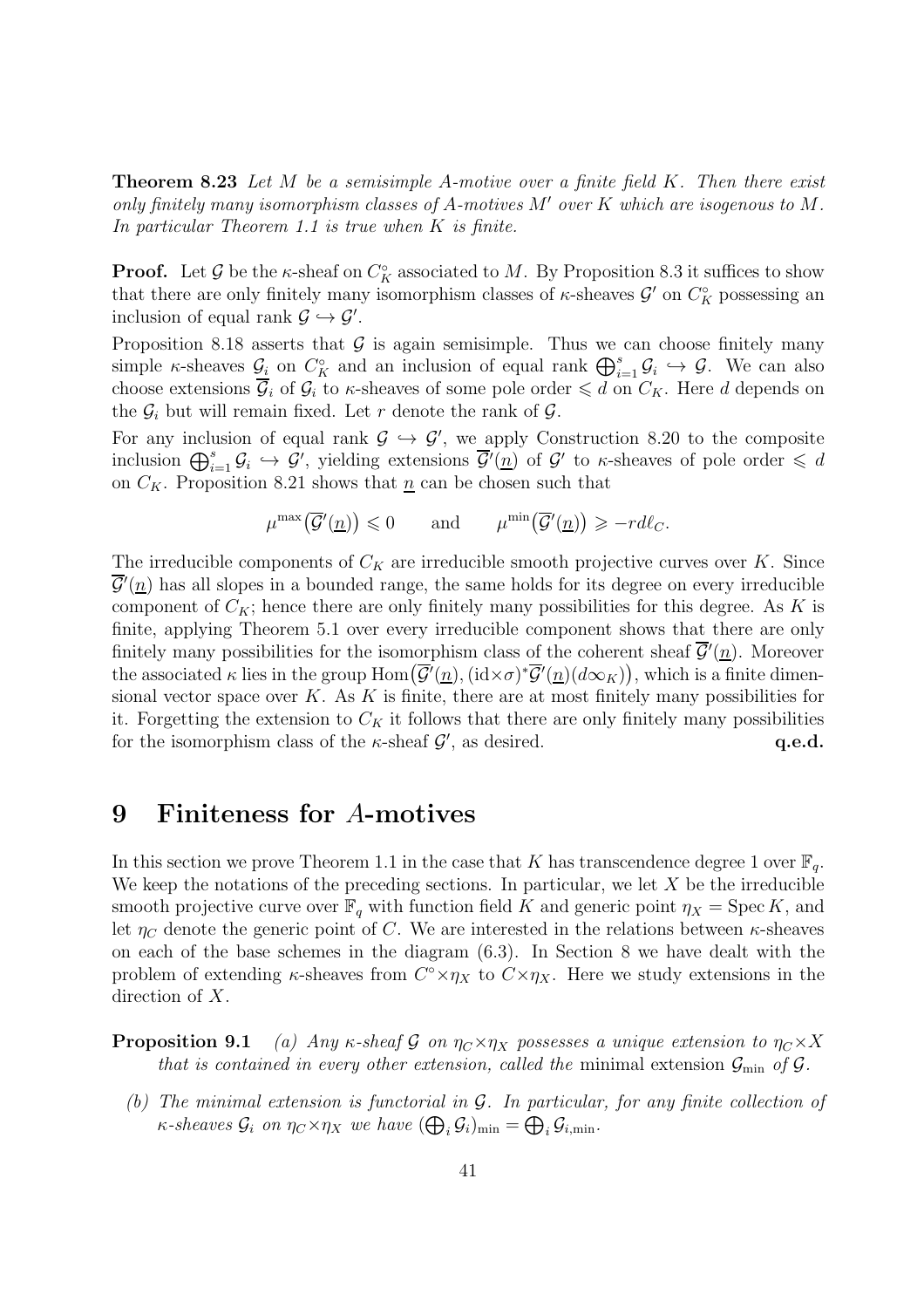**Proof.** (Compare the maximal extension in Gardeyn [4, Prop. 2.13]) Let j denote the embedding  $\eta_C \times \eta_X \hookrightarrow \eta_C \times X$ . Since any torsion free coherent sheaf on  $\eta_C \times X$  is locally free, the extensions of G to  $\eta_C \times X$  can be identified with the *κ*-invariant coherent subsheaves of  $j_*\mathcal{G}$ .

For (a) we first prove that some extension exists. For this choose any coherent subsheaf  $\mathcal{F} \subset j_*\mathcal{G}$  with  $j^*\mathcal{F} = \mathcal{G}$ . Then the homomorphism  $\kappa$  on  $\mathcal{G}$  induces a homomorphism  $\mathcal{F} \hookrightarrow ((\mathrm{id} \times \sigma)^* \mathcal{F})(D)$  for some effective divisor  $D \subset \eta_C \times X$  that is disjoint from  $\eta_C \times \eta_X$ . The last property means that  $D \subset \eta_C \times E$  for some effective divisor  $E \subset X$ . Thus after enlarging D we may assume that  $D = \eta_C \times E$ . Then  $(\mathrm{id} \times \sigma)^* D = qD$ , and since  $q \geq 2$ , we deduce that  $\kappa$  induces a homomorphism

$$
\mathcal{F}(D) \longrightarrow ((id \times \sigma)^* \mathcal{F})(2D) \subset ((id \times \sigma)^* \mathcal{F})(qD) = (id \times \sigma)^* (\mathcal{F}(D)).
$$

Therefore  $\mathcal{F}(D)$  is a  $\kappa$ -sheaf on  $\eta_C \times X$  extending  $\mathcal{G}$ .

Next, Lemma 7.3 (c) asserts that  $deg(\mathcal{F}) \geq 0$  for every  $\kappa$ -sheaf  $\mathcal{F}$  on  $\eta_C \times X$ . As the degree is always an integer, it follows that among all extensions of  $\mathcal G$  to  $\eta_C \times X$ , there exists an extension  $\mathcal{F}_0$  for which deg( $\mathcal{F}_0$ ) is minimal. Then for every extension  $\mathcal{F}_1$ , the intersection  $\mathcal{F} \cap \mathcal{F}_0$  is an extension that satisfies  $\deg(\mathcal{F} \cap \mathcal{F}_0) \leq \deg(\mathcal{F}_0)$ . The minimality then implies that deg( $\mathcal{F} \cap \mathcal{F}_0$ ) = deg( $\mathcal{F}_0$ ). Being an inclusion of locally free sheaves of equal rank and degree on a projective curve, the inclusion  $\mathcal{F} \cap \mathcal{F}_0 \subset \mathcal{F}_0$  is therefore an equality, and hence  $\mathcal{F}_0 \subset \mathcal{F}$ . Evidently, an extension contained in every other extension is unique, proving (a). For (b) let  $\varphi : \mathcal{G} \to \mathcal{G}'$  be any homomorphism of  $\kappa$ -sheaves on  $\eta_C \times \eta_X$ . Then the pullback of  $\mathcal{G}'_{\min} \subset j_*\mathcal{G}'$  under  $j_*\varphi : j_*\mathcal{G} \to j_*\mathcal{G}'$  is another extension of  $\mathcal{G}$ . By the minimality of  $\mathcal{G}_{\min}$ that extension contains  $\mathcal{G}_{\text{min}}$ ; hence  $\varphi(\mathcal{G}_{\text{min}}) \subset \mathcal{G}'_{\text{min}}$ , proving the desired functoriality. The functoriality in turn implies the compatibility with direct sums.  $q.e.d.$ 

- **Proposition 9.2** (a) Any  $\kappa$ -sheaf G on  $C^{\circ} \times \eta_X$  possesses a unique extension to a  $\kappa$ sheaf on  $C^{\circ}\times X$  that is contained in every other extension, called the minimal extension  $\mathcal{G}_{\text{min}}$  of  $\mathcal{G}$ . Its restriction to  $\eta_C \times X$  is the minimal extension of the restriction  $\mathcal{G}|\eta_C\times\eta_X$  from Proposition 9.1.
	- (b) The minimal extension is functorial in G. In particular, for any finite collection of  $\kappa$ -sheaves  $\mathcal{G}_i$  on  $C^{\circ} \times \eta_X$  we have  $(\bigoplus_i \mathcal{G}_i)_{\min} = \bigoplus_i \mathcal{G}_{i,\min}$ .

The analogous assertions hold for  $\kappa$ -sheaves of pole order  $\leq d$  on  $C\times \eta_X$  and  $C\times X$ .

Proof. The argument is the same in both cases. For ease of notation we consider the case of  $C^{\circ} \times \eta_X$ . Let G be a  $\kappa$ -sheaf on  $C^{\circ} \times \eta_X$ . Let H denote the minimal extension of  $\mathcal{G}|\eta_C \times \eta_X$ from Proposition 9.1. Then by Proposition 2.4 (a) there exists a unique locally free coherent sheaf F on  $C^{\circ}\times X$  that extends both G and H. Since the homomorphisms  $\kappa$  for G and H coincide over  $\eta_C \times \eta_X$ , by Proposition 2.4 (b) they extend to a unique homomorphism  $\mathcal{F} \to (\mathrm{id} \times \sigma)^* \mathcal{F}$ , turning  $\mathcal{F}$  into a  $\kappa$ -sheaf on  $C^{\circ} \times X$ . For any other  $\kappa$ -sheaf  $\mathcal{F}'$  on  $C^{\circ} \times X$ that extends  $\mathcal{G}$ , the minimality of  $\mathcal{H}$  implies that  $\mathcal{H} \subset \mathcal{F}'/\eta_C \times X$ . Thus the functoriality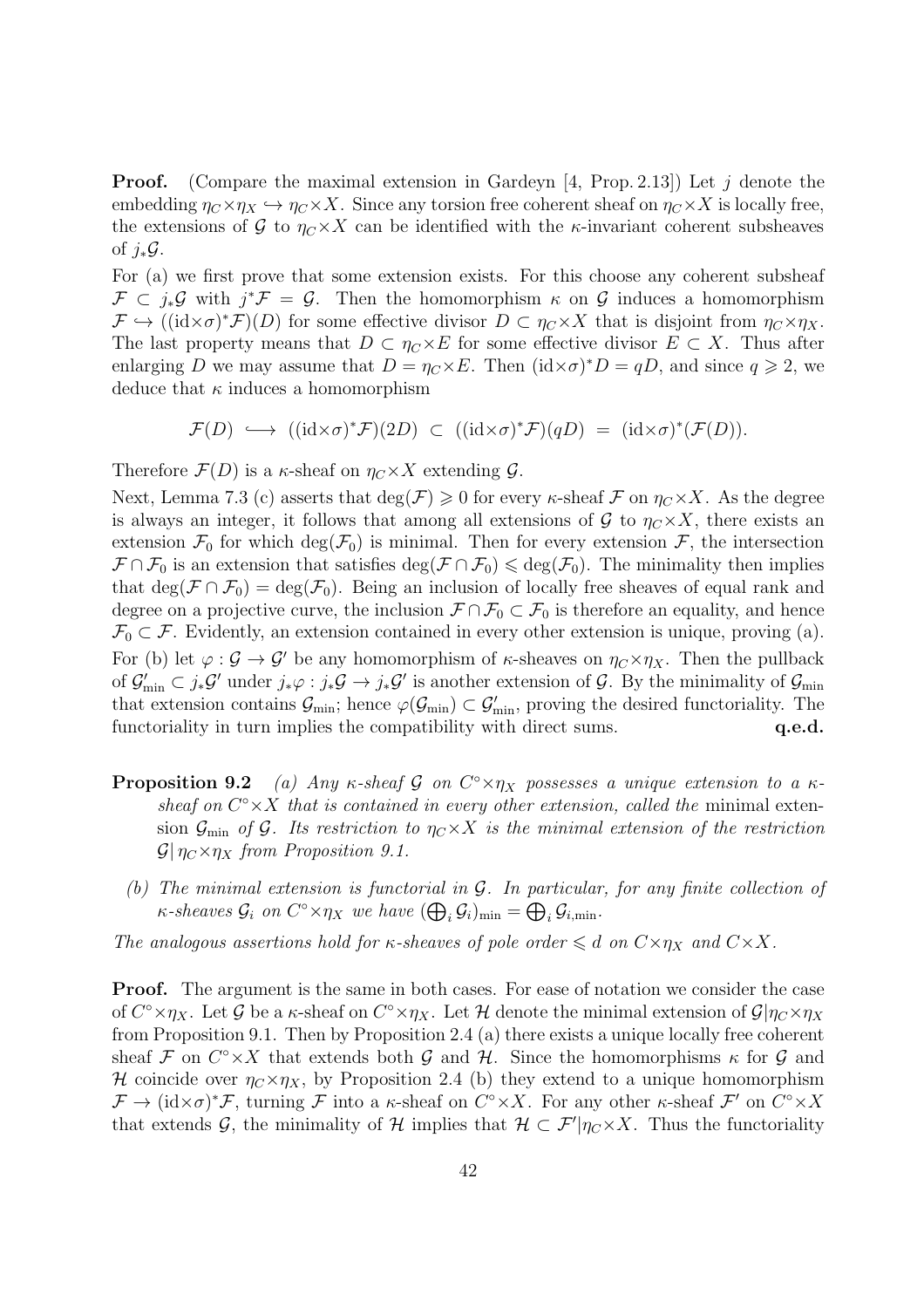in Proposition 2.4 (b) implies that  $\mathcal{F} \subset \mathcal{F}'$ . This shows that  $\mathcal{F}$  possesses the minimality property in (a), and with this property it is evidently unique. The last assertion in (a) follows from the construction. The functoriality of the minimal extension in (a) follows in the same way from that in Propositions 9.1 and Proposition 2.4 (b)  $q.e.d.$ 

**Lemma 9.3** For any inclusion  $G \hookrightarrow G'$  of  $\kappa$ -sheaves of equal rank on  $C^{\circ} \times \eta_X$ , where  $G'$ is generically minimal, the induced inclusion  $\mathcal{G}_{\min} \hookrightarrow \mathcal{G}'_{\min}$  is an equality outside  $D\times X$  for some divisor  $D \subset C^{\circ}$ .

**Proof.** Since  $\mathcal{G}'$  is generically minimal, the inclusion  $\mathcal{G} \hookrightarrow \mathcal{G}'$  is an equality over  $\eta_C \times \eta_X$ . By constructibility the induced inclusion  $\mathcal{G}_{\min} \hookrightarrow \mathcal{G}'_{\min}$  is then an equality outside  $(D \times X) \cup (C \times E)$  for some divisors  $D \subset C$ <sup>o</sup> and  $E \subset X$ . Let  $\mathcal{F}''$  denote the kernel of the homomorphism  $\mathcal{G}'_{\min} \to (\mathcal{G}'_{\min}/\mathcal{G}_{\min})|(C^{\circ} \times E)$ . By construction its restriction to  $C^{\circ} \times \eta_X$ is  $\mathcal{G}'$ ; hence it underlies another  $\kappa$ -sheaf on  $C^{\circ} \times X$  extending  $\mathcal{G}'$ . By the minimality of  $\mathcal{G}'$ min it must therefore coincide with  $\mathcal{G}'_{\min}$ . Thus the inclusion  $\mathcal{G}_{\min} \hookrightarrow \mathcal{G}'_{\min}$  is in fact an equality outside  $D \times X$ , as desired.  $q.e.d.$ 

Now we prepare the setup for the proof of Theorem 1.1. Fix an  $A$ -motive  $M$  of characteristic  $\gamma$  over K and let G be the associated  $\kappa$ -sheaf of characteristic  $\theta$  on  $C^{\circ} \times \eta_X$ . Let  $\mathcal{G}_{\text{gmin}} \subset \mathcal{G}$ be the generically minimal  $\kappa$ -subsheaf defined by Proposition 8.15, and let  $\mathcal{F} := (\mathcal{G}_{gmin})_{min}$ be its minimal extension to  $C^{\circ} \times X$  defined by Proposition 9.2. By combining earlier results we obtain:

**Proposition 9.4** In the above situation, any separable isogeny  $M' \hookrightarrow M$  of A-motives of characteristic  $\gamma$  over K induces an inclusion of  $\kappa$ -sheaves  $\mathcal{F} \hookrightarrow \mathcal{F}'$  on  $C^{\circ} \times X$  which

- (a) is an equality outside  $D \times X$  for some divisor  $D \subset C^{\circ}$ , such that
- (b) the homomorphism  $\mathcal{F}'/\mathcal{F} \to (\mathrm{id} \times \sigma)^*(\mathcal{F}'/\mathcal{F})$  induced by  $\kappa$  is an isomorphism over  $C^{\circ} \times \eta_X$ .

Moreover, the isomorphism class of M' (without the isogeny) is determined uniquely by the isomorphism class of  $\mathcal{F}'$ .

**Proof.** Combining Propositions 8.3 and 8.16, every separable isogeny  $M' \hookrightarrow M$  of Amotives of characteristic  $\gamma$  over K gives rise to an inclusion  $\mathcal{G}_{\text{gmin}} \hookrightarrow \mathcal{G}'_{\text{gmin}}$  of  $\kappa$ -sheaves on  $C^{\circ} \times \eta_X$  that is an equality over  $\eta_C \times \eta_X$ , such that the homomorphism  $\mathcal{G}'_{\text{gmin}}/\mathcal{G}_{\text{gmin}} \to$  $(id \times \sigma)^*(\mathcal{G}'_{gmin}/\mathcal{G}_{gmin})$  induced by  $\kappa$  is an isomorphism. Moreover, the isomorphism class of M' (without the isogeny) is determined uniquely by the isomorphism class of  $\mathcal{G}'_{\text{gmin}}$  by Proposition 8.15. By Proposition 9.2 the inclusion  $\mathcal{G}_{\text{gmin}} \hookrightarrow \mathcal{G}'_{\text{gmin}}$  extends to an inclusion of minimal extensions  $\mathcal{F} \hookrightarrow \mathcal{F}'$  on  $C^{\circ} \times X$ . Then (a) follows from Lemma 9.3. Finally, the property of  $\mathcal{G}'_{gmin}/\mathcal{G}_{gmin}$  stated above is equivalent to (b).  $q.e.d.$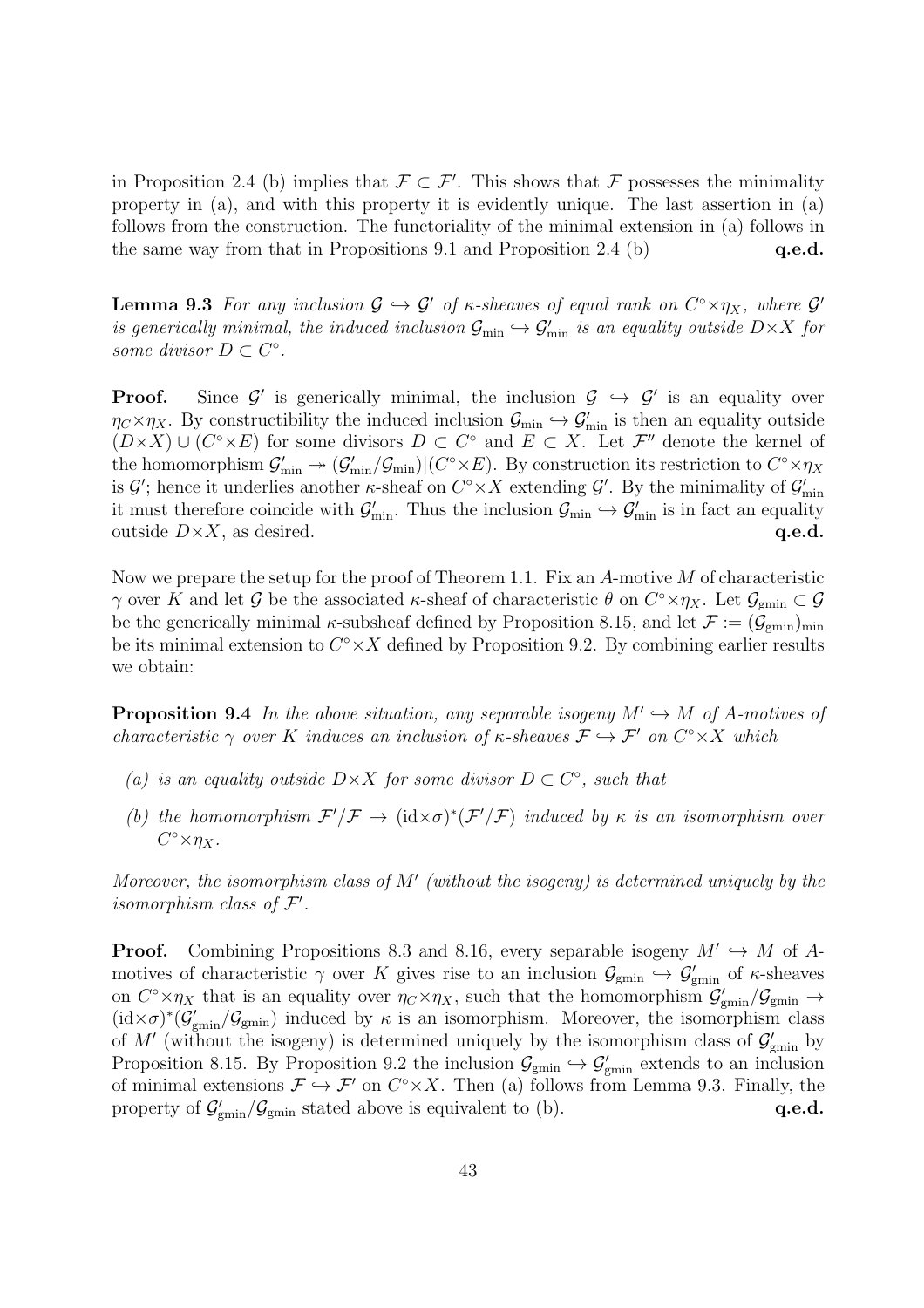**Lemma 9.5** For any inclusion  $\mathcal{F} \hookrightarrow \mathcal{F}'$  as in Proposition 9.4 and any point  $c \in C^{\circ}$  we have

$$
\mu^{\min}(\mathcal{F}'_c) \geqslant \min\{\mu^{\min}(\mathcal{F}_c), 0\}.
$$

**Proof.** Recall that  $\left( \right)$  denotes the pullback of a coherent sheaf to the fiber  $c \times X$ . As this defines a right exact functor, we have an exact sequence  $\mathcal{F}_c \to \mathcal{F}'_c \to (\mathcal{F}'/\mathcal{F})_c \to 0$ . Let  $\mathcal{H}''$  denote the quotient of  $(\mathcal{F}'/\mathcal{F})_c$  by its torsion subsheaf, and define  $\mathcal{H}'$  by the short exact sequence  $0 \to \mathcal{H}' \to \mathcal{F}'_c \to \mathcal{H}'' \to 0$ . Then the homomorphism  $\mathcal{F}_c \to \mathcal{F}'_c$  induces a homomorphism  $\mathcal{F}_c \to \mathcal{H}'$  with torsion cokernel.

The condition 9.4 (b) implies that the homomorphism  $(\mathcal{F}'/\mathcal{F})_c \to (\mathrm{id} \times \sigma)^*(\mathcal{F}'/\mathcal{F})_c$  induced by  $\kappa$  is an isomorphism at  $c \times \eta_X$ . By the definition of  $\mathcal{H}''$ , the same follows for the induced homomorphism  $\mathcal{H}'' \to (\mathrm{id} \times \sigma)^* \mathcal{H}''$ . Since  $\mathcal{H}''$  is locally free, this last homomorphism is therefore injective, and so Lemma 7.3 (b) implies that  $\mu^{\min}(\mathcal{H}'') \geq 0$ . Therefore

$$
\mu^{\min}(\mathcal{F}'_c)\overset{(3.18)}{\geqslant}\min\bigl\{\mu^{\min}(\mathcal{H}'),\mu^{\min}(\mathcal{H}'')\bigr\}\overset{(3.16)}{\geqslant} \min\bigl\{\mu^{\min}(\mathcal{F}_c),0\bigr\},
$$

as desired.  $q.e.d.$ 

Now we assume that M is semisimple. Then G and hence  $\mathcal{G}_{gmin}$  is semisimple by Proposition 8.18. We choose simple  $\kappa$ -sheaves  $\mathcal{G}_i$  on  $C^{\circ} \times \eta_X$  and an inclusion of equal rank

(9.6) 
$$
\bigoplus_{i=1}^{s} \mathcal{G}_i \hookrightarrow \mathcal{G}_{\text{gmin}}.
$$

Let  $\mathcal{F}_i := \mathcal{G}_{i,\text{min}}$  denote the minimal extension of  $\mathcal{G}_i$  to  $C^{\circ} \times X$  defined by Proposition 9.2 (a). Then Proposition 9.2 (b) yields an inclusion of equal rank

$$
(9.7) \t\t\t\t\t\oplus_{i=1}^s \mathcal{F}_i \hookrightarrow \mathcal{F}.
$$

By the generic minimality of  $\mathcal{G}_{\text{gmin}}$ , Lemma 9.3 implies that  $(9.7)$  is an equality outside  $E \times X$  for some divisor  $E \subset C^{\circ}$ . We also choose extensions  $\overline{\mathcal{G}}_i$  of  $\mathcal{G}_i$  to  $\kappa$ -sheaves of some pole order  $\leq d$  on  $C\times \eta_X$ . Here d depends on the  $\mathcal{G}_i$  but will remain fixed. We let  $\overline{\mathcal{F}}_i$ denote their minimal extensions to  $C \times X$  from Proposition 9.2, which also extend the  $\mathcal{F}_i$ . We can then repeat Construction 8.20 over  $C \times X$ . Recall that  $(n, 0)$  denotes the twist by  $\operatorname{pr}_1^* \mathcal{L}_C^{\otimes n} = \operatorname{pr}_1^* \mathcal{O}_C(n\infty).$ 

**Construction 9.8** Consider any inclusion of  $\kappa$ -sheaves  $\mathcal{F} \hookrightarrow \mathcal{F}'$  as in Proposition 9.4. Then the composite inclusion  $\bigoplus_{i=1}^s \mathcal{F}_i \hookrightarrow \mathcal{F}'$  is an equality outside  $(D \cup E) \times X$ . Thus for any tuple of integers  $\underline{n} = (n_1, \ldots, n_s)$  we can define a locally free coherent sheaf  $\overline{\mathcal{F}}'(n)$  on  $C \times X$  which coincides with  $\mathcal{F}'$  over  $C^{\circ} \times X$  and with  $\bigoplus_{i=1}^{s} \overline{\mathcal{F}}_i(n_i,0)$  along  $\infty \times X$ . Since twisting by  $(n_i, 0)$  and pullback by  $id \times \sigma$  commute, each  $\overline{\mathcal{F}}_i(n_i, 0)$  and hence  $\overline{\mathcal{F}}'(n)$  is again a  $\kappa$ -sheaf of pole order  $\leq d$  on  $C \times X$ .

**Lemma 9.9** There exist constants r,  $d_X$ ,  $\mu_X$ ,  $\mu_C$  and a finite set  $D_C$  such that for any inclusion of  $\kappa$ -sheaves  $\mathcal{F} \hookrightarrow \mathcal{F}'$  as in Proposition 9.4, there exists a tuple  $\underline{n}$  such that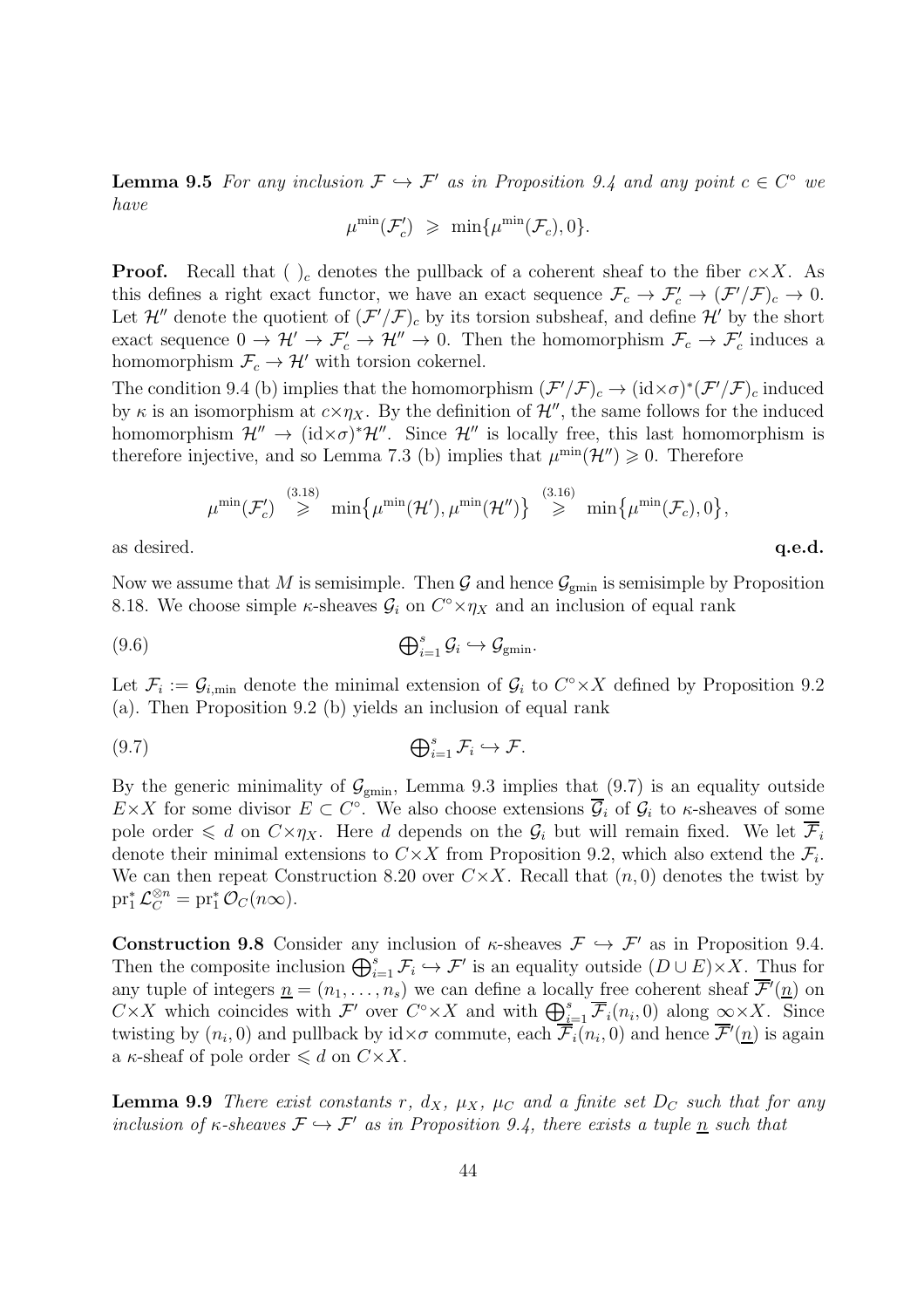- (a)  $\overline{\mathcal{F}}'(n)$  has constant rank r.
- (b) deg $(\overline{\mathcal{F}}'(n)_c) = d_X$  for all  $c \in C$ .
- (c)  $\mu^{\min}(\overline{\mathcal{F}}'(n)_c) \geq \mu_X$  for all  $c \in C$ .
- (d) deg $(\overline{\mathcal{F}}'(n)_{\eta_X}) \in D_C.$
- (e)  $\mu^{\max}(\overline{\mathcal{F}}'(n)_{\eta_X}) \leq \mu_C.$
- (f) Every  $\kappa$ -invariant coherent subsheaf of  $\overline{\mathcal{F}}'(n)$  of rank r coincides with  $\overline{\mathcal{F}}'(n)$  along  $\eta_C \times X$ .

**Proof.** Condition (a) holds trivially with  $r := \text{rank}(\mathcal{F})$ . Condition (b) holds for  $c = \eta_C$ with  $d_X := \deg(\mathcal{F}_{\eta_C})$ , because  $\overline{\mathcal{F}}'(n)$  coincides with  $\mathcal F$  over  $\eta_C \times X$ . By flatness (b) then follows for all  $c \in C$ .

For (c) note that for almost all points  $c \in C^{\circ}$  the homomorphism  $\mathcal{F}_c \to (\mathrm{id} \times \sigma)^* \mathcal{F}_c$  induced by  $\kappa$  is an isomorphism at  $c \times \eta_X$ . It is then injective, and so Lemma 7.3 (b) implies that  $\mu^{\min}(\mathcal{F}_c) \geq 0$ . The minimum of 0 and the finitely many remaining values yields a constant  $\mu_X \leq 0$  such that  $\mu^{\min}(\mathcal{F}_c) \geq \mu_X$  for all  $c \in C^{\circ}$ . By Lemma 9.5 the same inequality then follows for  $\mu^{\min}(\overline{\mathcal{F}}'(n_c))$ . On the other hand, Construction 9.8 implies that

$$
\overline{\mathcal{F}}'( \underline{n})_{\infty} = \bigoplus_{i=1}^{s} \overline{\mathcal{F}}_{i}(n_{i}, 0)_{\infty} = \bigoplus_{i=1}^{s} \overline{\mathcal{F}}_{i, \infty} \otimes \mathrm{pr}_{1}^{*} \mathcal{O}_{C}(n_{i} \infty)_{\infty} \cong \bigoplus_{i=1}^{s} \overline{\mathcal{F}}_{i, \infty},
$$

where the last isomorphism is induced by any local generator of  $\mathcal{O}_C(n_i\infty)$  at  $\infty$ . Therefore  $\mu^{\min}(\overline{\mathcal{F}}'(n)_{\infty})$  is independent of  $\mathcal{F}'$ . Thus after decreasing  $\mu_X$ , if necessary, condition (c) holds for all  $c \in C$ .

The next two conditions (d) and (e) concern the restriction of  $\overline{\mathcal{F}}'(n)$  to the generic fiber  $C \times \eta_X$ . This restriction is precisely the extension  $\overline{\mathcal{G}}(n)$  defined in Construction 8.20. Thus by Proposition 8.21 one can choose the tuple  $n$  such that

$$
\mu^{\max}(\overline{\mathcal{F}}'(n)_{\eta_X}) \leq 0
$$
 and  $\mu^{\min}(\overline{\mathcal{F}}'(n)_{\eta_X}) \geq -r d\ell_C.$ 

Then (3.4) and (a) imply that

$$
-e_C r^2 d\ell_C \leqslant \deg(\overline{\mathcal{F}}'(n)_{\eta_X}) \leqslant 0.
$$

Thus condition (d) holds with the finite set  $D_C := \mathbb{Z} \cap [-e_C r^2 d\ell_C, 0]$ , and condition (e) holds with  $\mu_C := 0$ .

For the last condition (f) consider any  $\kappa$ -invariant coherent subsheaf  $\overline{\mathcal{F}}'' \subset \overline{\mathcal{F}}'(\underline{n})$  of rank r. Taking its restriction to  $C^{\circ} \times X$  and then the pullback under the inclusion  $\mathcal{F} \hookrightarrow \mathcal{F}'$  yields a  $\kappa$ -invariant subsheaf of equal rank  $\mathcal{F}'''$  of  $\mathcal{F}$ . Since  $\mathcal{F}|C^{\circ} \times \eta_X = \mathcal{G}_{\text{gmin}}$  is generically minimal, we find that  $\mathcal{F}'''|\eta_C \times \eta_X = \mathcal{F}|\eta_C \times \eta_X$ . But the construction of  $\mathcal F$  and the last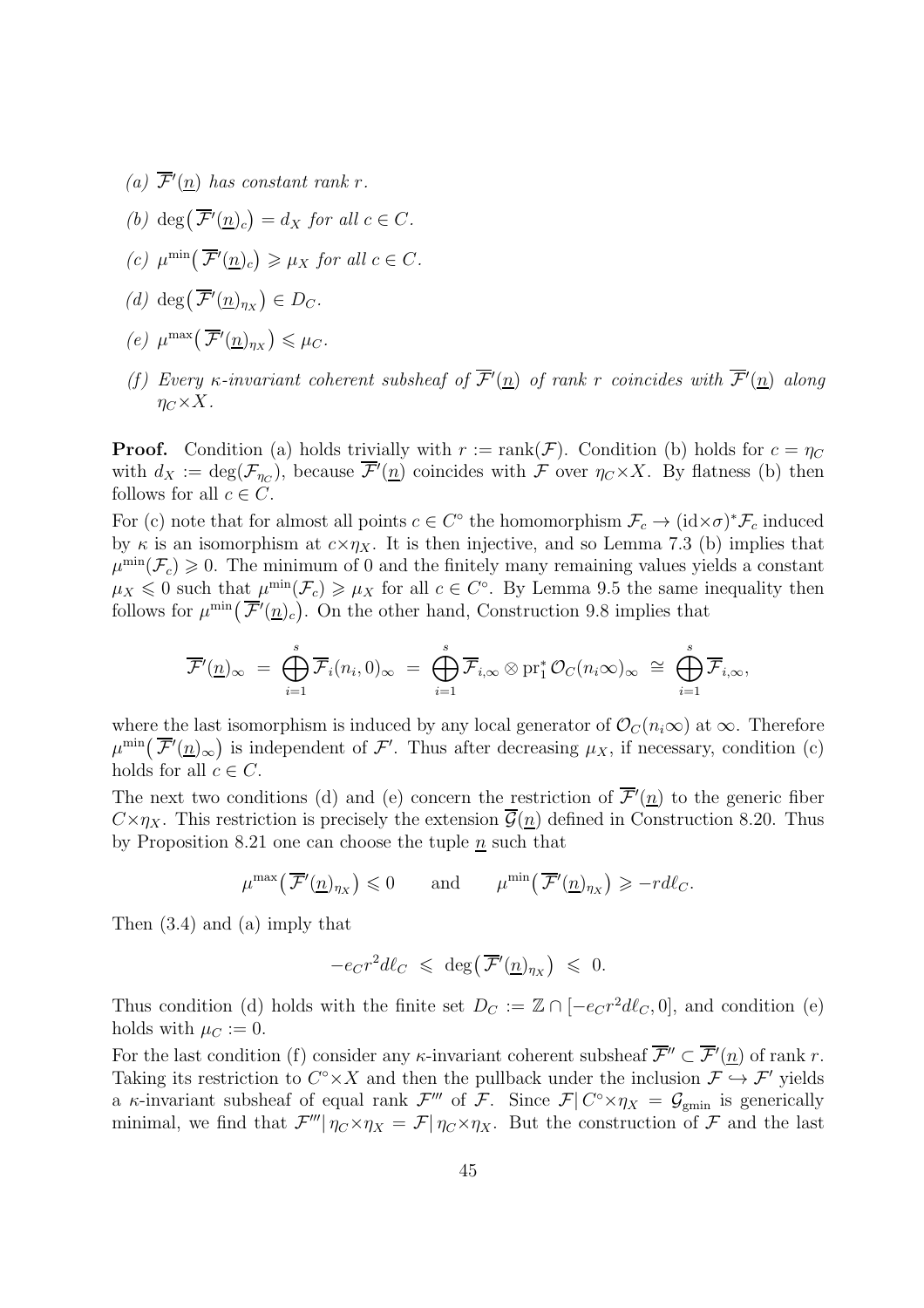sentence in Proposition 9.2 (a) show that  $\mathcal{F}| \eta_C \times X$  is the minimal extension of  $\mathcal{F}| \eta_C \times \eta_X$ . It follows that  $\mathcal{F}'''|\eta_C\times X = \mathcal{F}|\eta_C\times X$ . Condition 9.4 (a) implies that the latter is equal to  $\overline{\mathcal{F}}'(n) \mid \eta_C \times X$ . Thus  $\mathcal{F}'''$  and hence  $\overline{\mathcal{F}}''$  coincides with  $\overline{\mathcal{F}}'(n)$  along  $\eta_C \times X$ , proving (f). q.e.d.

**Proposition 9.10** Theorem 1.1 is true when K has transcendence degree 1 over  $\mathbb{F}_q$ .

**Proof.** For any semisimple A-motive M over K, the above constructions associate to any separable isogeny  $M' \hookrightarrow M$  a  $\kappa$ -sheaf  $\overline{\mathcal{F}}'(n)$  of pole order  $\leq d$  on  $C \times X$ , which determines the isomorphism class of  $M'$  and satisfies the conditions in Lemma 9.9. Here  $d$  and the constants and the finite set  $D<sub>C</sub>$  in Lemma 9.9 are independent of the isogeny. For each value  $d_C \in D_C$ , Theorem 7.1 asserts that there are only finitely many possibilities for the isomorphism class of  $\overline{\mathcal{F}}'(n)$ . Thus there are only finitely many possibilities for the isomorphism class of  $M'$ , as desired.  $q.e.d.$ 

# References

- [1] Anderson, G.: t-motives. Duke Math. J. 53 (1986), 457–502.
- [2] Anderson, G., Brownawell, D., Papanikolas, M.: Determination of the algebraic relations among special Γ-values in positive characteristic. Ann. of Math. (2) 160 no. 1, (2004), 237–313.
- [3] Faltings, G.: Endlichkeitssätze für abelsche Varietäten über Zahlkörpern. Invent. math. 73 (1983), 349–366.
- [4] Gardeyn, F.: The structure of analytic  $\tau$ -sheaves. J. Number Theory 100 no. 2 (2003), 332–362.
- [5] Goss, D.: Basic structures of function field arithmetic. Springer-Verlag, 1996.
- [6] Harder, G., Narasimhan, M. S.: On the cohomology groups of moduli spaces of vector bundles on curves. Math. Ann. 212 (1974/75), 215–248.
- [7] Langton, S. G.: Valuative criteria for families of vector bundles on algebraic varieties. Annals of Math. (2) 101 (1975), 88–110.
- [8] Pink, R,: The Mumford-Tate conjecture for Drinfeld modules. Publ. RIMS Kyoto University 33 No. 3 (1997), 393–425.
- [9] Pink, R.: The Galois Representations Associated to a Drinfeld Module in Special Characteristic, I: Zariski Density. J. Number Theory 116 no. 2 (2006), 324–347.